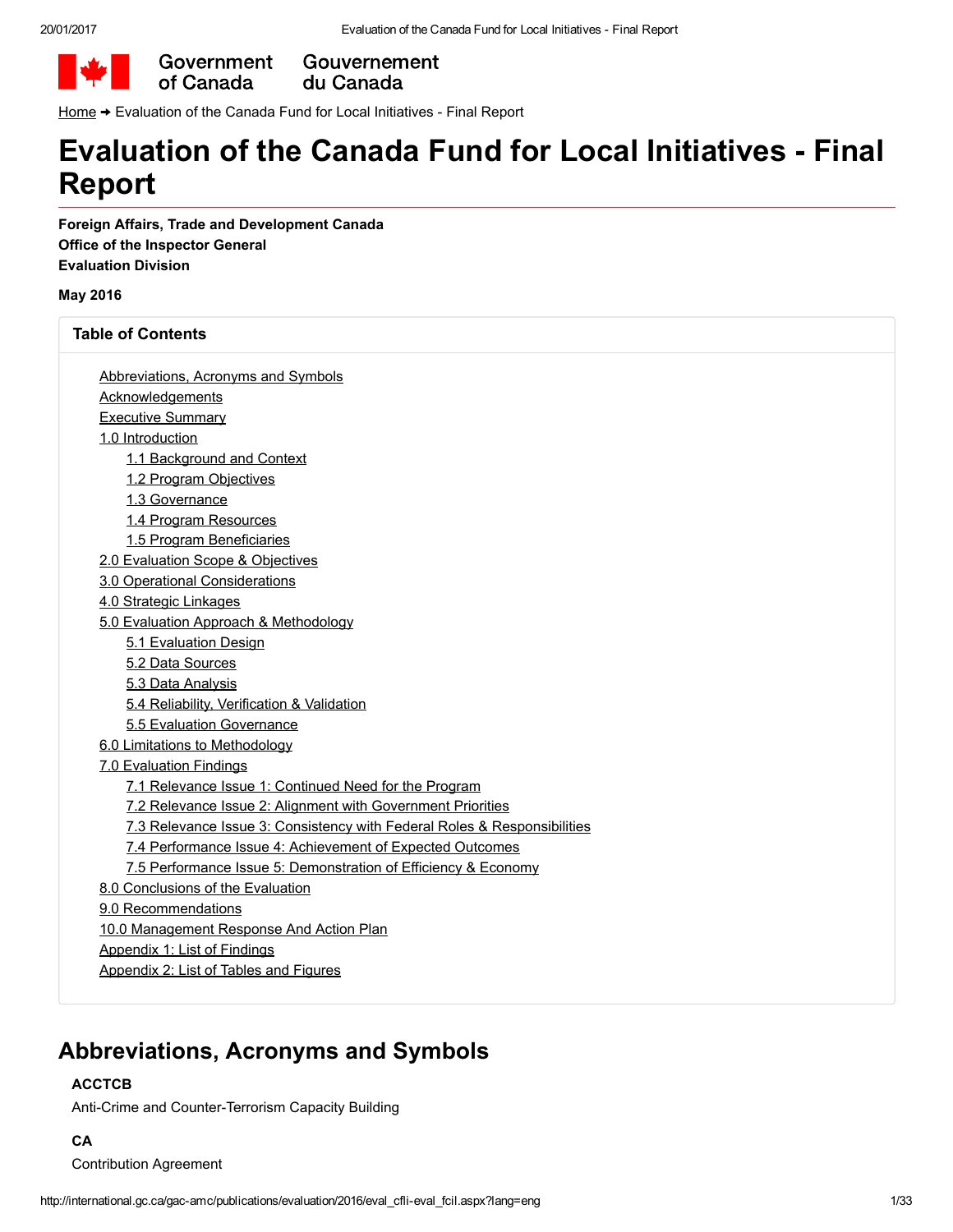## **CBP**

Capacity Building Programs

## **CFLI**

Canada Fund for Local Initiatives

## CIDA

Canadian International Development Agency

## **CTCBP**

Counter-Terrorism Capacity Building Program

## DFAIT

Department of Foreign Affairs and International Trade

## DFATD

Department of Foreign Affairs, Trade and Development

# FPDS

Foreign Policy and Diplomatic Services

HOM Head of Mission

GPP Global Partnership Program

## GPSF Global Peace and Security Fund

GoC Government of Canada

# IAE

International Assistance Enveloppe

# ICP

Investment Cooperation Program

### IRC Deployment and Coordination Division

IRH Human Affairs and Disaster Response Division

## MENA Middle East North Africa

**MCO** Management Consular Officer

MOU Memorandum of Understanding

NGO Non-governmental organisation

# ODA

Official Development Assistance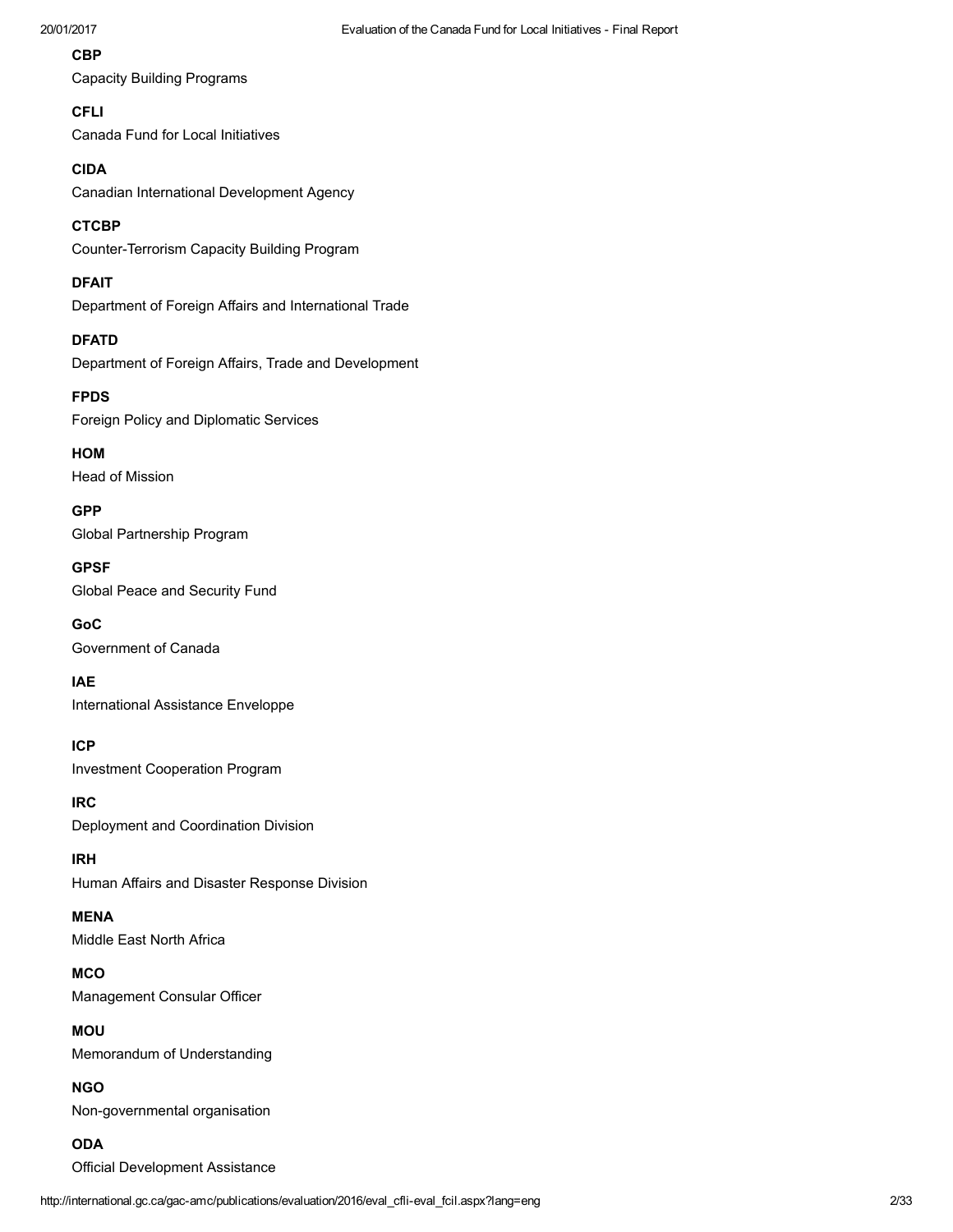#### ODAAA

Official Development Assistance Accountability Act

#### **ORF**

Office for Religious Freedom

#### PAA

Program alignment architecture

RFF Religious Freedom Fund

# SFMC

Centre of Expertise for Grants and Contributions

#### UN

United Nations

# <span id="page-2-0"></span>Acknowledgements

The evaluation team would like to express its appreciation to the CFLI team at IRC, CFLI program managers, CFLI representatives and recipients, Headquarter participants and members of the Evaluation Advisory Committee for their participation during this evaluation.

# <span id="page-2-1"></span>Executive Summary

The CFLI is a contribution program in over 100 countries that is delivered by Canada's missions abroad. Through the CFLI, Canadian missions fund local projects that are modest, local, and short-term, which are aligned with the Government of Canada's foreign policy objectives. The CFLI also provides immediate assistance in disasters or emergencies. The CFLI, previously administered by the former Canadian International Development Agency, is also required to be aligned with at least one of five International Assistance Envelope themes.

The Deployment and Coordination Division (IRC) at DFATD, in particular the Canada Fund Unit, established the strategic direction and training protocols for the CFLI. In the event of natural disasters or humanitarian emergency, DFATD's Humanitarian Affairs and Disaster Response Division (IRH) is the lead for endorsing CFLI funding. This ensures a coordinated and coherent response that is consistent with Canada's international legal obligations and policy approaches.

The reference period for this evaluation covers two complete programming cycles, 2012-13 and 2013-14, since the transfer of CFLI from ex-CIDA to DFATD. Over the last two programming cycles, the average dollar amount of CFLI projects has remained relatively unchanged. In 2013-14, the average dollar amount was \$23,938 (based on a total of 292 contribution agreements signed), slightly higher than in the previous year, 2012-13, at an average of \$22,585 based on 615 funded projects. Most CFLI funding supports local civil society organizations and related local institutions. CFLI projects also supplemented and complemented other DFATD programs such as the Religious Freedom Fund (RFF).

The goal of this evaluation was to provide DFATD's senior management with a neutral and evidence-based assessment of the relevance and performance of the CFLI since its transfer to former DFAIT in 2012 until 2013-14. The CFLI evaluation adopted a mixed-methods approach combining primarily qualitative information from various sources with some qualitative and quantitative data obtained from project files and surveys of Heads of Missions, CFLI program managers, and CFLI recipients. The evaluation reviewed 30 annual mission reports and interviewed 34 key informants. Survey response rates were relatively high (60% for HOMs, 78% for CFLI program managers). Of 200 surveys distributed to recipients of CFLI funding, 39% were completed. The evaluation was unable to access all program recipients given language barriers and unreliable internet access.

# Key Findings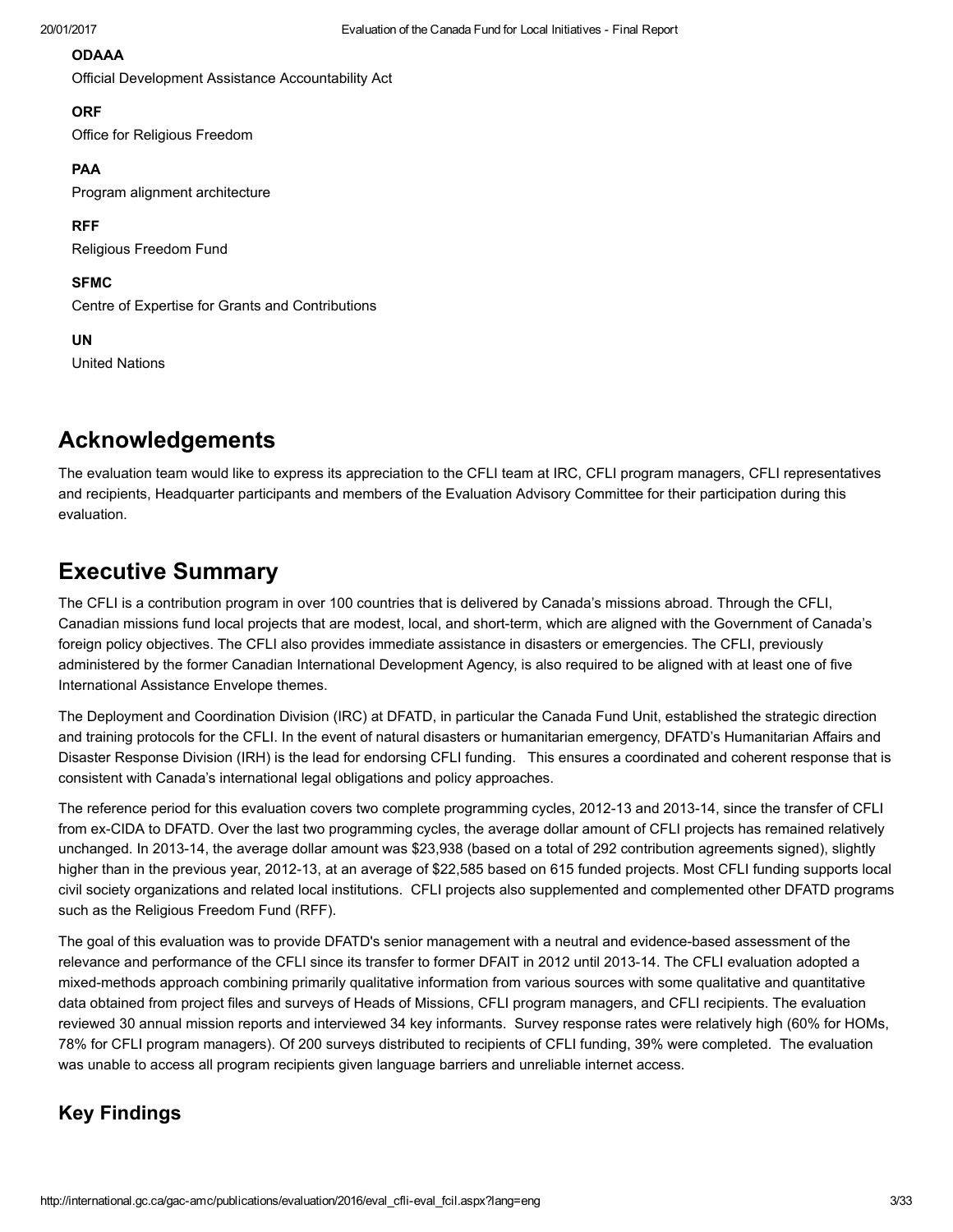The CFLI was found to be useful for missions to further the foreign policy objectives of Canada, especially in the absence of bilateral programs. It is further seen as effective for developing networks, especially within civil society. The CFLI is unique because it responds to local needs while also supporting Canada's foreign policy priorities. However, some key informants expressed a desire for the time when the CFLI was solely oriented towards development. Almost all informants were concerned over the sustainability of the program and its impact on relationships with civil society in the face of diminishing funding.

The CFLI was useful for rapid response to assist local communities when facing emergencies and disasters, but its impact was constrained relative to its budget. Although its small size and limited funding inhibited the ability to build sustained capacity, the CFLI did respond to immediate needs in priority countries.

Further, during the reference period, the program direction for the CFLI was shifted to more pronounced priorities under the International Assistance Envelope (IAE). The evaluation found that this change in program direction has aligned CFLI with foreign policy objectives within the IAE thematic priorities of advancing democracy, security and stability noted in 2013-2014. The shift has raised certain issues about the intended objectives of the CFLI and its alignment with the PAA, while at the same time, acknowledging the contribution of CFLI in the promotion of Canadian values.

With regards to roles and responsibilities, DFATD and IRC are considered appropriate for the management of the CFLI. Most respondents were impressed and satisfied with the work of IRC. Roles and responsibilities were clearly understood and accepted by most stakeholders.

Despite limited resources, the CFLI was found to contribute to heightened awareness of Canadian values amongst local stakeholders as well as increased visibility of Canadian priorities and interests. In particular, Canada's values gained significant awareness with first-time recipients of the CFLI and enhanced Canada's reputation of being able to connect with civil society supplementing other countries activities by creating and seizing opportunities to further advance those values in other intergovernmental contexts.

The CFLI increased Canada's access to decision makers in local communities in other countries. Further, the CFLI increased access to local stakeholders to information, facilities, and tools in order to advance security, stability, and politicaleconomic sustainability in their communities. The CFLI has had moderately positive effects on strengthened bilateral relations and was generally effective on issues of democratic transition and protection of human rights more than on economic governance.

The CFLI contributed moderately to build the capacity of local communities or organizations to respond to emergencies and natural disasters in about 25% of initiatives. This result demonstrated the added value of the CFLI in reaching beyond its intended objectives. Although few cases were found to have built resilience in communities, the CFLI was not designed to provide long-term or sustained support for communities to develop such capacity but yet, the CFLI funds provided quick response to assist local organizations to participate in critical emergencies. Evidence of this support was found in projects that provided immediate medical relief to protestors during the Ukrainian crisis, for example.

Finally, the CFLI complemented other DFATD programming. The CFLI had a greater impact in smaller countries especially in the absence of, or discontinuation of bilateral programs. All participants in this evaluation voiced strong concerns over the impact of delayed program allocations and diminished funding on the delivery of the CFLI. Programming, over the last two cycles, was compressed to half the time of a regular 12 month programming cycle, for which key informants raised concern over the negative impact of losing the value of the CFLI to advocate and promote Canadian interests.

## Recommendations

Recommendation #1: It is recommended that DFATD bring greater clarity to the CFLI's program direction on its alignment with various departmental objectives, priorities and ODAAA requirements.

Recommendation #2: It is recommended that DFATD take measures to improve the timeliness, predictability and sustainability of funding allocations to optimize operational efficiency.

# <span id="page-3-0"></span>1.0 Introduction

The Evaluation Division (ZIE) at the DFATD is mandated by Treasury Board Secretariat (TBS) through its Policy on Evaluation (effective April, 2009) to conduct evaluations of all direct program spending of the Department, including Grants & Contributions programs. ZIE evaluation reports are tabled for approval to the Departmental Evaluation Committee (DEC) chaired by the Deputy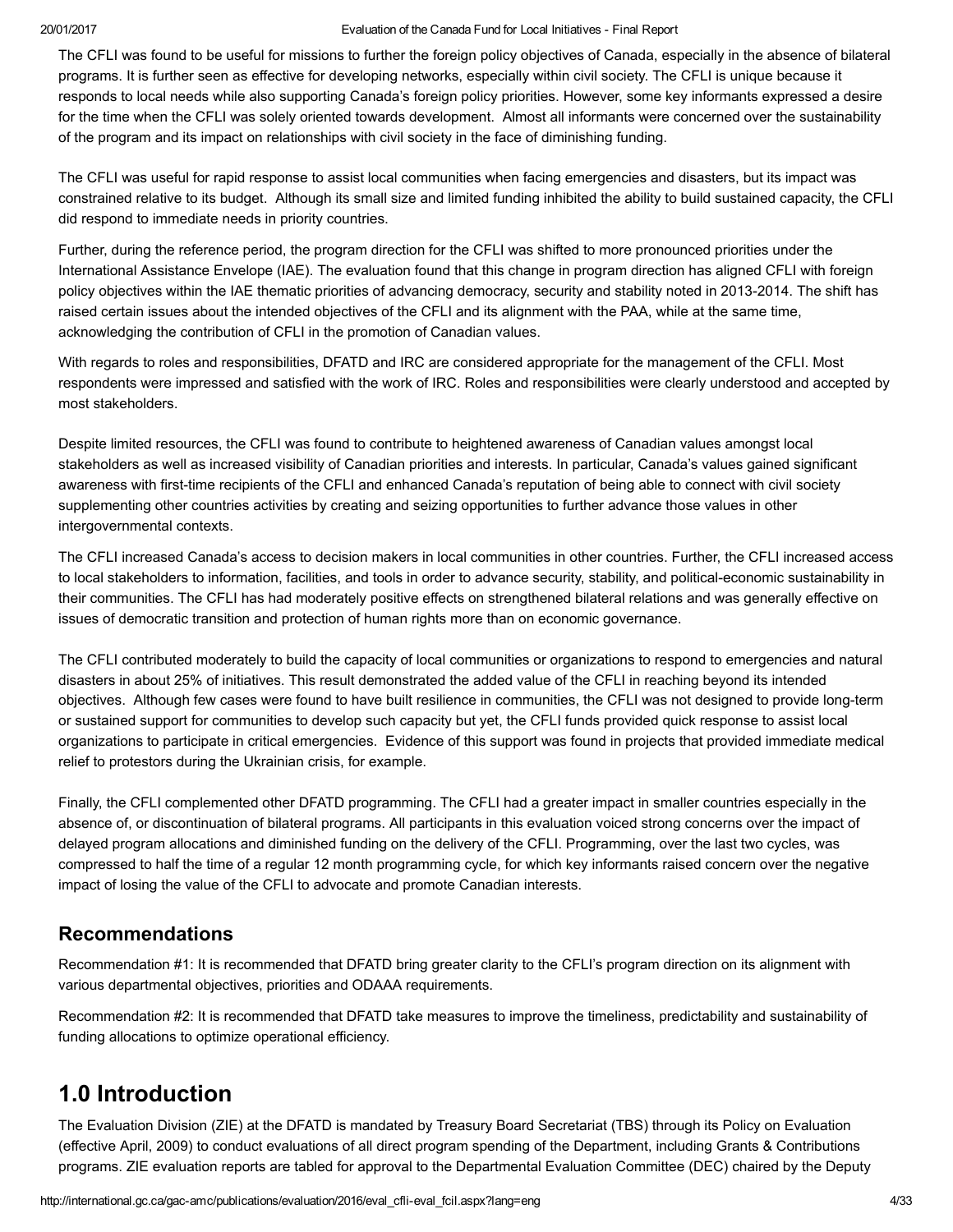Ministers and the Associate Deputy Minister of the Department.

The Evaluation of the CFLI was included in the approved Five-Year Evaluation Plan of the Department. Consistent with the TBS Policy, the purpose of this evaluation was to assess the relevance and performance of the CFLI and identify lessons learned regarding the efficiency, effectiveness and economy of its delivery. The target audiences for this evaluation are the Government of Canada (GoC), DFATD's Senior Management and the Canadian public.

## <span id="page-4-0"></span>1.1 Background and Context

The CFLI is a contribution program that is delivered through Canada's missions abroad in over 100 countries. During the evaluation reference period, 2012-13 to 2013-14, the CFLI was delivered in over 130 countries, through 69 missions. The CFLI funding is intended for modest, local and short-term initiatives which allow Canadian missions to fund local projects that are aligned with the GoC's foreign policy objectives. CFLI funds are also used to provide immediate targeted Canadian assistance, at the local level, to emergencies and natural disasters. All CFLI projects must be compliant with Official Development Assistance (ODA) requirements.

# <span id="page-4-1"></span>1.2 Program Objectives

The CFLI program has two main objectives:

1. To contribute to the achievement of Canada's thematic priorities for international assistance with a particular focus on advancing democracy and ensuring security and stability; and,

2. To assist in the advocacy of Canada's values and interests and the strengthening of Canada's bilateral relations with foreign countries and their civil societies.

It should also be noted that in exceptional circumstances, the CFLI can also be used to provide rapid and small-scale responses to humanitarian situations.

The CFLI is funded from the International Assistance Envelope (IAE) and is reported as Official Development Assistance. Projects must fall within the five IAE themes (with particular focus on the two last themes):

- 1. Sustainable economic growth;
- 2. Increasing food security;
- 3. Children and youth;
- 4. Advancing democracy; and
- 5. Security and stability.

CFLI projects should also be considerate of the IAE's three crosscutting themes that include: gender equality, environmental sustainability and governance.

The requirement to align with one of these priorities was consistent with historic practices when the CFLI was administered by the former Canadian International Development Agency. Following the transfer of the CFLI to the former DFAIT, missions were expected to orient programming more towards the last two priorities (advancing democracy and, security and stability). In 2013-14, CFLI programming was to be aligned with strategic themes as approved by the Minister of Foreign Affairs.

According to the Department's Program Alignment Architecture (PAA), in 2013-14, the CFLI outcomes were to be aligned with and intended to contribute to the Diplomacy and Advocacy program activity, under DFATD's Strategic Outcome # 1: "The international agenda is shaped to Canada's benefit and advantage in accordance with Canadian interests and values." <sup>[1](#page-31-1)</sup> The evaluation addressed the nature and extent of progress to date on achieving the following outcomes.

#### Long-Term Outcomes:

<span id="page-4-2"></span>Over the long term, CFLI programming is expected to contribute to improving Canada's bilateral relations with recipient countries and their civil societies through development and advocacy activities carried out in partnership with a broad range of local actors, or through support to local responses to natural disasters and emergencies.

Intermediate Outcomes: The anticipated results of the CFLI in the medium term include:

- Improving Canada's networks with civil society actors and the ability to influence local decision makers;
- Building visibility for the missions in order to better promote Canadian priorities and interests in the country/region; and,
- Strengthening the capacity of local communities to respond to natural disasters and emergencies.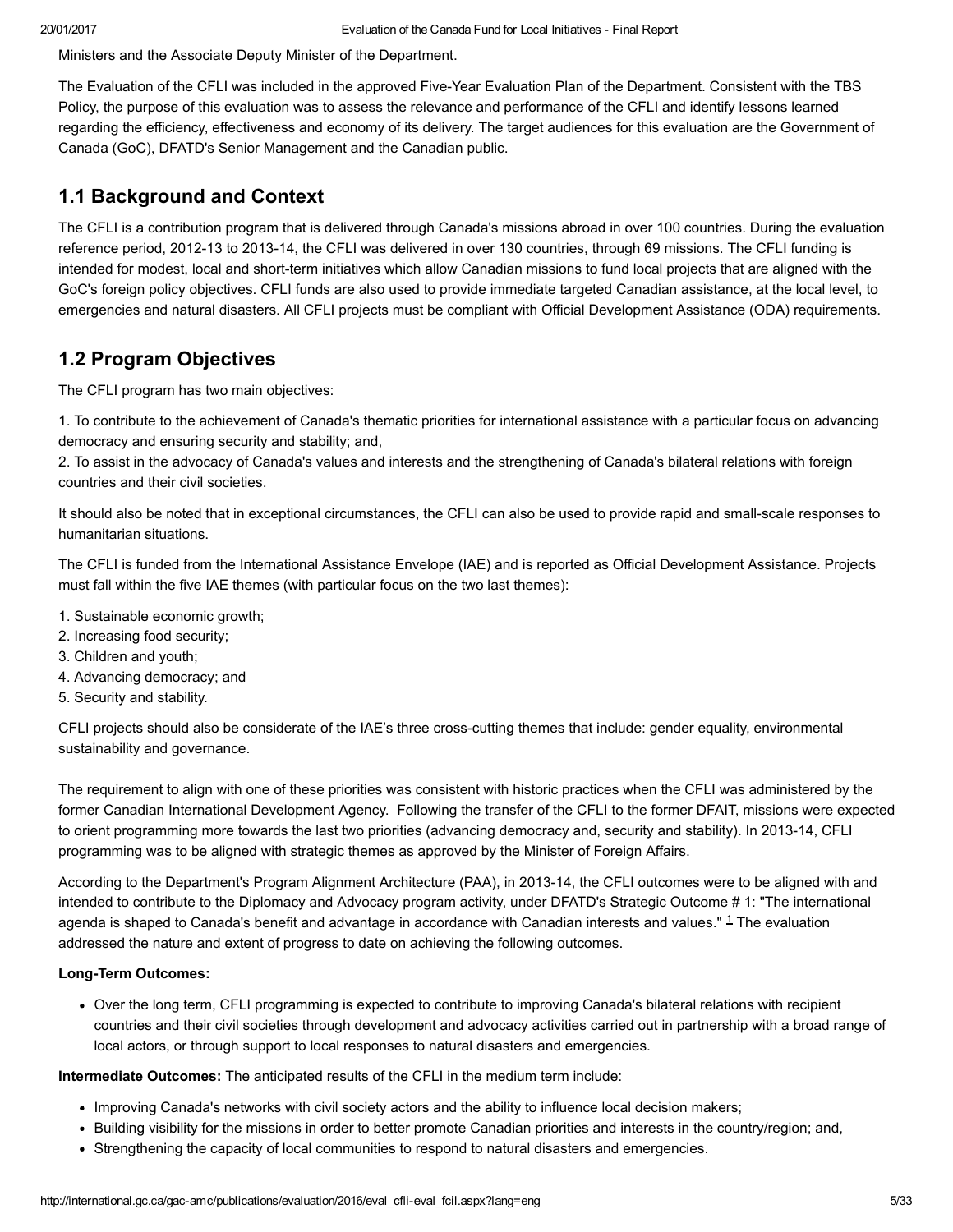Immediate Outcomes: Immediate outcomes for the CFLI include:

- Increased awareness among local stakeholders of Canadian values of democracy, security and stability;
- Increased access by local stakeholders to information, facilities and/or tools needed to support both security and stability efforts as well as local political-economic sustainability;
- Increased access by Canadians to key decision makers; and,
- Increased capacity to support humanitarian assistance efforts within communities affected by natural disasters and emergencies.

The CFLI funds a large number of projects. As a result, outputs are project-specific (i.e. direct products or services offered). The outputs selected for each funded CFLI project are described in their respective contribution agreements. These outputs must be reported on by funding recipients in their final report to the mission and by the mission in the end-of-project report submitted to DFATD-IRC.

## <span id="page-5-0"></span>1.3 Governance

Under the former CIDA, the CFLI was managed in a decentralized manner as an element of country programming. Since its transfer to the former DFAIT, now DFATD, the CFLI has been established as its own program with a new governance structure, accountability and oversight framework. The CFLI is managed by the Deployment and Coordination Division (IRC) at DFATD with responsibilities assigned to Heads of Mission (HOM) and mission staff. In addition, the CFLI Unit at IRC establishes the strategic direction and develops training protocols for mission staff in an effort to ensure that CFLI approaches to programming are consistent across missions and regions.

The CFLI Unit has a number of responsibilities, including but not limited to:

- serving as the point of contact at HQ for missions and departmental staff seeking guidance on issues pertaining to the CFLI;
- maintaining the policy and administrative framework for CFLI management at missions;
- ensuring that the CFLI is integrated into missions' annual strategic plan;
- arranging and delivering training for mission and HQ staff (e.g. training on the management of the CFLI as a part of Foreign Policy and Diplomacy Services (FPDS) pre-departure training);
- reviewing, analysing, and consolidating CFLI performance reports from missions and preparing consolidated reports for DFATD senior management and for external reporting purposes;
- producing communications materials on the CFLI;
- recommending annual CFLI budget allocations to missions (as well as midyear budget adjustments) in consultation with geographic Director-Generals; and,
- coordinating the approval of mission-specific Vote 10 (grants and contributions) allocations and the approval of CFLI strategic themes.

In the event of natural disasters or humanitarian emergencies, DFATD's Humanitarian Affairs and Disaster Response Division (IRH) is the lead in endorsing CFLI funding. This ensures a coordinated and coherent response that is consistent with Canada's international legal obligations and policy approaches. Missions are responsible to manage CFLI projects. At missions, several actors participate in the administration of CFLI projects and although these practices vary among missions, there is usually a CFLI Committee which would include the Foreign Policy and Diplomatic Services (FPDS) section, a local CFLI coordinator and the HOM. The main activities undertaken at missions are:

- promoting the program to local stakeholders and potential funding applicants;
- receiving and reviewing project applications;
- negotiating/clarifying with potential funding recipients;
- preparing and approving contribution agreements for each approved project;
- making payments to funding recipients;
- monitoring projects;
- collecting the final project report; and
- submitting the final mission report to IRC.

HOMs are responsible for signing contribution agreements and approving various project and program reports, including the annual CFLI country strategy for the mission. The CFLI Committee assesses applications for CFLI funding and recommends projects for approval to the HOM. In most cases, the FPDS section is responsible for the day-to-day management of the CFLI, and is accountable to the HOM. The Management Consular Officer (MCO) provides financial management support. Local CFLI coordinators are hired, often on a contract basis, by some missions to assist the FPDS with project implementation.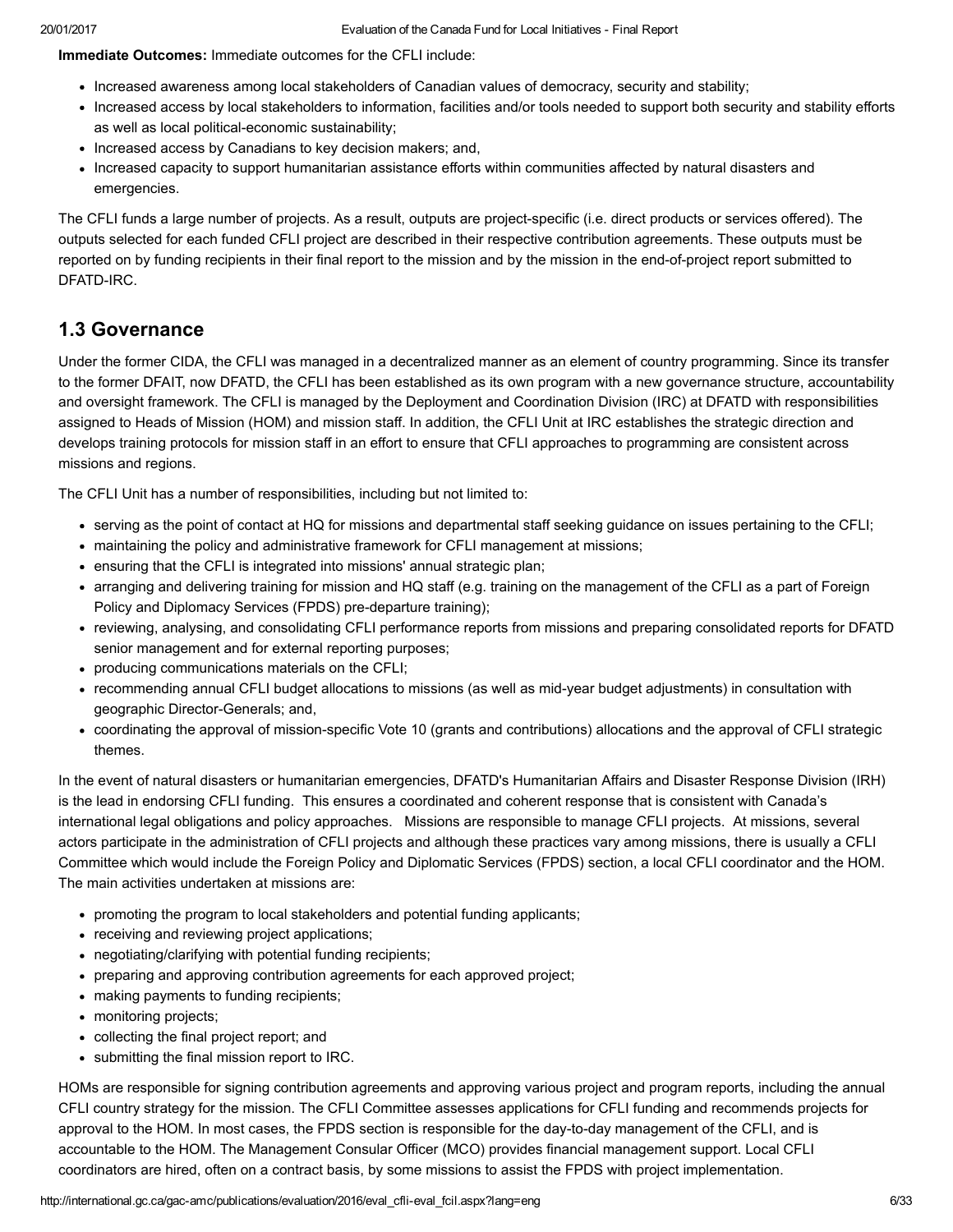## <span id="page-6-0"></span>1.4 Program Resources

The CFLI projects on average range between \$10,000 and \$25,000 CDN. Over the last two programming cycles, the average dollar amount of the CFLI projects has remained relatively unchanged. In 2013-14, the average dollar amount was \$23,938 (based on a total of 292 contribution agreements signed), slightly higher than in the previous year, 2012-13, at an average of \$22,585 based on 615 funded projects.

The CFLI is an ongoing program with mission-specific annual allocations. Missions are required to organize their own calls for proposals and approve projects based on the pre-determined allocations. DFATD-IRC disburses CFLI allocations to missions and missions disburse project funds to recipients. HOMs are authorized to approve projects up to a maximum of \$50,000 at mission, while Assistant Deputy Ministers are authorized to approve projects valued over \$50,000 up to a maximum of \$100,000 for the geographic region.

A funding reserve is maintained but can only be used in exceptional circumstances to support local partners in response to humanitarian emergencies, emerging crises, natural disasters, or other priorities. The maximum amount of funding that can be disbursed through the CFLI in those cases is \$50,000.

Although Treasury Board terms and conditions allow for project disbursements within two fiscal years, in practice CFLI projects are to be completed within one fiscal year, given the uncertainty surrounding annual allocations. Funds that are not used within the fiscal year cannot be carried over and must be returned to the Consolidated Revenue Fund. The MCO at mission is responsible for overseeing the financial aspects of the CFLI, such as accounting and reporting. This includes ensuring that only properly authorized payments are made and that stacking limits are respected: the sum of Canadian government assistance — including those from federal, provincial, territorial and municipal sources — cannot exceed 100% of the total project expenditures. Eligibility is governed according to GoC policies on values and ethics and respecting human rights; all projects must be for peaceful, non-military purposes.

Depending on the nature of the funding recipient, different types of agreements are established. Contribution agreements (CAs) are established with non-governmental organizations (NGOs), academic institutions or international organizations (i.e. intergovernmental organizations of which two or more states are members, such as the UN and its agencies). Memorandums of understanding (MOUs) may be established with foreign states (i.e. a state other than Canada or a department agency of such a state). DFATD's Centre of Expertise for Grants and Contributions reviews all agreements prior to signature.

In 2012-13, the CFLI received \$14.7 million in grants and contributions funding and approximately \$3 million in operational funding. A total of 615 projects were implemented in 2012-13. While in 2013-14, CFLI funding was reduced by 50% to \$7 million and \$1.4 million in operating funds. During 2013-14, a total of 292 agreements were signed amounting to \$6.95 million.

Africa, the Americas and Asia were the key beneficiary regions of CFLI funding in 2012-13, with almost equal shares of the funding. In 2013-14, the Asia share increased (by three percentage points) while the Africa share decreased by four percentage points and the share of the Americas decreased by five percentage points.



#### Figure 1: Distribution of CFLI Expenditures by Region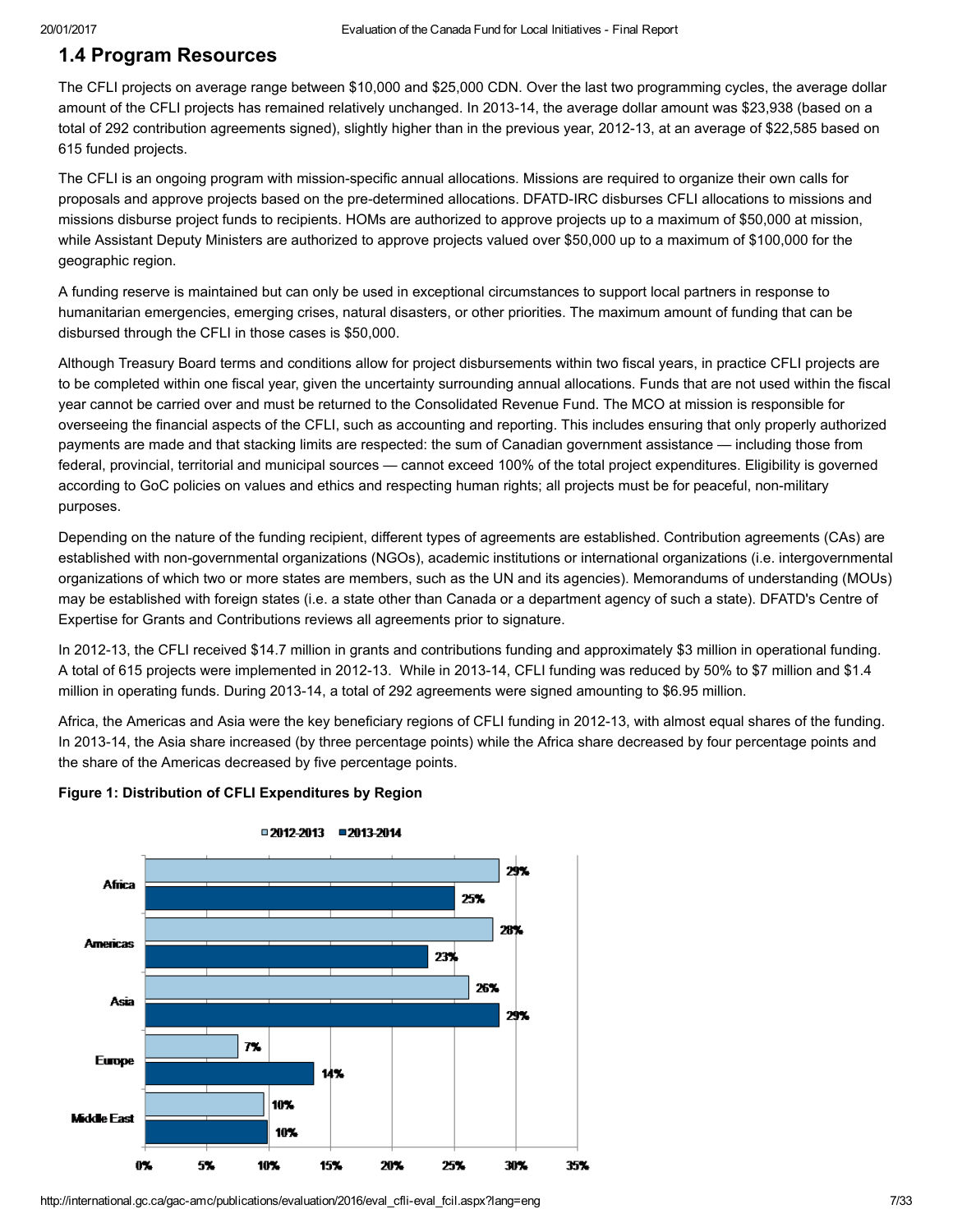Text version

# <span id="page-7-0"></span>1.5 Program Beneficiaries

The target population and immediate beneficiaries of CFLI programming are civil societies and the citizens in developing countries served by the program. The 2008 Official Development Assistance Accountability Act (ODAAA) requires all federal agencies and departments providing Official Development Assistance (ODA) to report its development assistance activities. All Canadian ODA, as reported to Parliament under the Act, must meet three conditions: contribute to poverty reduction, take into account the perspectives of the poor and be consistent with international human rights standards.

CFLI funding is directed to countries that qualify for ODA, as determined by the Organisation for Economic Co-operation and Development (OECD) Development Assistance Committee (DAC). The list of countries eligible to receive Canadian international assistance is subject to periodic changes, which are taken into account in annual budget allocations to missions, as well as with new project approvals. Within the context of eligible countries, applications for CFLI funding can be made by a number of actors or entities. Eligible recipients include: <sup>[2](#page-31-2)</sup>

<span id="page-7-2"></span>Local non-governmental, community and not-for-profit organizations;

Local academic institutions working on local projects;

International, intergovernmental, multilateral and regional institutions, organizations and agencies working on local development activities;

Municipal, regional or national government institutions or agencies of the recipient country working on local projects; and Canadian non-governmental and not-for-profit organizations that are working on local development activities.

The majority of CFLI funding is to be directed toward local civil society organizations (including nongovernmental organizations) and other institutions working at the local level. Other entities, such as international, intergovernmental, multilateral and regional organizations can be eligible for a contribution, provided that they are working with local partners and on local projects that are consistent with the objectives of the CFLI. Similarly, municipal, regional or national government institutions may receive CFLI funding, provided that their projects are essentially local in nature.

With respect to natural disasters and emergencies, eligible recipients are restricted to local organizations as opposed to a chapter of an international organization.

The CFLI is expected to complement the activities of various local, national, and international institutions engaged in development activity at the local level, including other federal departments and agencies that can provide specialized or unique services for a given project.

Missions are responsible for organizing calls for proposals and for reviewing applications for CFLI funding. When reviewing applications, certain factors may be given more weight than others, depending on the context in which the mission is operating and the needs faced by the local population.

# <span id="page-7-1"></span>2.0 Evaluation Scope & Objectives

The goal of this evaluation is to provide DFATD's senior management with a neutral and evidence-based assessment of the relevance and performance of the CFLI since its transfer to former DFAIT in 2012. The evaluation will address recommendations from previous audits and evaluations, CFLl's adherence to the ODAAA as well as the degree to which individual projects under the CFLI are contributing — at least through their outputs and, to some extent, their immediate outcomes — to the objectives of the program.

The specific objectives of the evaluation are as follows:

1. To evaluate the relevance of the CFLI by assessing the extent to which it addresses department strategic priorities as well as its alignment with federal government priorities

2. To evaluate the performance of the CFLI program and its projects, including an assessment of progress toward expected outcomes (including immediate, intermediate and ultimate outcomes as identified in the logic model) and demonstrations of efficiency and economy in program activities

3. To assess the effectiveness of the CFLI governance structure and program delivery mechanisms, both at HQ and at missions

4. To examine the efficiency and effectiveness of processes used for the approval of individual projects (including those related to natural disasters or humanitarian emergencies), mission-specific Vote 10 allocations, and the CFLI program strategic direction, as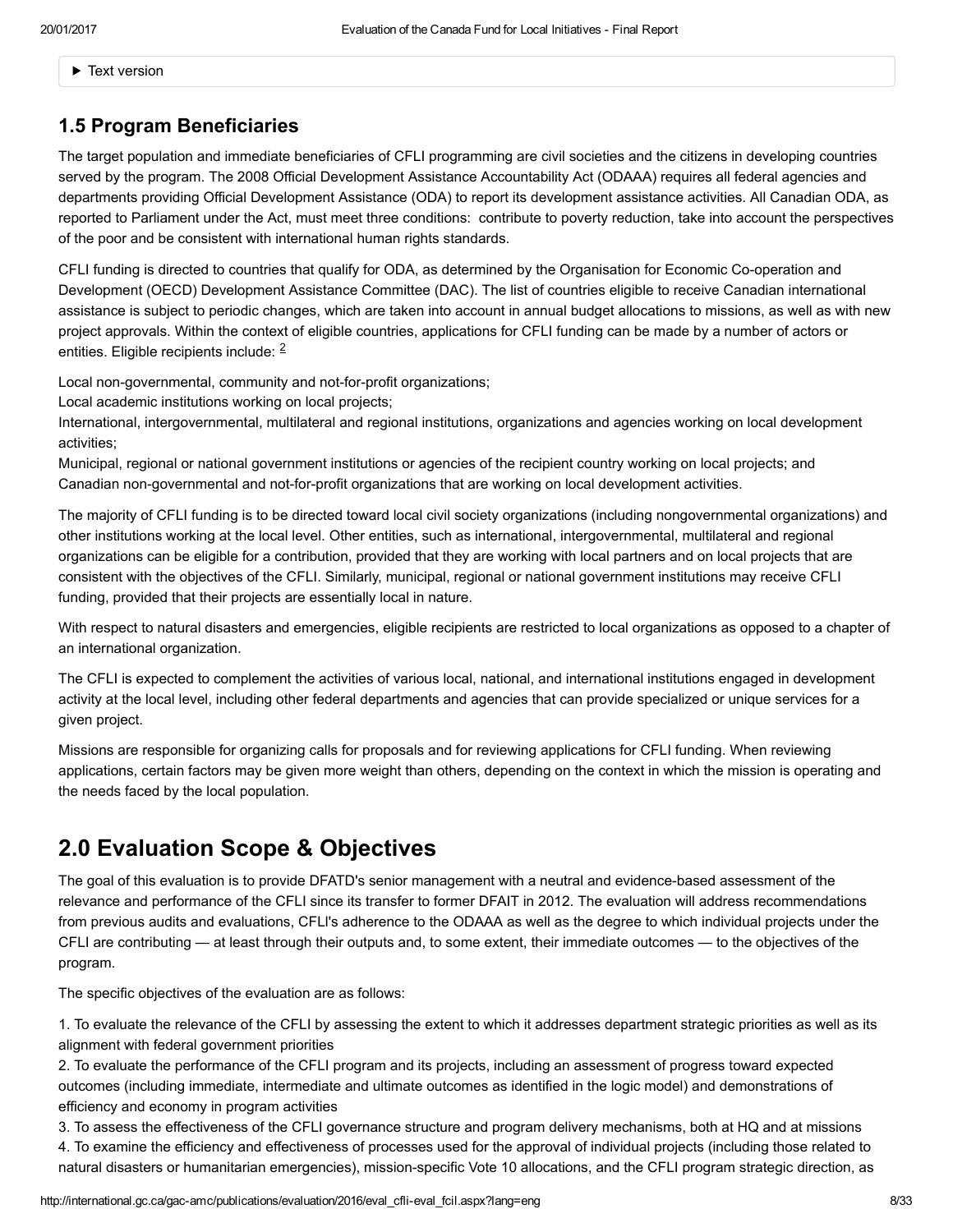well as to determine potential overlap or duplication with other DFATD programming (e.g., Anti-Crime and Counter-Terrorism Capacity Building (ACCTCB), Religious Freedom Fund (RFF)); and

5. To reflect on the lessons learned from the management of individual CFLI projects at missions and the administration of CFLI at both missions and DFATD HQ, with the identification of recommendations for future project administration and overall program development.

# <span id="page-8-0"></span>3.0 Operational Considerations

The CFLI operates in a complex environment. For instance, CFLI funding is approved for hundreds of projects in over a hundred countries every year. Programming needs differ among missions/regions, therefore, the outcomes sought by individual projects vary substantially. Furthermore, missions' circumstances such as their size and accreditation may also affect the nature and extent of CFLI programming.

CFLI Program Managers and Coordinators at missions oversee projects and ensure funding recipients are collecting the necessary financial and performance information from beneficiaries. However, recipients are often local NGOs who may not be able to regularly report financial and performance information due to limited capacity. Furthermore, the diversity of projects and project contexts may make it difficult to establish a baseline of success or to measure the achievement of outputs and immediate outcomes.

For longer term program outcomes addressing Departmental strategic outcomes on public diplomacy and advocacy and GoC's priorities of democratic governance, security and stability, there are a number of internationally recognized indicators for developing countries. However, even if progress were measured by thematic area, it would be difficult to attribute outcomes to the program, given the number of other national and international participants who are aiming to achieve similar programming goals.

Although the CFLI is a long-running program, it has undergone a number of significant changes in the past few years, including the development of new terms and conditions, a new performance measurement strategy, and a revised strategic direction following the transfer from former CIDA to former DFAIT in 2012. Since 2012, these elements and others have undergone additional changes in order to respond to financial constraints and changing contexts. Given the recent implementation of fundamental changes to the design of the program and in the absence of baseline data, it is premature for the evaluation to assess the full effectiveness of program design and delivery. This report delivers preliminary observations.

Finally, the end of the fiscal year is an extremely busy period for the management of the CFLI, since all projects must be completed by fiscal year end and reported on soon thereafter. Much of the evaluation data collection took place during this period of intense work; therefore the timing of this evaluation may have impeded the ability of relevant stakeholders to fully participate in the evaluation thereby affecting response rates and completeness of replies. Nonetheless, the level of participation was relatively high for managers and sufficient for recipients thereby contributing to reliable and valid evaluation findings.

# <span id="page-8-1"></span>4.0 Strategic Linkages

The evaluation took into account a number of unique considerations when assessing the complementary role of the CFLI with other DFATD programs.

First, the CFLI funds small-budget projects that are expected to be completed within any one given fiscal year, although it has the authority to fund multi-year projects. Other DFATD programs, such as Global Peace and Security Fund (GPSF) or Development programming, support higher budget projects (with contributions frequently exceeding \$1 million) that aim to achieve results over several years.

Thematically, the CFLI has potential linkages with several other DFATD programs. CFLI projects may supplement capacity building programs. The Anti-Crime Capacity Building Program (ACCBP) and the Counter-Terrorism Capacity Building Program (CTCBP) help foreign states in their prevention of and response to criminal and terrorist activity. Certain CFLI projects may contribute to the achievement of outcomes of the ACCBP and CTCBP programs.

The CFLI activities also focus on development objectives and the promotion and protection of Canadian values, including democracy and human rights. These may contribute to certain outcomes pursued by development programming, such as the Religious Freedom Fund (RFF) and the Post Initiative Fund (PIF). This evaluation specifically considered the CFLI's complementarity with other DFATD programs, and assessed, as well as considered the opportunity for strategic linkages.

The CFLI is also designed to enable quick responses to natural disasters and humanitarian emergencies which offer an opportunity for immediate humanitarian relief, as an interim strategy, towards more comprehensive humanitarian programming. Successful application of the CFLI largely depends on mission strategies that encompass complementarity among the CFLI, policy-centers such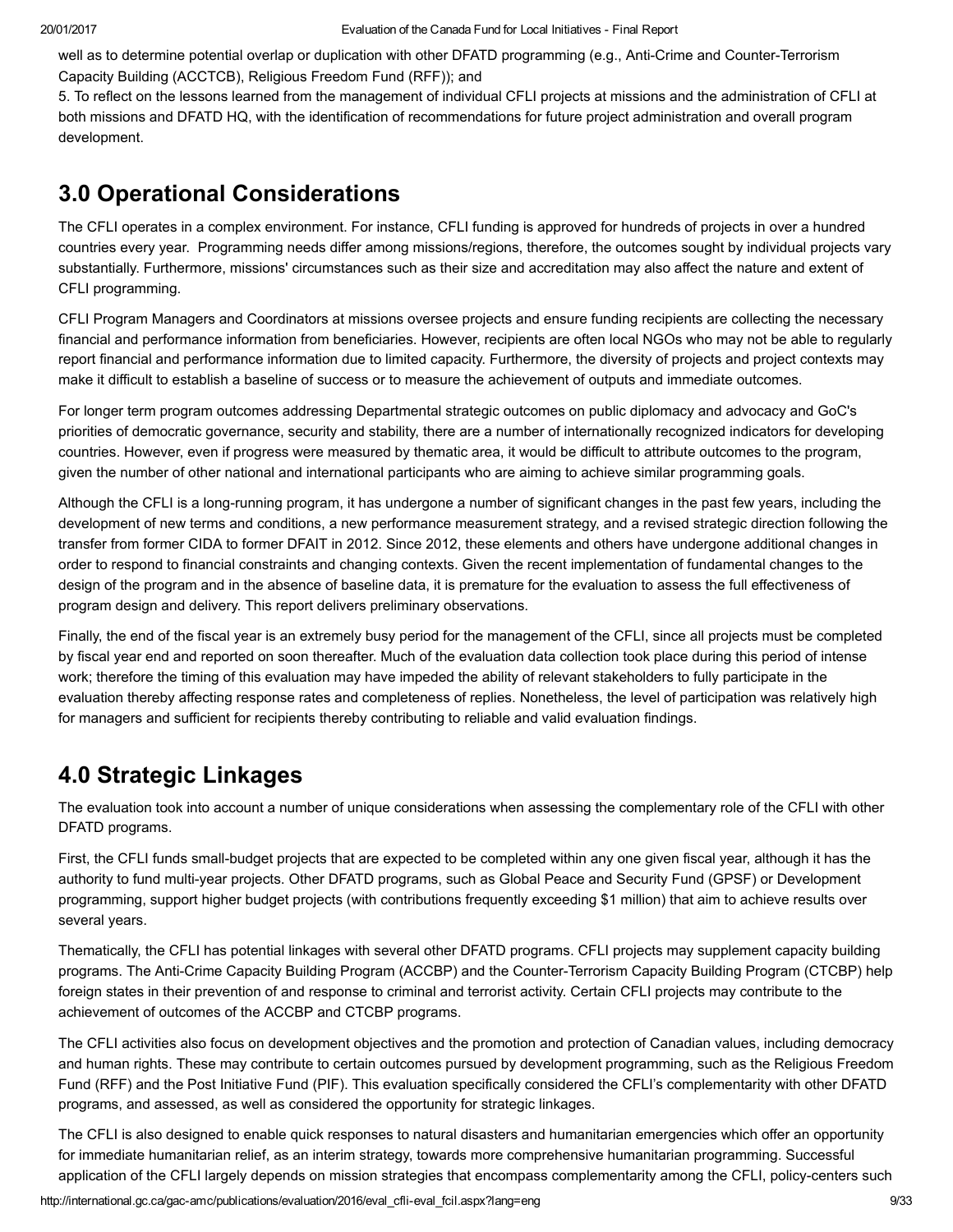as Office of Religious Freedoms, development and trade programs.

In addition, the evaluation examined the inclusiveness of CFLI in mission strategies. The CFLI Terms and Conditions allows for the reallocation of funding from other programs to CFLI to address concerns that are considered important to Canada's foreign policy interests.

# <span id="page-9-0"></span>5.0 Evaluation Approach & Methodology

The evaluation covers the first two years of CFLI activity under the responsibility of DFATD, i.e. 2012-13 and 2013-14. The evaluation matrix forms the foundation for addressing the findings to the issues, key questions, indicators, and sources of data.

# <span id="page-9-1"></span>5.1 Evaluation Design

The CFLI evaluation used a mixed-methods approach combining primarily qualitative information from various sources with some qualitative and quantitative data obtained from project files and surveys of Heads of Missions, CFLI program managers, and CFLI recipients. Moreover, the implementation of the methodology adopts a hybrid management model with the DFATD evaluation unit (ZIE) carrying out part of the data collection and a consulting team completing the data collection and conducting the analysis and reporting.

# <span id="page-9-2"></span>5.2 Date Sources

### 5.2.1 File and Document Review

The File and Document Review supplied information for the analysis of consistency with federal roles and responsibilities, the assessment of relevance and performance, as well as the effectiveness of the governance structure and delivery systems. The key sources were:

- procedural documents (terms and conditions, guidelines, Acts of Parliament);
- program administration data;
- mission plans; and,
- annual mission reports.

The annual mission reports reviewed were year-end reports that included information on results achieved per project. Results relevant to the indicators and the evaluation matrix were compiled in an Excel-based data base. A sample of thirty (30) reports was based on:

- Quota samples of roughly the same proportion by region.
- Missions selected for key informant interviews were excluded, with the exception of the Asia region where all missions had been selected for interviews (so all missions in this regions were included in both interviews and file review), and Europe, where only four non-interview missions were left to select from.
- Missions were randomly selected within regions, using a random generator that also took into account the amount of funding allocations.
- Fiscal year of reporting was selected randomly between the two years covered by the evaluation.
- Files were reviewed for completeness of reports; in the absence of mission reports, the other fiscal year was reviewed for completeness to serve as a replacement. If neither fiscal year contained mission reports, another mission was randomly selected serving as an alternate.
- Randomly selected three project files per mission were also reviewed.

Twenty mission plans were reviewed for information relevant to the evaluation indicators. The reports were sampled as followed:

- It was decided to include a subsample of the missions selected for file review of mission reports, i.e., 20 of the 30 selected missions, for the same years.
- Twenty missions were randomly selected from the 30.
- Files were reviewed for completeness. If no mission plan was found, the other fiscal year was reviewed for completeness and used as a replacement. If neither fiscal year contained a plan, an alternate mission was randomly selected.

## 5.2.2 Key Informant Interviews

Three types of key informant interviews were conducted: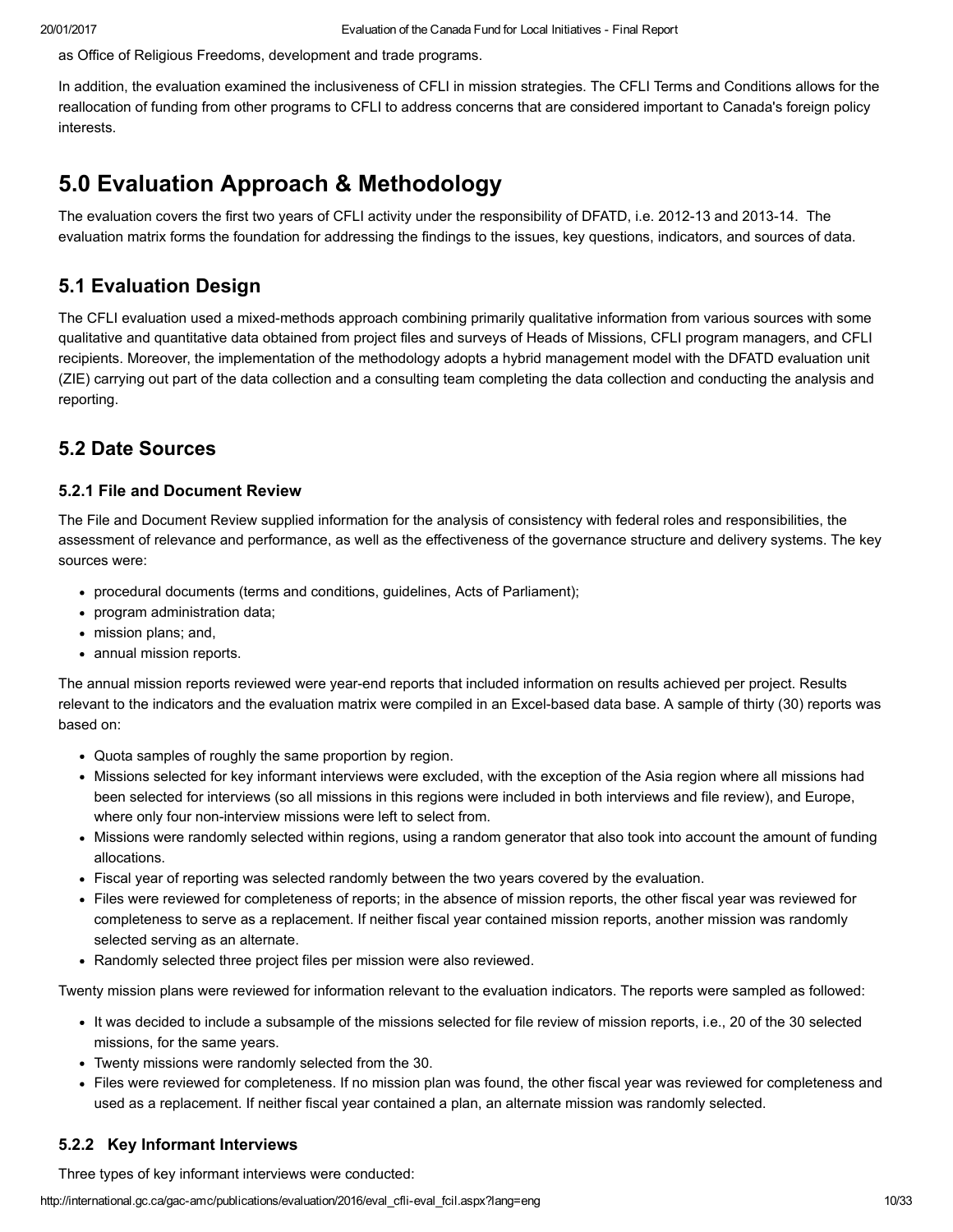- Group 1: 22 individual interviews of DFATD headquarters (including the following non-mutually exclusive categories: CFLI coordinators, mission staff, geographic directors, staff directors, program advisors, IRC staff, and senior managers);
- Group 2: interviews conducted by ZIE staff in the context of site visits for another unrelated evaluation which occurred at the following missions with active CFLI projects Jordan, Guatemala, Belize, and Jamaica.
- <span id="page-10-1"></span>Group 3: 10 individual telephone interviews of CFLI program managers active in missions. Missions were sampled randomly within regions  $^3$  $^3$ ; overlaps between individual interviews and the selection of mission reports for secondary analysis were avoided to the extent possible in order to gather input from more missions.

A total of 34 key informant interviews were conducted which generated over 150 pages of interview notes.

#### 5.2.3 Heads of Mission Questionnaire

HOMs approve and sign CFLI contribution agreements up to \$50,000 and they are responsible for approving an annual CFLI strategy. Because of their role, the evaluation conducted an on-line survey of all HOMs involved in the administration of CFLI.

The questionnaire included four open-ended questions to provide HOMs an opportunity to describe the value of the program. The invitations to participate in this survey were sent on February 28, after an information message was issued by the program division; reminders were issued on March 12 and March 23. A total of 41 of 68 questionnaires were completed by HOMs, representing a response rate of 60%. This level of participation provides a level of confidence that the results represent the views of HOMs in general.

### 5.2.4 Survey of CFLI Program Managers

CFLI program managers were approached in two ways to provide their views on the program: individual telephone interviews described earlier and through an on-line survey.

All CFLI program managers not sampled for individual interviews were asked to complete an on-line questionnaire which was a subset of the evaluation issues. A total of 55 managers were invited to this questionnaire on February 28 after an information message was issued by the program division. Reminders were sent on March 12 and March 23. A total of 43 of 55 questionnaires were completed by program managers representing a response rate of 78%. This high response rate provided a level of confidence in the reliability of the responses.

### 5.2.5 Survey of Recipients

Recipients were defined as organizations who apply for funding and receive CFLI support – as opposed to beneficiaries who are the individuals who would be the direct recipients of services and outputs funded by the CFLI. This evaluation reached recipients who in turn would be able to provide input on the relative impact of CFLI to direct beneficiaries of this funding.

Recipients are grass-roots organizations, often small, which may not have access to Internet, or the ability to fully communicate in English, French, or Spanish, or work on sensitive issues – any of these circumstances may impede their ability to fully engage in the evaluation's data collection approach. The survey population was therefore limited to those able to understand a questionnaire in English, French, or Spanish and in a position to access a survey on the Web. The questionnaire for recipients included only closeended questions to simplify the respondents' task and to reduce the risk of misinterpretation in the translation of foreign languages.

A random sample of 200 recipient organizations was drawn from the two fiscal years covered by this evaluation which was further stratified by project size to ensure representation of projects of different sizes. CFLI program managers and/or coordinators were asked to perform two tasks:

- to identify recipients who would be unable to complete the questionnaire because of technical restrictions, language barriers or given the nature of their work; and,
- to relay a message to recipients who could access a survey to ask them to complete the on-line questionnaire.

A total of 58 program managers oversaw the 200 selected projects. A total of 41 or 71% of program managers accessed the list of recipients. Seventy-seven (77) or 39% of a possible 200 recipient questionnaires were completed. Although the recipient survey response rate is relatively low compared to the HOM and CFLI program managers, it is sufficiently high to provide a level of confidence in the reliability of the survey results.

## <span id="page-10-0"></span>5.3 Data Analysis

http://international.gc.ca/gac-amc/publications/evaluation/2016/eval\_cfli-eval\_fcil.aspx?lang=eng 11/333 Program administration data for 2012-13 and 2013-14 were used primarily to describe program usage and to document administration efficiency. Descriptive analysis was performed based on project-level data aggregated by country, mission, or region.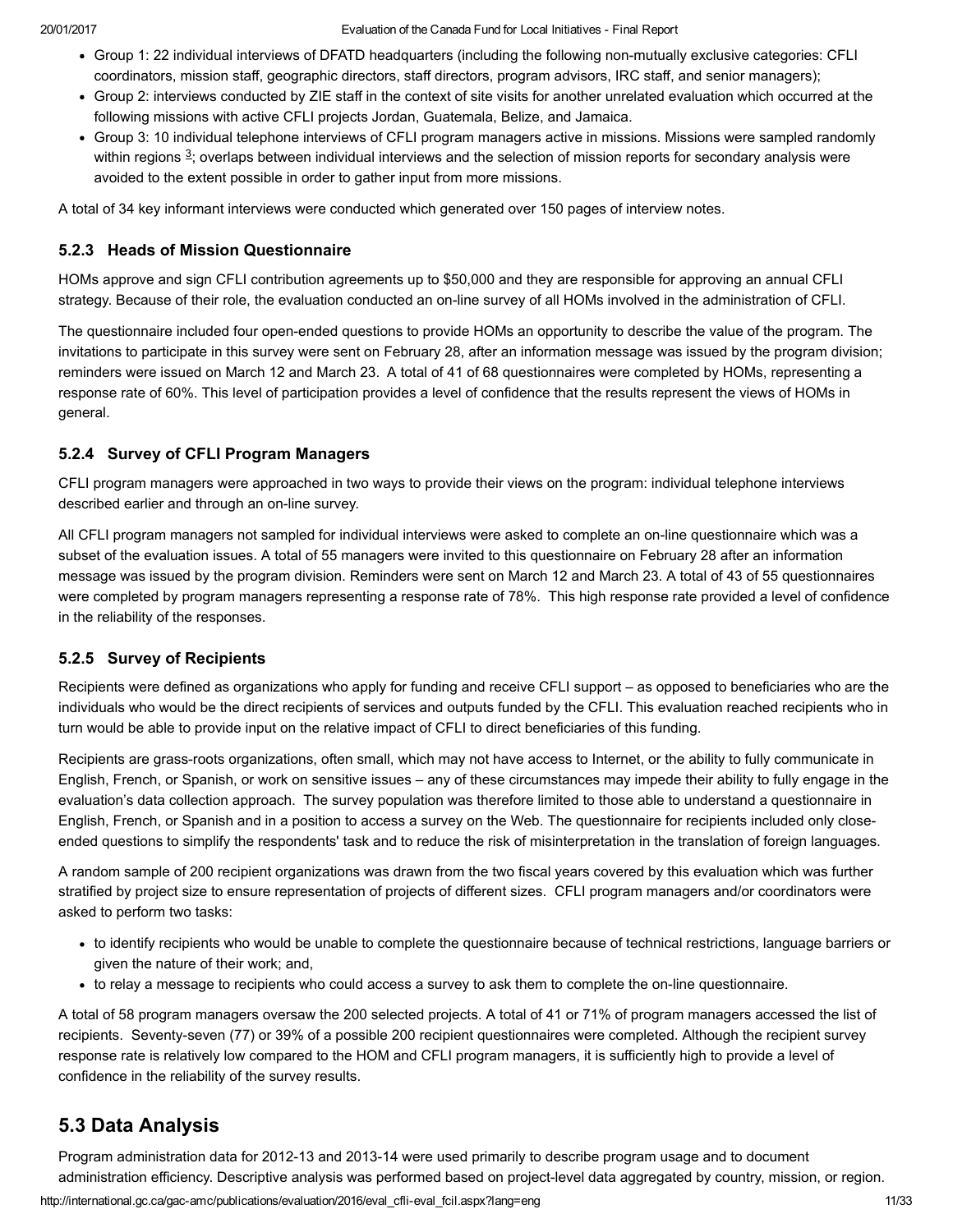Results from the survey of recipients and from the survey of program managers were compiled using specialized analytical software tool (i.e. SPSS). Descriptive analysis was conducted based on aggregated responses by country, mission or region.

Results from HQ interviews, HOM questionnaires, and program manager interviews were structured and coded according to evaluation issues with the use of specialized qualitative data analysis software (Dedoose). Data was coded as positive (supportive of program results and outcomes), negative (not supportive of program), or neutral (informative, without a judgement direction). Data analysis consisted of delineating trends, patterns and outliers as well as cross-referencing and validation of information.

# <span id="page-11-0"></span>5.4 Reliability, Verification & Validation

The evaluation process aims to ensure that information and findings are reliable, have been validated, and can be verified. In particular, information collected through interviews and surveys was triangulated with several informants and secondary sources to ensure confidentially. Data analysis was performed in a structured manner which allowed reference to the original quantitative or qualitative data for quality assurance. The evaluation presents findings and conclusions based on the convergence of data/information from various sources. Additional comments or outliers are reported as observations.

# <span id="page-11-1"></span>5.5 Evaluation Governance

An Evaluation Advisory Committee with representatives from Capacity Building Programs (IGC), Deployment and Co-ordination (IRC), Stabilization and Reconstruction (IRG), Democracy (IOL) reviewed the evaluation work plan and provided input on the evaluation. The evaluation was managed by ZIE with the assistance of an external consultant. The consultant was asked to assist in the operational planning of the evaluation, its implementation, the analysis, and reporting under the supervision of ZIE but with independence to ensure neutrality of findings and recommendations.

# <span id="page-11-2"></span>6.0 Limitations To Methodology

Although the evaluation is based on many different sources, most sources were programrelated. To be more specific, most documentation presented as evidence was produced by program management (at HQ or in missions), derived from interviews with DFATD managers (several of whom were associated with the program) or directly collected through surveys with HOMs who were responsible for the program locally and with CFLI program managers. The homogeneity of sources therefore used for this evaluation increases the potential for bias. To mitigate this risk of bias, ZIE conducted interviews with stakeholders that are not directly involved in the administration of the CFLI. They included managers, thematic specialists, colleagues from the development side, and former CFLI recipients.

There also were many operational and logistical challenges related to surveying CFLI recipients. First, many CFLI recipients may not have been proficient in either of the two official languages to fully respond to a survey. For this reason, the recipient survey was translated into Spanish, allowing wider coverage in central and South America. The sample of recipients however was also constrained by the availability of the questionnaire in English, French, and Spanish only, and for those who were able to access the survey online.

Other data quality limitations under consideration included the ability of CFLI recipients to fully reply to an online survey because of limited broadband availability or due to the security of the internet in certain countries. In response to internet accessibility, recipients were provided with extended timelines to respond to the survey. CFLI program managers were also asked to review the proposed list of recipients to ensure recipients would not be compromised if they participated in the survey. Despite these sampling limitations, the response rate of recipients was deemed sufficient to report findings.

# <span id="page-11-3"></span>7.0 Evaluation Findings

# <span id="page-11-4"></span>7.1 Relevance Issue 1: Continued Need for the Program

Consideration for the need of the program deals with the position of the CFLI in DFATD's and Canada's international assistance programming, the usefulness of the CFLI as rapid response in cases of natural disasters or humanitarian emergencies, and the response to the needs of priority countries.

Finding #1: The CFLI fills a much-needed niche of its own in international assistance programming.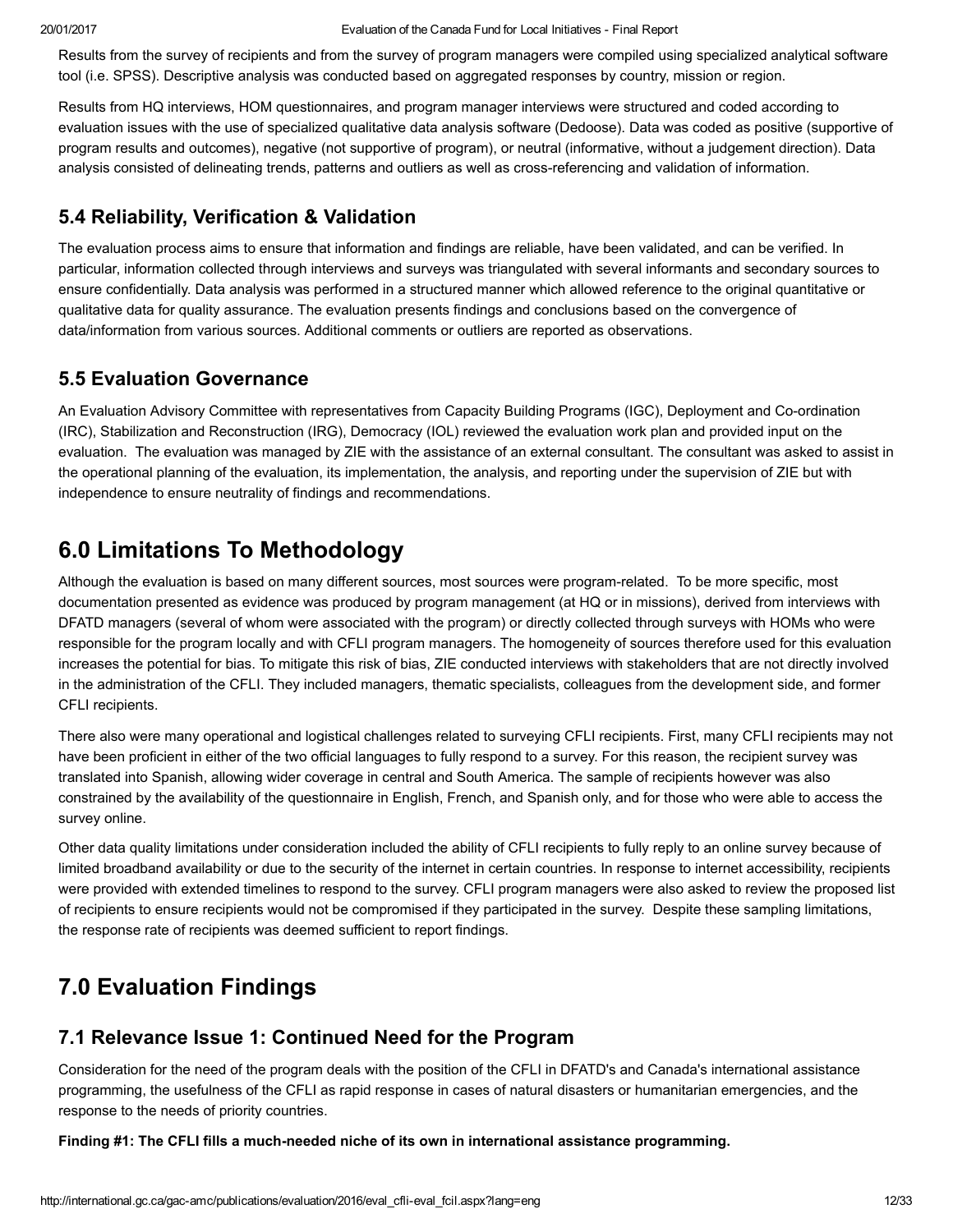There were very few dissenting views regarding the position of the CFLI within international assistance programming. It is viewed as one of the only tools available to missions to act tangibly to further the foreign policy objectives of Canada. HOMs, CFLI program managers, and HQ managers agree that the CFLI is essential to achieve a number of mission goals, in particular the promotion of democracy and human rights. The CFLI is seen as effective in achieving such results as well as in enhancing the capacity of targeted groups to undertake initiatives on their own. The CFLI is also considered to be an effective tool to develop networks and the only tool to develop networks with civil society.

According to HOMs and CFLI program managers, the CFLI is particularly important in filling a much needed gap in countries that do not benefit from development/aid programming and in the absence of any other bilateral programming. In these cases, the CFLI is a positive vehicle to contribute to enhancing Canada's image.

HOMs and CFLI program managers insisted that the CFLI is also unique because it is flexible, locally-managed, and responsive to local needs. While the nature and scope of CFLI programming has narrowed with the move of the program from former CIDA to former DFAIT, missions still have an important role in the identification of the local priorities and the selection of the local partners and projects. Missions see the CFLI as an adaptable tool which still offers enough flexibility to be responsive to local situations in a useful manner. Its focus can be shifted from country to country, as mission plans determine. The CFLI also supports innovation in network building because it can be used to fund new partners (and test their ability to deliver) with limited amounts of money and risk.

In several interviews, HOMs, HQ managers, and CFLI program managers indicated that the CFLI projects are often cited as producing positive results at local levels which have heightened public visibility. There still remains, though, a source of tension among the various managers of the CFLI (HOMs and program managers) between the current foreign policy objectives assigned to the program and the development objectives that initially drove the CFLI. While most have found the CFLI useful to express foreign policy objectives, some long for the days when the CFLI could be used to assist countries as a development tool – addressing local development needs rather than promoting Canadian values and interests through diplomatic advocacy.

HOMs, CFLI program managers, and HQ managers have also expressed concerns over the long-term viability and productivity of the CFLI given its reduced budgets. Some were of the view that diminishing resources devoted to the CFLI could lead to reputational damage for Canada and could reach a point where questions would be raised about the value of continuing the CFLI when funds are so limited. While the reductions incurred between 2012-13 and 2013-14 were substantial and affected the capacity of the program to deliver, many HOMs, CFLI program managers, and HQ managers indicated that the investment is still worthwhile.

HOMs, CFLI program managers and HQ managers reported that further downsizing of the CFLI or its discontinuation would adversely affect Canada's capacity to influence the movement of human rights and democracy. However, there were some CFLI program managers and HQ managers who viewed that the impact of discontinuation would be minor. They argued that the CFLI is already a very small program and that, presumably, the impact of discontinuation would not be severe. Yet, others indicated that the loss of the CFLI would be have a greater impact in small countries where Canada has no direct diplomatic presence as opposed to large countries where the CFLI is one of other Canadian programs thereby rendering the CFLI to be less visible or relevant.

#### Finding #2: The CFLI is useful for rapid response to emergency situations but small project budgets limit its role.

In 2012-13, 3.9% of CFLI funding (\$539,259) was associated with humanitarian response to emergency situations; while the proportion was higher at 9.8% (\$684,622) in 2013-14. The CFLI expenditures on humanitarian response vary greatly by region from year to year depending on conditions (and, obviously, need for such response): for example, none of the CFLI expenditures in Europe in 2012-13 were for humanitarian response, whereas one-third of the CFLI expenditures in Europe in 2013-14 were associated with such circumstances.

|                 | 2012-2013 |                    |                | 2013-2014    |                    |                 |  |
|-----------------|-----------|--------------------|----------------|--------------|--------------------|-----------------|--|
|                 | CFLI \$   | % of total CFLI \$ | # of projects  | <b>CFLIS</b> | % of total CFLI \$ | # of projects   |  |
| <b>Total</b>    | \$539,259 | 3.9%               | 21             | \$684,622    | 9.8%               | 22 <sub>1</sub> |  |
| <b>Africa</b>   | \$48,150  | 1.2%               | 3              | \$50,000     | 2.9%               | 1.              |  |
| <b>Americas</b> | \$142,600 | 3.7%               | $\overline{4}$ | \$19,919     | 1.2%               | 1.              |  |
| Asia            | \$197,479 | 5.4%               | 9              | \$273,809    | 13.7%              | 11              |  |
| <b>Europe</b>   | \$0       | $0.0\%$            | 0              | \$305,024    | 32.1%              | $\overline{7}$  |  |

#### Table 1: Use of CFLI funds for emergency response, by year and region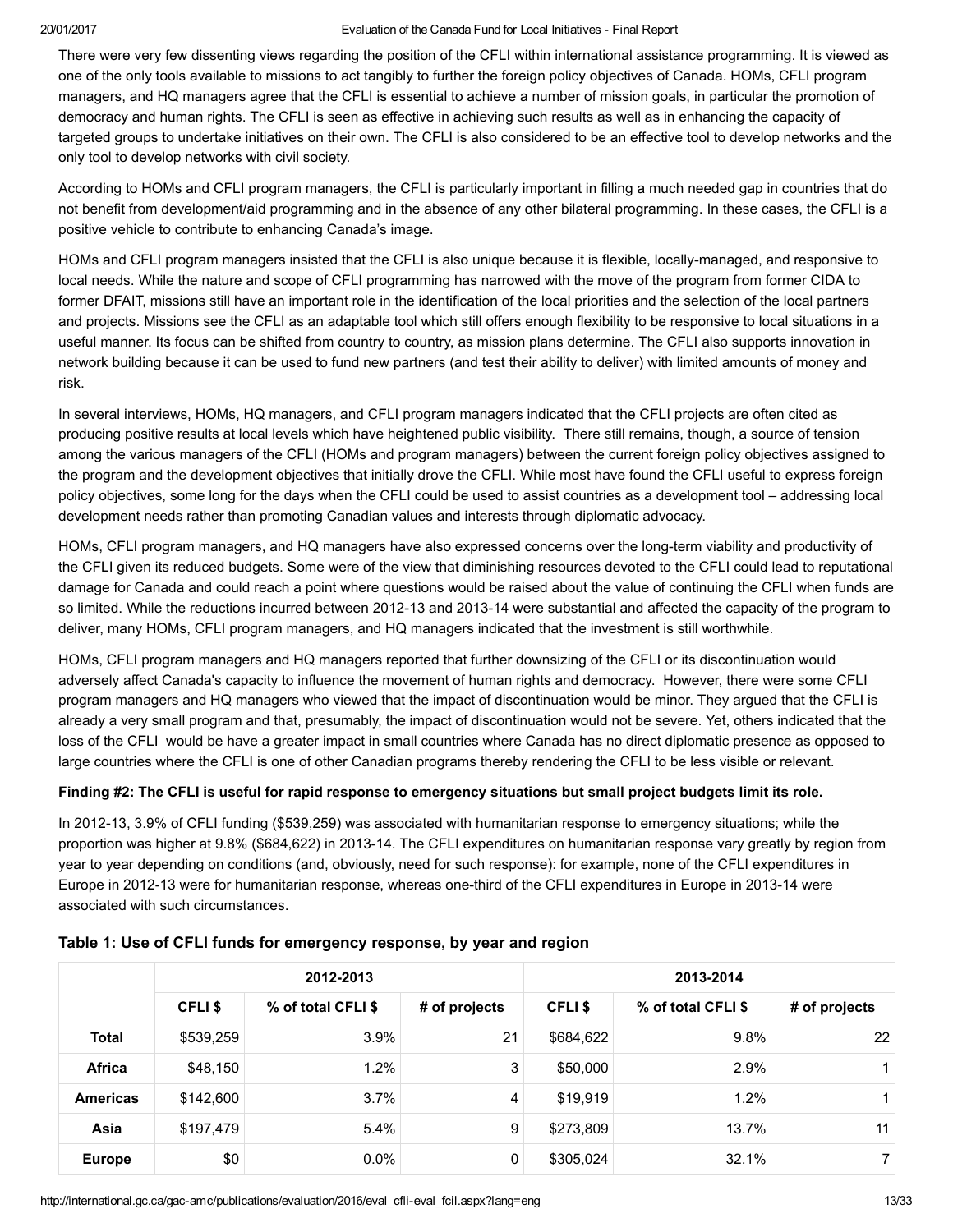|           | 2012-2013    |                    |               | 2013-2014    |                    |               |
|-----------|--------------|--------------------|---------------|--------------|--------------------|---------------|
|           | <b>CFLIS</b> | % of total CFLI \$ | # of projects | <b>CFLIS</b> | % of total CFLI \$ | # of projects |
| Middle E. | \$151.030    | 11.3%              |               | \$35,870     | 5.2%               |               |

Whether the CFLI is a useful response mechanism for emergency situations varied among informants. Some HOMs, CFLI program managers, and HQ managers cited successful efforts (e.g. Togo, Chad, Benin, Mali, Morocco, Sri Lanka, the Caribbean, Chile, Albania, Serbia, and Ukraine). Considering the limited funds available, the CFLI is well-positioned as an early specific, often onetime allocation of funds prior to, or in the absence of, large-scale traditional humanitarian assistance. While the CFLI provided limited relief, such projects often produced great visibility and therefore contributed directly to the diplomacy and advocacy objectives of the program.

Others respondents reported that the very limited CFLI funds available did not permit significant action: "If Canada is going to give emergency funds, it can be done quickly and in much more significant amounts through ministerial/cabinet decisions."

Some respondents also indicated that delays in program allocations in recent years and lack of predictability of funding have impaired the ability for the CFLI to support humanitarian response throughout the year. Moreover, some indicated difficulty in receiving emergency response funds approved because of a lack of urgency or tardiness in the financial cycle which did not allow for fiscal year-end cash management.

About one-quarter of the CFLI recipients indicated that, between April 2012 and September 2014, they were involved in a CFLI project in response to a natural disaster, an emerging crisis, or a humanitarian emergency. Of them, 83% (15/18) stated that the CFLI assistance was made available at the right time to support much needed relief.

### Finding #3: The CFLI responds to only some local needs of priority countries given the demand for the CFLI, as demonstrated in the high number of applications, which far exceeds acceptance rates for CFLI funding.

Based on a sample of mission reports covering fiscal years 2012-13 and 2013-14, missions received on average 93.1 applications per year. An average of 7.8 applications was selected and 7.2 were implemented representing an acceptance rate of 7.7% (7.2/93.1). Although this suggests a low rate of acceptance given the high interest or demand for CFLI funding, it does suggest a high rate of funding CFLI projects that have been selected to target a significant need. It also suggests that limited CFLI funding may impede the ability to meet the demand for such.

Missions use three main strategies to solicit applications: a) advertising/calls for proposals – sometimes quite broadly, in local newspapers and media; b) word of mouth, and c) targeted requests to known entities. Some missions reported that to deal with delays in obtaining annual allocations, they returned to past organizations that had been successful in receiving CFLI funds rather than soliciting proposals through a competitive process. This approach limited the effectiveness of the program to build new networks.

Relevance to the priority needs of countries is mentioned in mission reports among the selection criteria for CFLI projects. In some of the missions, discussions with governments and/or other missions and donors were held to identify priority needs of countries. In two cases in particular, formal multiparty consultations were held, whereas in others, priority-setting appeared to be ad-hoc and informal. Missions were also found to orient CFLI funds to areas of common priority between Canadian interests and local priorities, strategically establishing a zone of common purpose. For example, a focus on equitable and sustainable economic growth was redesigned as social and economic inclusion of disadvantaged groups that were important to the local administration.

According to the HOMs, CFLI program managers, and HQ managers consulted, the overwhelming message was that the CFLI responds to needs or is flexible enough to respond to local needs: "themes are formulated in such a way that they can actually be quite inclusive, and it wouldn't be difficult to find a need in virtually any country that matches the broad and encompassing priorities put forward under the CFLI."

By contrast, some survey respondents emphasized that the CFLI has moved away from responding to development needs and moved towards human rights. The CFLI no longer seems relevant in its support of significant development needs of local communities but rather, in the DFATD version of the CFLI, missions must align CFLI initiatives with Canadian foreign policy priorities which may not reflect local communities' immediate needs.

# <span id="page-13-0"></span>7.2 Relevance Issue 2: Alignment with Government Priorities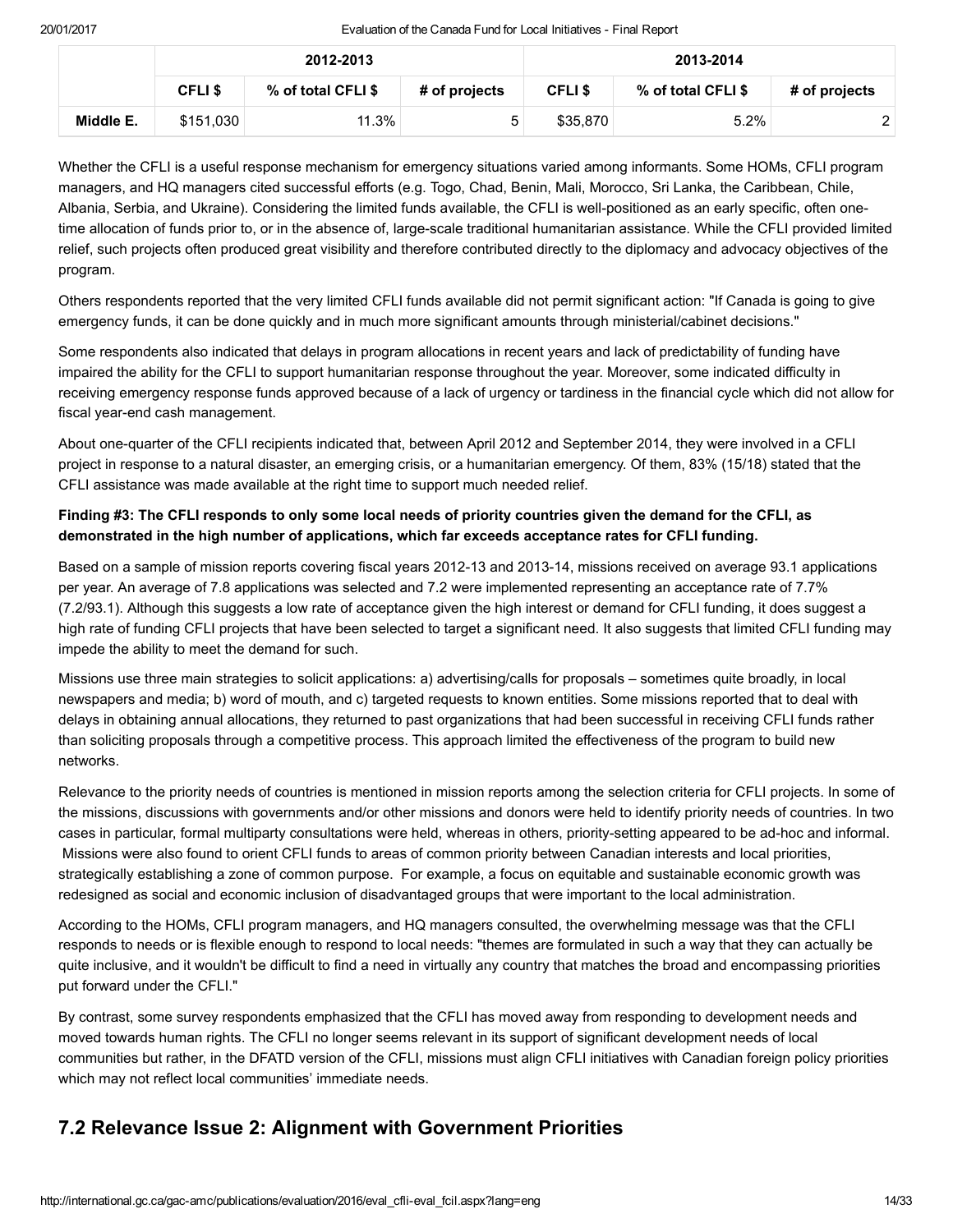Finding #4: The CFLI mandate and goals align with DFATD priorities as well as with the International Assistance Envelope thematic priorities.

As noted in the 2013-14 PAA, the CFLI was aligned with Strategic Outcome 1, "The international agenda is shaped to Canada's benefit and advantage in accordance with Canadian interests and values". Under diplomacy and advocacy, the CFLI was considered part of the international assistance program governance, which included four other programs (Global Partnership Program, the Capacity Building Programs, the Investment Cooperation Program, and the Religious Freedom Fund).

By definition, and according to the Department's PAA, the CFLI would not contribute to the other strategic outcomes such as commercial and consular services or the maintenance of a mission network of infrastructure and services, but the CFLI is not positioned under the reduction of poverty for those living in countries where Canada engages in international development.

Since the CFLI is funded from the IAE, it must align with at least one of the IAE thematic priorities. While the CFLI was managed under the five IAE thematic priorities in 2012-13, there was a shift of focus in 2013-14 to more specific priorities. Notwithstanding, priorities in the second year of the reference period remain well aligned under the IAE thematic priorities. For instance, the 2013-14 priorities of "promoting human rights" and "preventing sexual violence" contribute to the IAE priorities of "advancing democracy" and "building security and stability".

|                                 |                                           |                                                                   | 2012-2013         |                            | 2013-2014                |                            |
|---------------------------------|-------------------------------------------|-------------------------------------------------------------------|-------------------|----------------------------|--------------------------|----------------------------|
|                                 |                                           | <b>Priority area</b>                                              | Amount<br>$($ \$) | % of total<br><b>CFLIS</b> | <b>Amount</b><br>$($ \$) | % of total<br><b>CFLIS</b> |
| Year 1                          |                                           | Children and youth                                                | 3,885,693         | 28,0%                      |                          |                            |
| <b>IAE</b><br><b>Priorities</b> |                                           | <b>Food Security</b>                                              | 414,678           | 3,0%                       |                          |                            |
|                                 |                                           | Security and Stability                                            | 1,411,091         | 10,2%                      |                          |                            |
|                                 | Year 2<br><b>IAE</b><br><b>Priorities</b> | Stimulating Economic Growth/ Strengthening<br>Economic Governance | 1,952,197         | 14,1%                      |                          |                            |
|                                 |                                           | Supporting Democratic Transition/ Advancing<br>Democracy          | 5,686,636         |                            | 40,9% 2,722,303          | 38,9%                      |
|                                 |                                           | Humanitarian Response                                             | 539,259           | 3,9%                       | 684,622                  | 9,8%                       |
|                                 |                                           | <b>Protecting Human Rights</b>                                    |                   |                            | 2,314,051                | 33,1%                      |
|                                 |                                           | <b>Preventing Sexual Violence</b>                                 |                   |                            | 1,268,670                | 18,2%                      |
|                                 |                                           | <b>Total</b>                                                      | 13,889,554        | $100.0\%$                  | 6,989,645                | 100,0%                     |

### Table 2: Breakdown of CFLI funds by priority area

#### Finding #5: The CFLI contributes to the GoC's international priorities and to advocacy of Canadian values and priorities.

Objectives and strategies outlined in 201314 mission plans were most prominently connected to a subset of IAE priorities: (1) protecting human rights and fundamental freedoms, including religious freedom and LGBT rights; (2) preventing sexual violence and early forced marriage; and (3) supporting democratic transition and expanded democratic participation, particularly by women and minority groups. Very few CFLI projects corresponded to the priority of delivering urgent, targeted responses to disasters or emerging crises. Some associated directly with the priority of (4) entrenching the rule of law and combating the destabilizing impact of crime and corruption, by reinforcing the civil society organizations or strengthening media or journalism. The fifth priority, (5) strengthening economic governance, was also addressed indirectly, through a few projects that aimed to develop economic growth/assets for women.

Mission plans also noted that they intended to work in alignment with CFLI thematic priorities such as increasing food security, creating opportunities for children and youth, stimulating economic growth, advancing democracy, and ensuring security and stability.

#### Finding #6: The shift in program direction for the CFLI has confounded the ability to clearly ascertain the degree to which CFLI initiatives are in line with ODAAA conditions.

According to Program Guidelines (August 2013, page 14), the CFLI is to satisfy reporting requirements under Canada's Official Development Assistance Accountability Act (ODAAA) and for the OECD Development Assistance Committee (OECD DAC).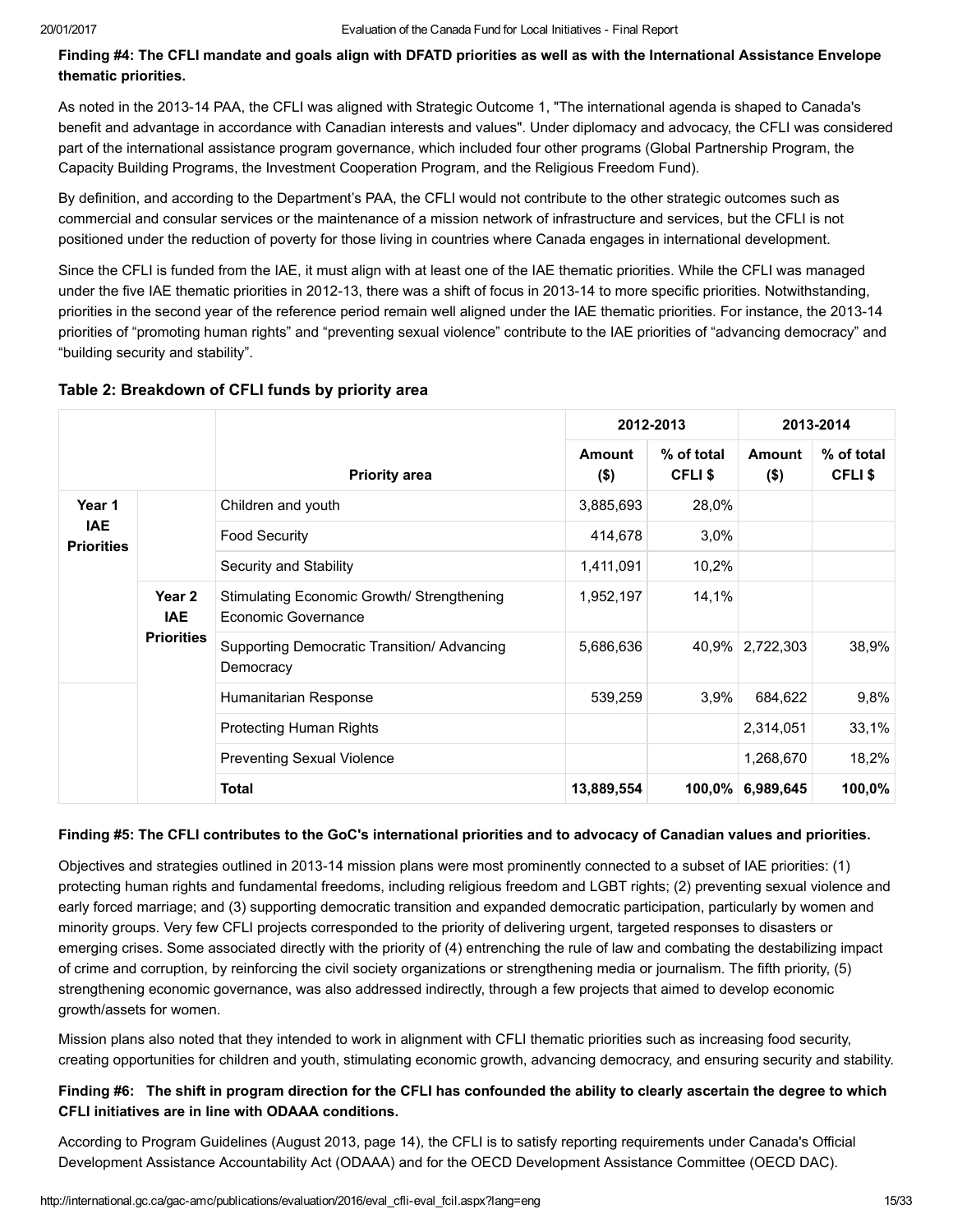<span id="page-15-0"></span>As noted above, the ODAAA established three conditions that international aid must satisfy to qualify as official development assistance: [4](#page-32-0)

- 1. it must contribute to poverty reduction;
- 2. it must take into account the development priorities and perspectives of aid beneficiaries; and
- 3. it must be consistent with international human rights standards

However, the evaluation found it was difficult to determine the extent to which compliance to ODAAA was achieved given the shift in program direction in 2013-14 to support narrower priorities, which as mentioned in finding #4, seems to only partially include ODAAA conditions. It should be noted that the evidence presented is not expert as it is not based on a legal analysis of the program activity and projects, but offers perspectives based on survey replies and accounts in mission plans over the compliance of the CFLI to ODAAA conditions.

Mission plans had situated the CFLI as a means to respond to the ODAAA condition on poverty reduction by its effort to fund projects that develop capacities for those who were potentially in poverty. Survey replies, by contrast, indicated that poverty reduction was not achieved in most projects. Accounting for the perspectives of the poor was more frequent in that four CFLI program managers out of ten indicated that such perspectives were taken into account no more than "some of the time" during consultations with beneficiaries.

Mission plans also reported CFLI funded projects that specifically addressed human rights issues such as early forced marriage or LGBTQ rights which would be consistent with international human rights standards. Consistency with international human rights standards was considered in most CFLI projects by nine program managers out of ten.

#### Figure 2: Delivery on ODAAA conditions according to CFLI program managers

( "Based on your experience with CFLI and excluding projects aimed at alleviating the effects of a natural or artificial disaster or other emergency, how frequently do CFLI projects...";  $n = 43$ )



#### Text version

Interviews with key informants led to the same conclusion. HOMs and CFLI program managers indicated CFLI most likely addressed the ODAAA condition on human rights standards but that only some projects directly addressed poverty reduction. Some key informants indicated that poverty reduction was addressed through CFLI's impact on grass roots capacity building.

Based on key informant interviews and survey respondents, it is not surprising then that a contribution to poverty reduction was significantly less evident in country level CFLI strategies given that the program was realigned in 2013-14 toward foreign policy objectives rather than development objectives. As presented in Table 2, 2012-13 priorities on "strengthening economic governance" and "food security" were shifted in 2013-14 for increased attention to "protecting human rights" and "preventing sexual violence".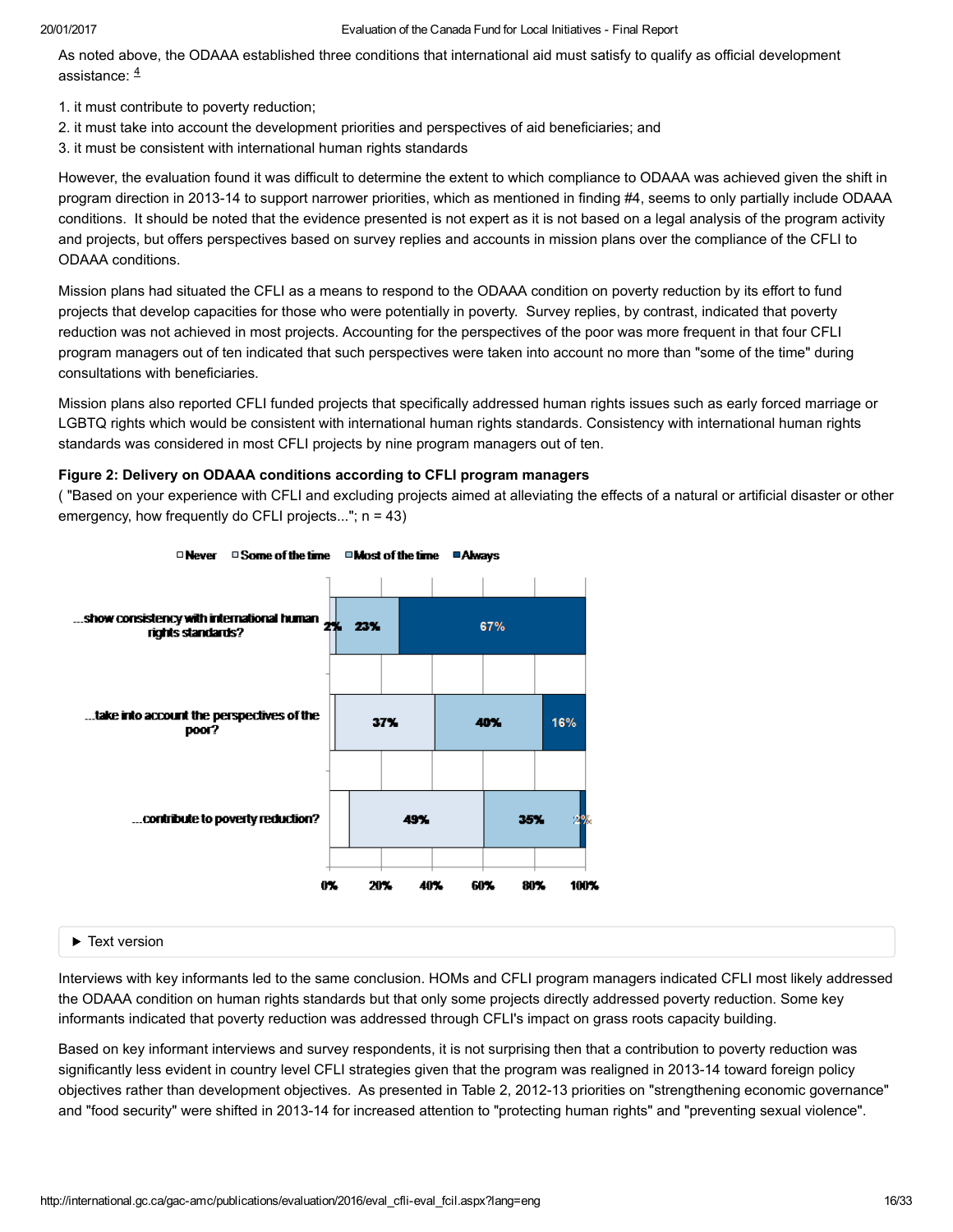Approximately 75% of survey recipients reported asking beneficiaries about their needs when planning their projects supported by the CFLI, while one in five stated that they do so in some cases. Beneficiaries were consulted in conversation and exchanges (86%), in the preparation of their action plan (60%), through research (55%), and conversation and exchanges with experts (40%). Surveyed recipients noted that perspectives of the poor were achieved through consultations with beneficiaries.

During the reference period of this evaluation, 2012-13 to 2013-14, it was difficult to ascertain the CFLI's compliance to ODAAA given that the CFLI is positioned under Diplomacy and Advocacy in the Department's PAA rather than under International Development. This had to some degree confounded the ability to clearly determine the degree to which CFLI priorities were in line with ODAAA conditions. It suggested that the CFLI, under its present program direction, was not well equipped to deliver on all ODAAA conditions.

# <span id="page-16-0"></span>7.3 Relevance Issue 3: Consistency with Federal Roles and Responsibilities

#### Finding #7: DFATD and IRC are appropriate locations for the management of the CFLI.

The Department's mandate is set out in the *Department of Foreign Affairs, Trade and Development Act* enacted June 26, 2013. <sup>[5](#page-32-1)</sup> The Minister of Foreign Affairs is responsible for the conduct of all external affairs of Canada, including international trade and commerce. As per the Act, the Department's mandate includes but is not limited to the following:

- <span id="page-16-2"></span>conducting all official diplomatic communications and negotiations between the Government of Canada and other countries and international organizations;
- coordinating Canada's international economic relations and foster the expansion of Canada's international trade and commerce; and,
- managing Canada's diplomatic and consular missions and services abroad, including the administration of the Canadian Foreign Service.

The Minister is also empowered to develop and to implement programs related to the Minister's powers, duties and functions for the promotion of Canada's interests abroad. DFATD is therefore clearly mandated to manage the CFLI. In fact, it is the only Government of Canada organization that possesses such a mandate.

Survey respondents and key informants uniformly agreed IRC is best positioned for the management of the CFLI. Only a few HOMs, CFLI program managers, and HQ managers, would prefer to see CFLI managed by a development unit, but most stated that IRC is appropriate given CFLI's objectives and in consideration of the synergies and potential for complementarity relationships among other programs in IRC. The main reasons for supporting the CFLI in IRC were as follows: The CFLI's priorities align with diplomatic and political activities; few other divisions have resident expertise in programming; The CFLI should complement much larger programs; and, development activities and programming are based on longerterm objectives which differs from those of the CFLI.

Most survey respondents were generally satisfied with IRC and found IRC responsive to inquiries and client feedback. Some respondents noted however, that the performance of IRC may have been hindered by regular staff turnover and an understaffed office. Others expressed some concerns on the ability of IRC to provide reliable responses to financial questions. Some also preferred IRC to be more proactive in developing communications materials promoting the usefulness and results of the CFLI.

### Finding #8: Although most stakeholders understood roles and responsibilities, further clarity on eligibility for CFLI to support emergency relief and project approvals was requested.

The CFLI program guidelines (2013) clearly outline the roles, responsibilities and accountabilities of the various stakeholders involved in the administration of the program. The majority of key informants and survey respondents were of the view that that roles and responsibilities were clearly delineated.

However, some key informants voiced concerns over whether CFLI emergency programming met humanitarian guidelines. Another area of concern was over the renegotiation of agreements: "IRC said that this was at the discretion of the HOM but HQ must agree to amendments to contribution agreements."

Finally, another area that was seen as unclear was on the respective roles of the HOM and of HQ in approving projects. Some stakeholders were of the opinion that the oversight role carried out by IRC for project approval overlapped with the approval authority delegated to the HOM.

# <span id="page-16-1"></span>7.4 Performance Issue 4: Achievement of Expected Outcomes

The CFLI logic model identifies four immediate outcomes, three intermediate outcomes, and one long-term outcome.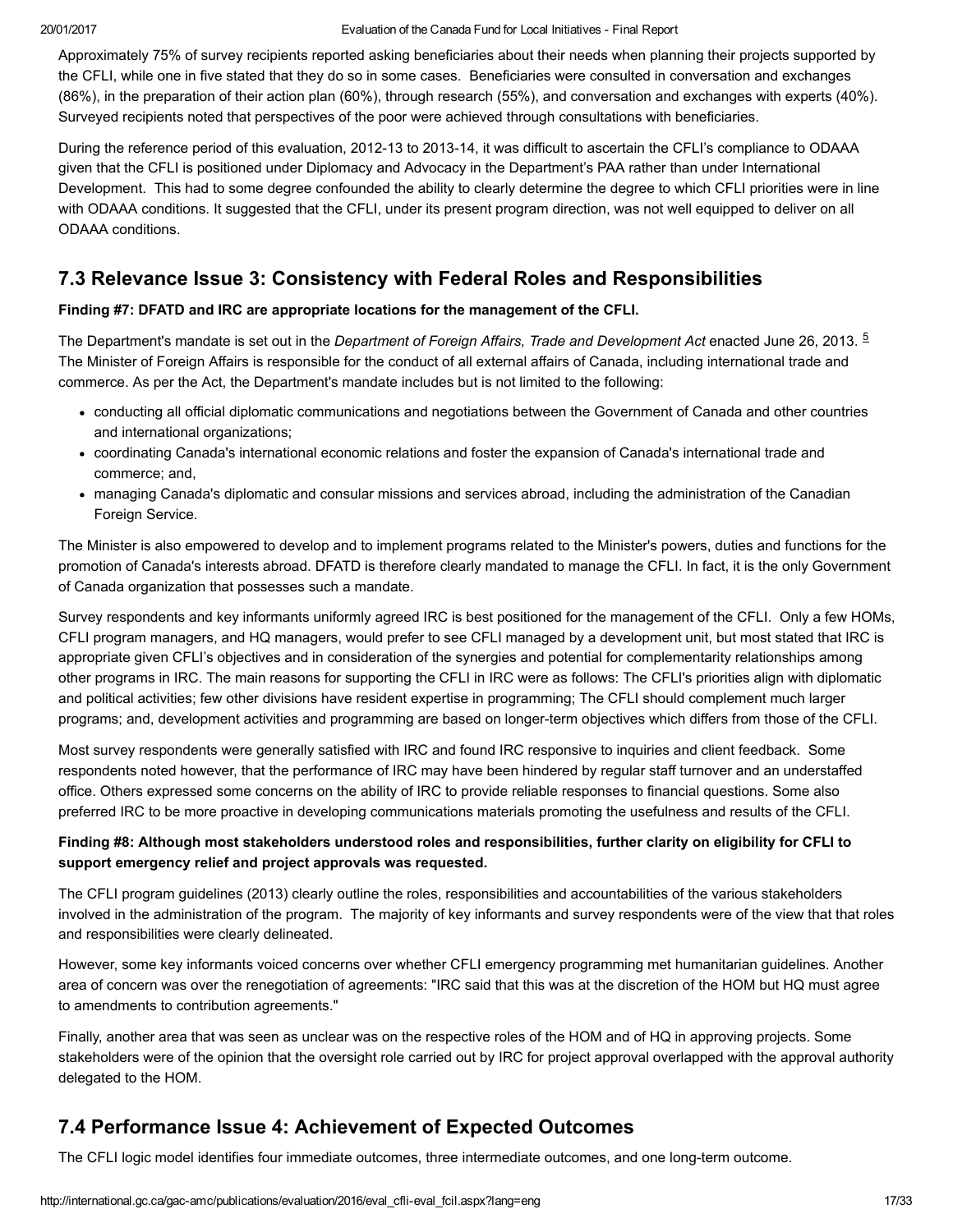#### Finding #9: Within its limited resources, The CFLI contributes to the awareness of Canadian values amongst local stakeholders.

The first expected immediate outcome of the CFLI is to increase awareness among local stakeholders of the Canadian values of democracy, security and stability. Although mission reports did not identify the types of recipients, many organizations were listed such as:

- the country level operational arms of large, international development charities or NGOs such as Caritas, Oxfam, Save the Children, Mennonite Economic Development Associates;
- the countrylevel operational arms of large national development charities, from countries such as Italy and Norway;
- universities or university-based or affiliated research entities, within country;
- foundations:
- local or regional nongovernmental organizations including economic cooperatives, associations of individuals or groups with like-minded interests (these included in some countries human rights or civil society activist organizations or federations of such organizations);
- schools:
- health centers or rehabilitation centers.

Annual mission reports indicated the mission would actively promote the positive effect of CFLI projects during high-level meetings, visits or in local media. Such visibility increased awareness of Canadian values of democracy, security and stability. It was also noted that in some cases missions may reserve active promotion of the CFLI. However, in general, it seemed to be taken for granted that projects funded by Canadian government automatically promoted Canadian values of democracy, security and stability.

Examples of increased awareness were found at multiple levels across the missions examined, ranging from local levels (for example, where small groups of youth were being provided with training on tolerance and cooperation, stated as contributing to postconflict capacity for democracy and stability) to a more macro level (for example where a foreign government agreed to allow the construction of hospital facilities to support maternal and child health).

Cases of increased awareness of Canada's values occurred particularly when the organizations selected to receive CFLI funds were first-time recipients. It was noted that in some countries, Canada has acquired a reputation of being able to work with civil society on issues that other countries would prefer not to address because of their sensitivity, for example.

- Although international donors (embassies) focus on women's and children's projects, many appeared to shy away from the more sensitive or controversial human rights defenders and democracy/governance projects. In one country, Canada was seen as one of the few donors willing to work on such sensitive projects.
- In another country, Canada's image was also enhanced through the CFLI. Among the local civil society, Canada was seen as very proactive, not afraid to work in areas other countries prefer not to, such as maternal death, violence against women and to promote the passing and implementation of the human trafficking law.

There were cases where CFLI projects had been used incrementally towards achieving increased awareness of Canadian values, by creating opportunities for the mission to further advance those values in other intergovernmental contexts. According to mission reports, in these instances, it appeared that the CFLI was sometimes in conjunction with a larger diplomatic toolbox that missions could strategically use in coordinated and coherent suites of strategies to further awareness of Canadian values.

An interesting issue came up in one case where it was reported that due to internal decisions related to funding, management of the local CFLI program would not be outsourced to a local consultant as in the past, but rather managed internally. This had the unexpected effect of putting "a Canadian face" on the projects, which seems to have led to multiple increased opportunities for media attention and visibility, with mission staff becoming the spokespersons for the projects.

HOMs, CFLI program managers, and HQ managers expressed positive views on the results of the CFLI regarding awareness of the Canadian values. Examples cited typically do not refer (or do so indirectly) to the values of democracy, security, and stability, referring rather to human rights, forced marriage issues, advocacy for minority groups (especially LGBT), religious groups, and building the capacity of local civil society.

#### Finding #10: The CFLI contributes to increased access by Canadians to key decision makers.

The second immediate expected outcome of the CFLI is to increase access by Canadians to key decision makers.

Access to key decision makers can be achieved through local media coverage in country. Media coverage was a way to measure heightened visibility of missions in their ability to better promote Canadian priorities and interests in the country. The CFLI project files were a source of information that clearly showed CFLI projects contributed to enhanced access to key decision-makers.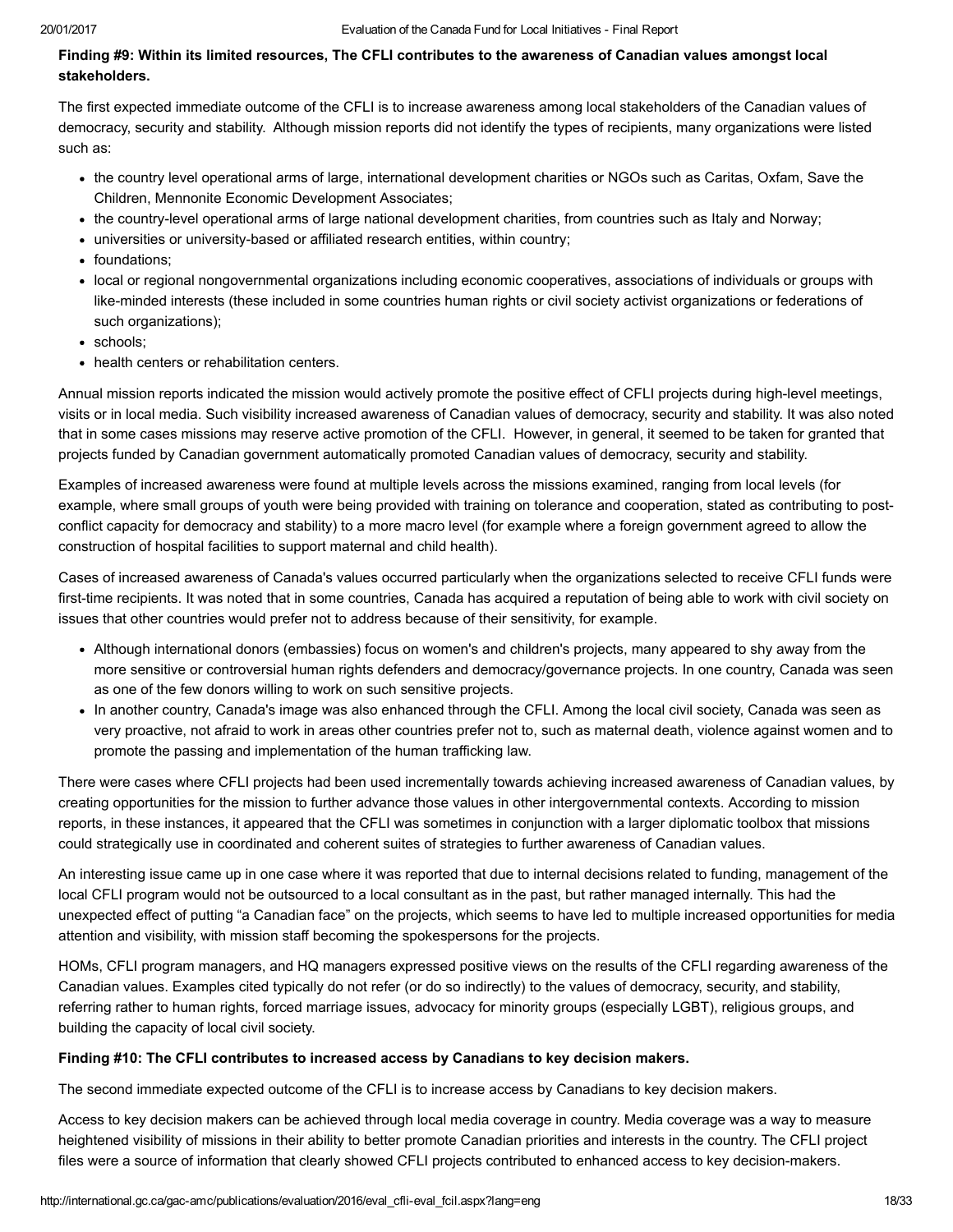- While mission reports reported the extent of CFLI coverage, it was noted that for some projects short project time frames limited the ability to provide a more fulsome media strategy resulting to only a few social media posts.
- Media coverage was best achieved through project or program launch events accompanied by a press conference or when the funding awards were announced publicly. Missions also sometimes held end of program events.
- There were many instances of CFLI project summaries in local journal articles, references and links to radio or other online media coverage. CFLI projects also factored into interviews held with project managers. Coverage was reported in both local and international languages.

This evidence suggests fulsome coverage of the CFLI and mission seized opportunities to maximize CFLI coverage in local media. In addition, interview data (HOMs, CFLI program managers and HQ managers) included several examples of how the CFLI contributed to increased access to decision makers. It was found that CFLI projects placed missions in contact with local leaders who were impressed by the CFLI's orientation to produce tangible results in local communities. According to some, the CFLI helped build relationships and ensured one channel of communication; it provided the mission with opportunities to expand and deepen already existing contacts in the wide range of political, civil society, academic, media and business networks.

#### Finding #11: Through CFLI projects, local stakeholders gained access to information, facilities, and tools to support security and stability efforts and to advance political-economic sustainability in their communities.

The third immediate expected outcome of the CFLI is to increase access by local stakeholders to information, facilities, and/or tools needed to support security and stability efforts and to advance political-economic sustainability in their communities.

Based on country reports sampled and analysed, CFLI projects had increased access by local stakeholders to information, facilities, and/or tools to support security and stability efforts to advance political-economic sustainability in their communities. Specific examples suggested access was increased in the following ways:

- through access to open and transparent media, avenues for public expression, or other platforms for citizen participation;
- through developing the capacity of civil society organizations to create such opportunities and platforms for themselves; and,
- through direct education and information provision on specific content issues related indirectly to Canadian values and directly to the program orientations and priority target populations.

HOMs, CFLI program managers, and HQ managers, both in interviews and survey replies, expressed the positive effects of the CFLI regarding the provision of benefits to local stakeholders.

### Finding #12: In at least 25% of humanitarian emergency initiatives, the CFLI has built the capacity of local communities or organizations to respond to natural disaster and emergencies.

The fourth and last expected immediate outcome of the CFLI is to increase the timely capacity by local populations to support humanitarian assistance efforts within communities affected by natural disasters, emerging crises and emergencies.

There is some evidence that CFLI projects funded in the years examined contributed to increased local capacity to respond to natural disasters and emergencies. There is ample evidence to suggest that CFLI funds were used to immediately respond to crises thereby increasing the capacity of local organizations for a determined short-term period. However, only a small number of CFLI funded initiatives were actually designed to build the emergency resilience of local communities. Examples of such initiatives include efforts to build the capacity of local organizations to respond to increased refugee flows in Lebanon and Jordan, as well as, the training of first aid respondents in Ukraine. For all instances where the CFLI was used to build the capacity and resilience of local communities, this was to respond to manmade emergencies, rather than natural disasters.

Nevertheless, the ability of the CFLI to build sustained capacity is limited by the amount of funds provided and because of the shortterm duration of the projects. HOMs, CFLI program managers, and HQ managers, both in interviews and survey replies, reported that approximately half a million dollars per year is a relatively low sum of money to build disaster resilience in local communities.

#### Finding #13: The CFLI contributes to networking with civil societies and local decision makers.

The first expected intermediate outcome is that the CFLI improves Canada's networks with civil society actors and the ability to influence local decision makers. Mission and project reports provided substantial evidence that the CFLI has in fact contributed to such networks. However, it is not possible to conclude from these accounts whether this was increased access, access that was already in place, or if this would have happened in the absence of the program and project funding. It should also be noted that data on this indicator was more likely to be found in the project reports than in the mission reports.

The various types of decision-makers accessed directly mentioned in mission and project reports included:

elected officials at various levels of local, regional and national government ;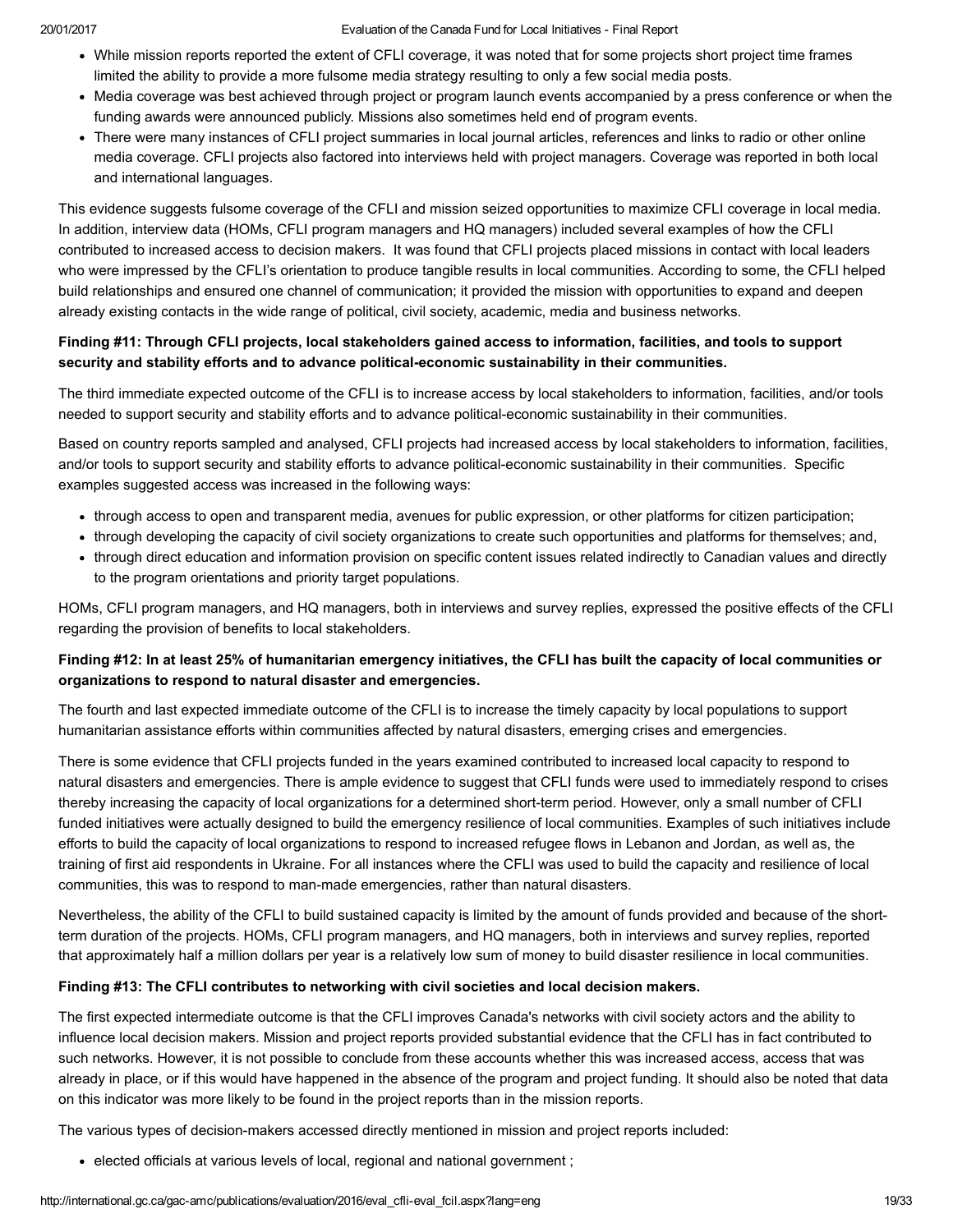- ministerial officials;
- legal and justice system, including judges, lawyers, court clerks and bailiffs;
- managers of service agencies.

At the local or regional level, examples of connections to decision-makers were described. Developing these connections and achieving influence on local decision-makers was sometimes designed to help facilitate change within those regions, but sometimes also to buttress approaches to change at the level of the national government. These connections were often aimed at traditional leadership around practices and policies related to human rights objectives associated with Canada's mission. In some cases indirect access to decision-makers at various levels was attempted, for example,

- by supporting watchdog organizations and processes for local, regional or national elections to model democratic processes and expose fraud to decision-makers;
- by strengthening activities of civil society organizations that would then be in better positions to target decision-makers. Missions sometimes used an umbrella strategy to increase their potential influence network. This was done by funding an organization that is in itself a network to carry out the CFLI project.

HOMs, CFLI program managers, and HQ managers provided evidence of network building with "trusted partners." The CFLI was presented as "a useful tool for engagement with local stakeholders." CFLI networking outcomes were also compared favourably to those of development programs which were often described as more costly, long-term in duration and narrower in scope. The CFLI was identified as one of the only levers available for Canadian democracy in countries where development funding is no longer available. For some, the CFLI allowed for more diversity in reach than other activities by connecting Canadian embassies with a wider variety of groups: "CFLI provides a unique window into segments of [...] society that would otherwise be difficult to access, thus contributing to a broader understanding of key issues and trends in the country."

According to some survey respondents and key informants, delays in program allocation as well as spending time on routine operational issues such as approving money transfers have had a negative impact on the quality of relationships within some local networks. Missions also indicated that decisions to not support some local government initiatives have also contributed to a less that positive relationship building. It was reported that "because of our conscious decision to no longer work through government, including local government, we lost much of our access to [...] isolated regions." Note that the Program Guidelines (page 27) indicate that "governments and international organizations are also eligible recipients for CFLI funding that could replace local networks".

As mentioned earlier, in an attempt to deliver CFLI funding during compressed timelines, some missions supported previous groups who were known to be able to deliver rapidly instead of seeking opportunities to further expand the local civil society network. Therefore, delayed allocations in combination with the need to distribute funds within protracted timelines contributed to a diminished opportunity to develop and expand civil society/grass roots networks.

#### Finding #14: The CFLI produces positive visibility for Canada.

The second expected intermediate CFLI outcome is to build visibility for missions in order to better promote Canadian priorities and interests in the country/region. The evaluation found strong evidence that CFLI provided such visibility. Along with increased and expanded networks, visibility was the most frequently cited outcome of CFLI projects.

There was ample evidence of the program creating visibility for Canada on social media platforms and government of Canada platforms. For example, between October 2013 and May 2015, webpages directly related to CFLI initiatives we're viewed over 7,000 times.

The reporting format for mission annual reports required them to indicate how the CFLI projects contributed to their mission's visibility. This was usually accomplished through media strategies such as press conferences at program launch, newspaper articles and social media campaigns. This also afforded opportunities for mission staff to act as spokespersons for CFLI projects.

There were also several instances where missions did not communicate CFLI results. They were:

- In contexts where the CFLI funds were being used in ways that would not have been acceptable to the sitting government (most often, promoting forms of human rights that ran counter to existing government policy), attracting attention to the funding recipients, the project, and the funder, would have created risks to safety and security; in such cases promotion was deliberately avoided.
- In cases where promoting or publicizing the program would lead to negative effects where budgets have been reduced and funding levels were not in line with what the recipient community had come to expect over past years. In these cases it was felt that limited publicity would be more beneficial to goodwill.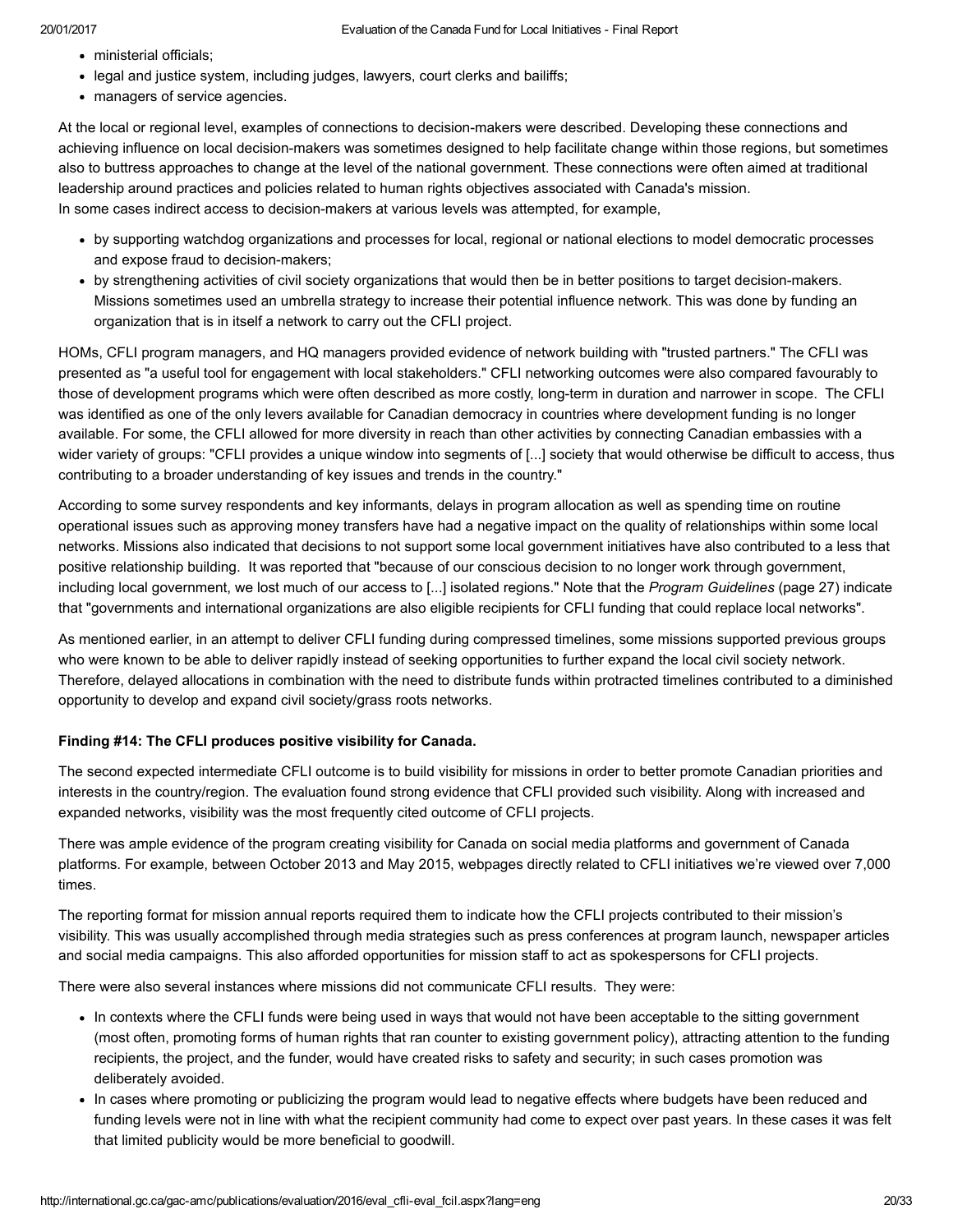HOMs, CFLI program managers, and HQ managers, both in interviews and in survey replies, confirmed the information found in mission reports. The majority view was that the CFLI is instrumental in maintaining or increasing the visibility of Canadian missions. This is particularly true in countries not enjoying ODA funding or where Canada does not have direct diplomatic representation.

HOMs, CFLI program managers, and HQ managers also raised views that delays in project initiation due to late allocation of funds, lack of predictability of funding, and program downsizing contributed to reputational risk. One key informant articulated a more critical view: their concern was that Canada could incur serious damage if funding, even small amounts, and were put into the wrong hands.

#### Finding #15: The CFLI has provided opportunities for local organizations to participate in emergency response situations.

The third expected intermediate CFLI outcome is to improve local participation in humanitarian assistance efforts targeting communities affected by natural disasters and emergencies.

The CFLI, over the last two programming cycles, 2012-13, and 2013-14, has funded about 20 projects in response to natural disasters and emergencies worldwide. These projects were delivered by local organizations. This is evidence that the CFLI has provided the opportunity for local civil society organizations to participate in emergency response situations. CFLI funding assisted in humanitarian crises by supplying medical kits in refugee camps, and in providing medical support and humanitarian aid in the context of the Ukrainian crisis. Another report mentioned CFLI funds provided assistance to a flood stricken area that was also suffering from illiteracy and gender based violence, without making a connection between those social conditions and the natural disaster.

The following are examples of emergency response support provided by the CFLI:

- purchase of supplies for emergency relief for individuals displaced by flooding;
- a mobile clinic to reinforce health protection of refuges;
- distribution of fishing equipment to households affected by a natural disaster;
- purchase and distribution of tarpaulins for persons who lost their homes during a hurricane;
- provision of thermal resistance rugs to refugee families;
- provision of reconstruction machine kits and technical assistance in reconstructing housing;
- treatment and rehabilitation of victims of mass protests:
- purchase of roofing/shelter materials for 200 displaced families; and,
- livelihood assistance through replacement of critical food processing equipment.

Although the amount of CFLI funds dedicated to humanitarian assistance was low, this support provided local organizations with a much needed short-term capacity to provide immediate assistance.

### Finding #16: The CFLI is associated with moderately positive effects on government bilateral relations and significant effects on relations with civil societies.

The long-term expected outcome of the CFLI is to improve Canada's bilateral relations with recipient countries and their civil societies. This can be interpreted as referring to government-to-government relations or to relations with the civil society. On both counts, the CFLI showed positive results although risks exist with regard to government bilateral relations in some contexts.

Some mission reports reported that the CFLI contributed to relationship building with country governments in the absence of formal bilateral agreements. Examples were cited where bilateral relations could not be built with both government and the civil society for example when Canada was supporting groups not in favour of the local government or, in some more strategic instances, when Canada was looking for opportunities to find some common ground with those governments and to preserve joint interests in partnership with civil society organizations.

Regarding government bilateral relations, overall, the evidence from mission reports noted that the CFLI did not contribute substantially to the expected long-term outcomes of improving bilateral relations with recipient countries. However, HOMs, CFLI program managers, and HQ managers issued a more positive message including the consideration that CFLI's humanitarian assistance often was a bilateral relationship builder; some foreign governments spoke highly of CFLI contributions to local in-country initiatives; mention of CFLI projects during official visits; and use of CFLI projects as demonstration of Canada's engagement to support conversations with governments.

One key informant indicated that the former CFLI program was more flexible and propitious to responding to foreign government requests – thereby favouring government bilateral relations – and that, implicitly, the current version of the CFLI is less effective in this regard because it is more constrained and oriented toward the civil society. Other key informants highlighted risks to government bilateral relations associated with the CFLI being downsized, being active in sensitive areas (e.g. human rights, particularly LGBT), and providing support for NGOs that are not viewed favourably by local governments.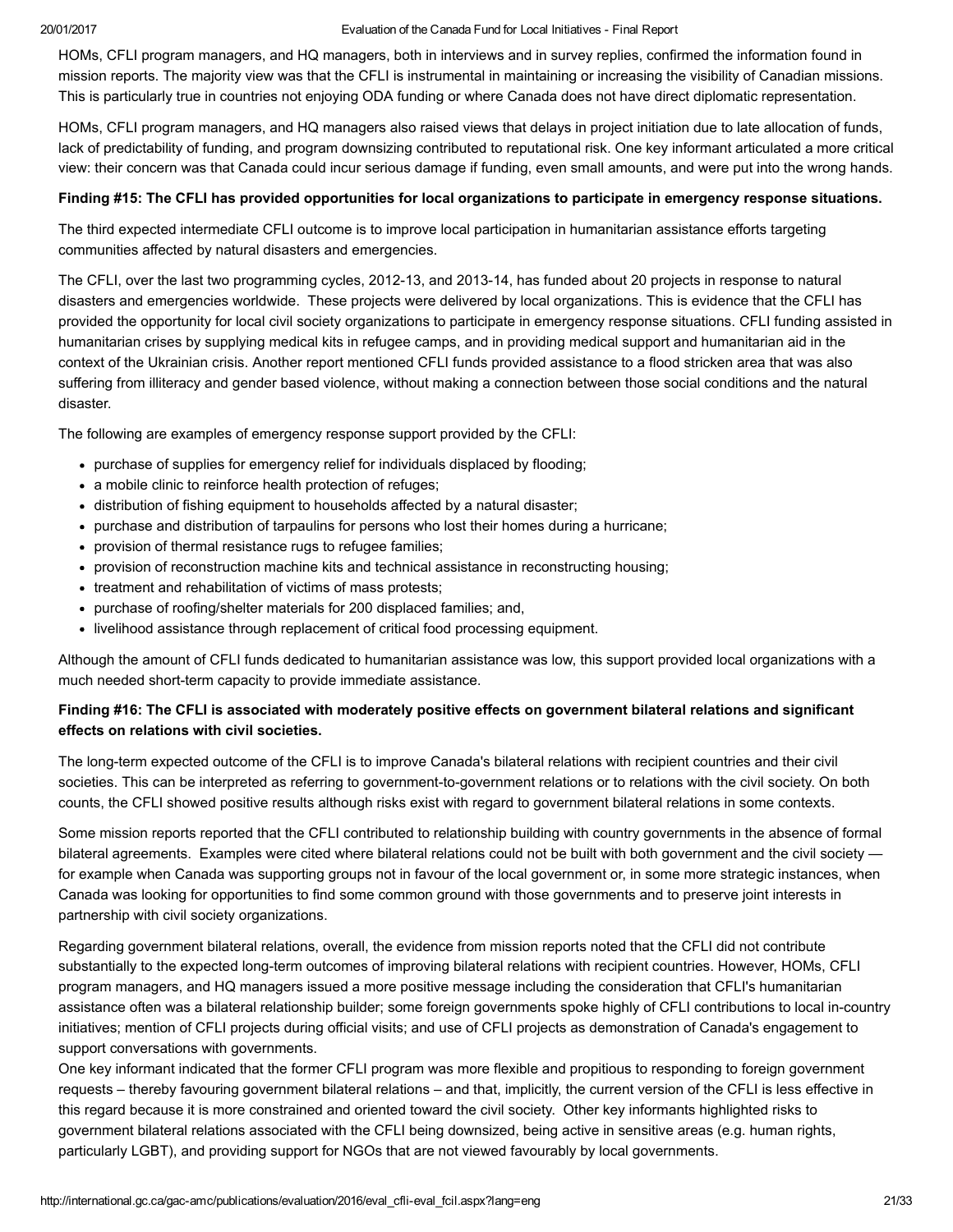The majority of HOMs, CFLI program managers, and HQ managers voiced very positive remarks over the increased networking with civil society because of CFLI activities. In some countries, building bilateral relations with civil societies is delicate but the CFLI is an effective engagement tool.

#### Finding #17: CFLI projects aimed towards democratic transition and the protection of human rights are more effective than economic governance initiatives and emergency responses.

The evaluation asked CFLI program managers to mission to assess the performance of the CFLI in priority areas. As illustrated in Figure 3, the first section rank orders thematic priorities as defined in the program terms and conditions. These priorities were established in 2012-13 shortly after the CFLI was established as a diplomacy program. From this analysis, CFLI program managers viewed CFLI projects as effective towards advancing democracy, followed by efforts on security and stability and, at creating opportunities for children and youth. The CFLI was considered less effective on stimulating economic growth and increasing food security. Some program managers also noted that any significant efforts to sustain development or capacity building relating to the latter two priorities may not have been well-served because of the rather small amounts of funding provided, often on a one-time basis.

The second part of Figure 3 presents CFLI program managers at mission assessment of the CFLI performance based on 2013-14 priorities. CFLI program managers considered CFLI project results were most effective at supporting democratic transition and democratic participation and at protecting human rights and freedoms. CFLI project results were considered somewhat less effective at preventing sexual violence and early forced marriage, entrenching the rule of law or at strengthening economic governance/ delivering urgent response.

Key informants provided additional observations:

- the performance of the CFLI at stimulating economic growth was lower in the Middle East and North Africa (MENA) region than elsewhere;
- the CFLI was given a higher performance rating at ensuring security and stability in the Americas than elsewhere;
- the CFLI was rated less effective at preventing sexual violence and early forced marriage in Europe than elsewhere;
- the CFLI performance at entrenching the rule of law and combating the destabilizing impact of crime and corruption appeared lower in Africa and Middle East and North America; and,
- Strengthening economic governance was less effective in Africa than elsewhere;

#### Figure 3: The CFLI performance regarding various priorities according to CFLI program managers

(In your experience, how good is CFLI at producing results in the following thematic priority areas?  $N = 43$ )



#### Text version

It should be noted that HOMs, CFLI program managers, and HQ managers indicated that some priorities are less relevant in their countries of accreditation. For example, food security and economic prosperity may not be as pertinent as democratic transition in local communities.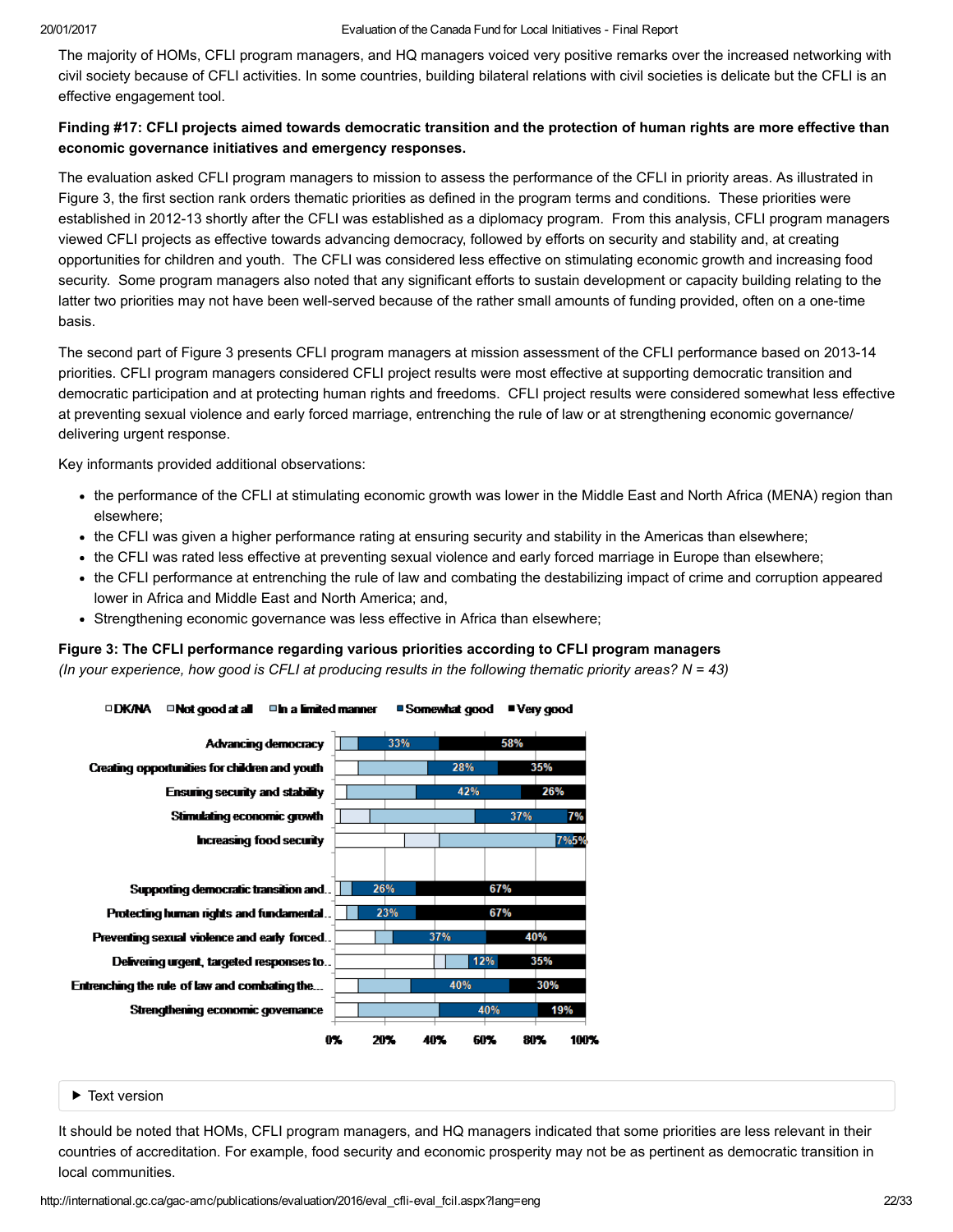#### Finding #18: The CFLI tends to be more pronounced in smaller countries.

Although the evaluation did not find any statistical significant differential in CFLI performance, based on key informant interviews, many observations are offered to suggest that the CFLI tends to be more pronounced and visible in smaller geographic countries.

Some HOMs, CFLI program managers, and HQ managers indicated that small countries or less populated countries seem to benefit more from CFLI than large ones. The reason being, that in large countries, CFLI funding represents a small influx of resources resulting in a relative small per capita distribution of funds to population. Others expressed the view that it is not the size of the country that makes the difference; it is the space that exists for civil society.

Several HOMs, CFLI program managers, and HQ managers reported that they believed that CFLI was comparatively more effective in countries that did not have direct diplomatic presence ("ground presence") and where ODA programs had been recently downsized or discontinued. Yet, the evaluation found an opposite view. CFLI was reported as more effective in countries where Canada has diplomatic representation and in countries where it was easier and economical to monitor projects.

## <span id="page-22-0"></span>7.5 Performance Issue 5: Demonstration of Efficiency & Economy

#### Finding #19: CFLI supplements and complements other DFATD programming with similar priorities.

Mission reports varied on delineating the complementarity between CFLI and other DFATD programs, with the one exception being the consistent synergy with the Post Initiative Fund (PIF). Mission reports sometimes associated CFLI with other DFATD programs such as GPSF, ACCTCB, CIDA's Children and Youth thematic focus, CIDA Civil Society Fund, Gender Fund, EduCanada or the RRF.

Key informants reported that CFLI complements PIF. It was noted PIF funds were also very limited therefore some informants viewed the projects supported by CFLI and PIF as complementarity (for example, where PIF funds were added in support of CFLI projects or where PIF funds were employed as an interim measures until CFLI funds became available), while others viewed this complementarity as overlap or duplication of funds. HOMs, CFLI program managers, and HQ managers indicated that CFLI is integral in programming as defined in mission strategies. It was also emphasized that CFLI is sometimes coordinated with PIF funding, and that synergies exist with other programs delivered by missions to support similar programming objectives.

CFLI program governance at mission is a valued process aimed to support programming. Missions, depending on their size, will usually support a CFLI Committee. This is chaired by the senior FPDS Officer and may comprise two or more other officers, including the Head of Aid, if present at the mission (Program Guidelines, page 17).

Almost all HOMs, CFLI program managers, and HQ managers interviewed mentioned this committee is instrumental in enhancing collaboration at mission. It also provides the opportunity to plan collectively in an effort to target and identify key areas for project selection. To be more specific, HOMs, CFLI program managers, and HQ managers, indicated that such mission committees allowed for synergies to be created with other programs (e.g., humanitarian programs, promotion of human rights where development funding is available, election support where no development funding is available, support to faith-based groups parallel to RRF).

Key informants expressed CFLI is more agile, more grass-roots oriented, and focussed on capacity-building than most other programs. It has served to fill in gaps left by other, larger but potentially less nimble programs with similar programming priorities (e.g. religious freedom). Alternatively, some CFLI program managers and HQ managers expressed concerns that CFLI adversely overlapped with other initiatives including development funding, the Maternal, Newborn, and Child Health priority, and the RFF. However, based on the document review, there was no evidence of CFLI working at cross-purpose with other DFATD programs (or other programming for that matter).

#### Finding #20: Recipients are generally satisfied with CFLI.

As shown in Figure 4, an average of 60% of recipients was satisfied with six aspects of the CFLI process but the level of satisfaction varied. Most were satisfied with the support provided by mission staff in managing the CFLI process, followed by a relatively high level of satisfaction over the results of the projects themselves. Recipients also appeared satisfied albeit it to a lesser degree with the application process or with the timely provision of funds. CFLI amounts provided and the time taken to review applications was considered the least satisfactory, representing the lowest proportion of "very satisfied".

#### Figure 4: Satisfaction with CFLI processes according to recipients

(Between April 2012 and September 2014, how satisfied have you been with the following aspects of the administration of the CFLI?  $n = 77$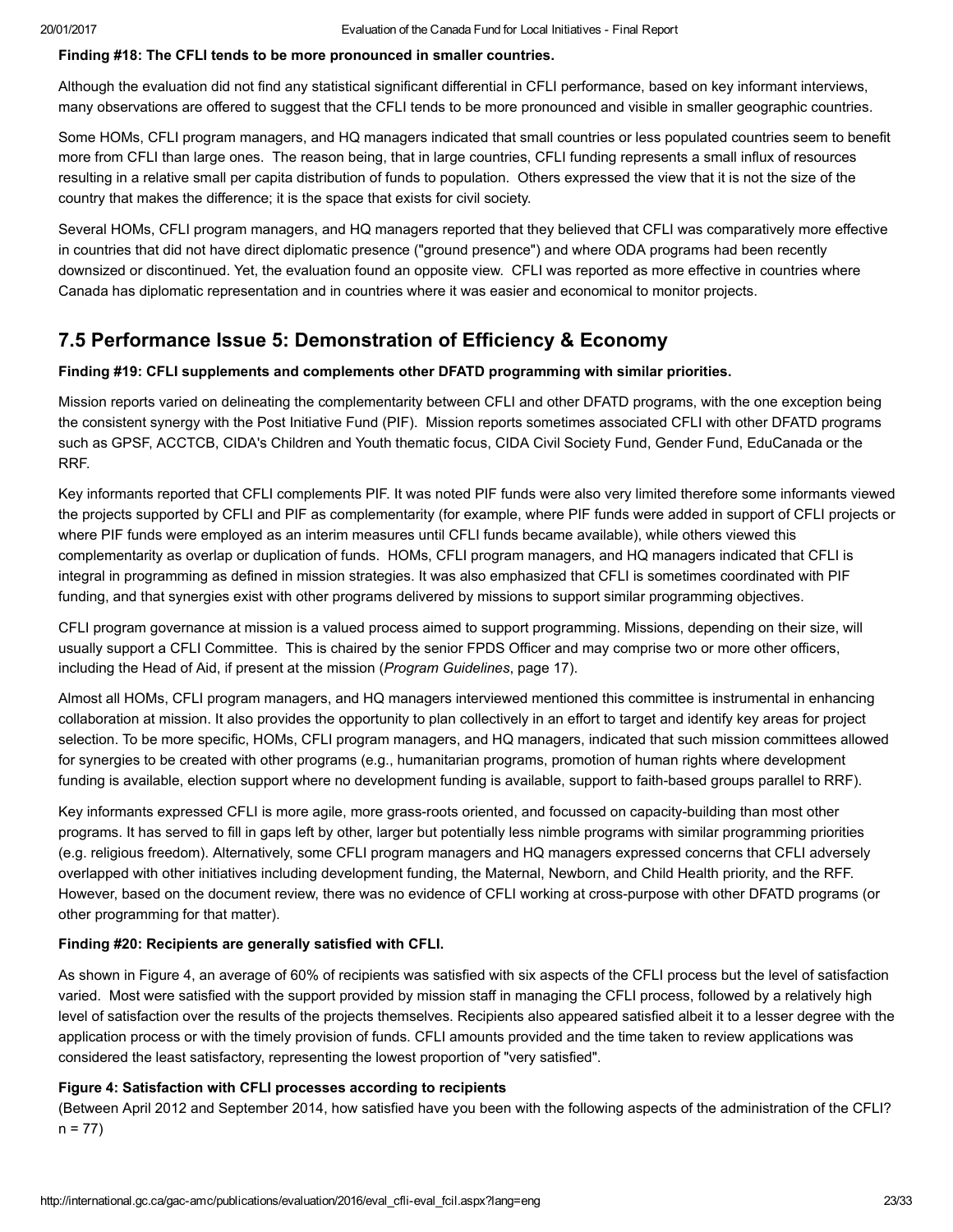

#### □Somewhat satisfied ■Very satisfied

#### Text version

Recipients also reported that the receipt of CFLI funds was significant towards implementing the funded projects but the receipt of such funds was not enough to contribute to the sustainability of the recipient organizations. When asked how important CFLI funding was to their organization between April 2012 and September 2014, 4% of recipients (3 of 77) responded that it was a nice addition but had no significant effect on their work; 8% (6 of 77) indicated that without the CFLI funding they could not have functioned; and 83% (64 of 77) stated that the CFLI funding allowed them to do some things they could not have done otherwise.

Many HOMs, CFLI program managers, and HQ managers reported that the capacity of recipient groups to support CFLI reporting and accounting requirements was highly variable but overall considered low. More specifically, recipients expressed sometimes having difficulty completing reporting requirements. Many local NGOs were often small with limited human resources without administrative systems. Most were unable to cash manage projects.

With the new management practices in 2013-14, such as electronic payments, combined with the introduction of Common Service Delivery Points (CSDPs), the implementation of these new practices delayed the issuance of payments to recipients in some cases up to six weeks. Some CFLI recipients needed to modify their accounting practices to receive electronic payments resulting in additional delays.

Despite these challenges, recipients were positive in their view of CFLI processes and these practices did not represent a significant source of dissatisfaction. By contrast, some HOMs, CFLI program managers, and HQ managers voiced concern that the management burden far exceeded the capacity of recipients and as a result, may be deterring CFLI from funding much needed initiatives. For example, CFLI application packages are demanding and contribution agreements are lengthy – 16 pages long. The evaluation also heard comments that the reporting and accounting requirements are considerable but needed for sound risk management. It was emphasized that the risks to the program would not necessarily lie with recipients with low capacity but rather those with higher capacity (equated to "an accrued risk for fraud").

#### Finding #21: Consistency in the management of CFLI was enhanced through the provision of training, guidelines and standard tools.

Consistency in program management has been the objective of various measures put in place by IRC which are as follows:

- <span id="page-23-0"></span>• the provision of regional-based training including an overview of the program and specific operational expectations; 85 participants were involved in eight training sessions in 2013-14;  $^{\text{6}}$  $^{\text{6}}$  $^{\text{6}}$
- the set-up of regular teleconference meetings with CFLI program managers (and some coordinators);
- the development of procedures (e.g., project selection procedure), tools and templates (e.g., project descriptions, budgets, contribution agreements);
- the establishment of an intranet for document storage;
- the development of a forum for exchanges (Agora).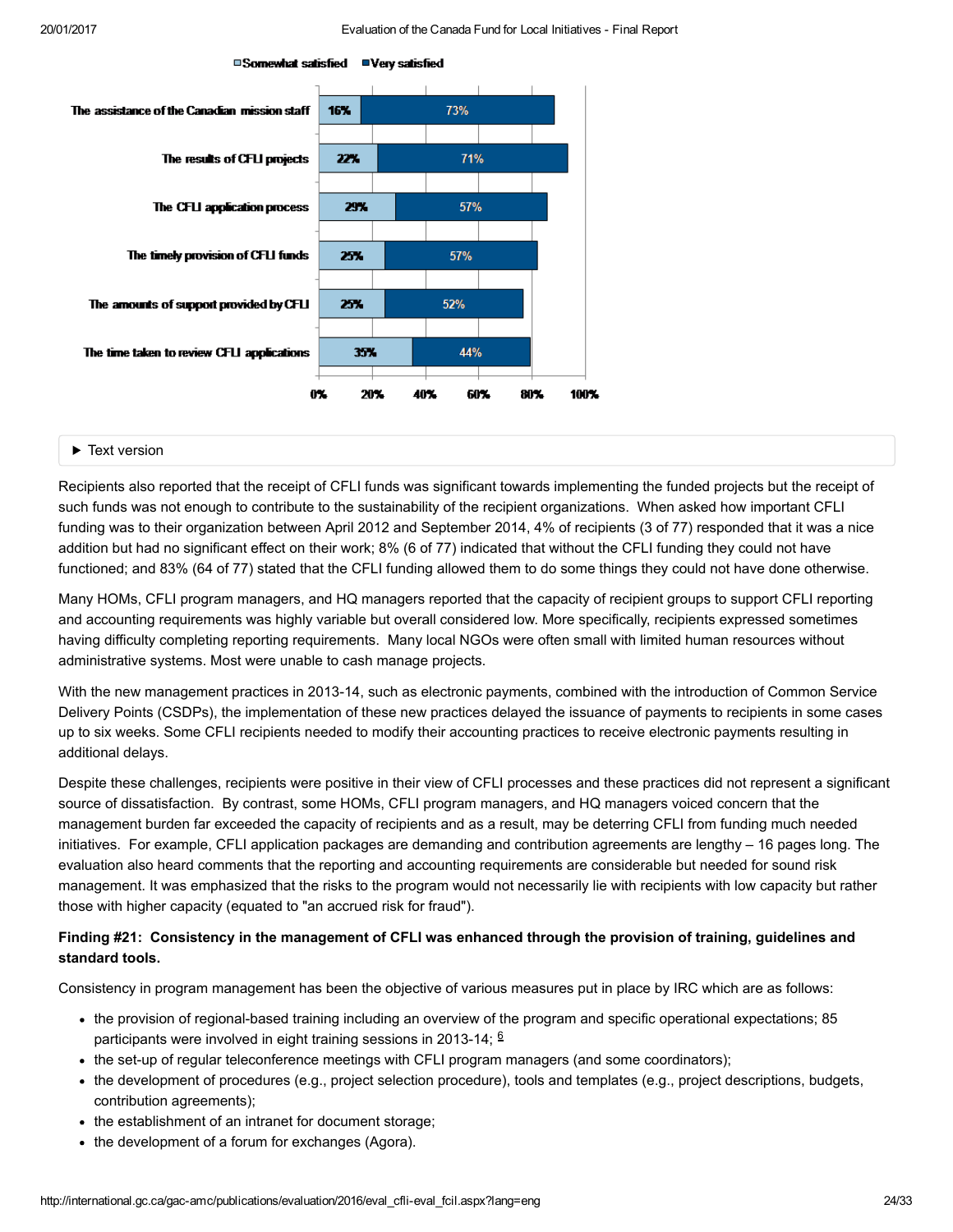CFLI program managers were uniformly supportive of the training supplied. A majority also indicated training should be made available to new program managers and regular refresher courses should be designed to maintain competencies and to keep up to date with on-going changes.

#### Finding 22: CFLI management efficiency was diminished by delayed program allocations, compressed timelines, and operational challenges.

Based on interviews with HQ managers, HOMs, and mission program managers, eight program management issues affected program efficiency and, to a certain extent, the effectiveness of CFLI:

- late confirmation of CFLI funding and of country allocations;
- inability to hire CFLI coordinators year round;
- perceived high level of management burden relative to the disbursement of small sums of money;
- time consuming administrative processes;
- management of fluctuating currency exchange rates;
- difficulty of implementing project monitoring and site visits in some cases;
- outdated templates and forms; and,
- unclear roles and responsibilities between missions and HQ.

#### Delayed Program Allocations

In 2012, program allocations were confirmed in July which was four months after the start of the fiscal year, allowing for eight months of programming. While in 2013, program allocations were confirmed in October, seven months after the start of the fiscal year, allowing for only five months of active programming. This was the main impediment to effective and efficient delivery of CFLI. Key informants noted that these late confirmations contributed to:

- an inability to commit on projects:
- compression of the program management efforts into a short period;
- the displacement of management attention at a suboptimal time of the year;
- restrictions on the networking that can be done in advance of requests for proposals;
- instability in staffing of the coordinator positions;
- projects having to be conducted in a shorter than ideal time frame; and
- damage to the reputation of Canada as a reliable partner.

In addition, CFLI funded projects, over the last two programming cycles, 2012-13 and 2013-14, were to be expended during the fiscal year not to be carried over to the next year. Yet, it should be emphasized that the program Terms and Conditions (page 11) indicate that "CFLI projects must be completed within a period oftwo years after the signing of a contribution agreement". The requirement to expend funds within a given year was adopted in light of disadvantages to spanning projects across fiscal years.

"All CFLI funds must be disbursed within the fiscal year in which they are allocated. This means that all project activities must be complete and the final report received by March 31 in order to disburse the final holdback cheque. The mission may decide to establish a PAYE to cover payments that are delayed but all activities must still be complete and reports received by March 31. Project selection for FY 2012-2013 should take account of this constraint.

The new CFLI Terms and Conditions provide the same provisions as existed under CIDA - specifically that missions are allowed to plan to disburse up to 50% of the amount of this year's allocation from the next year's budget. As such, in exceptional situations, you may wish to consider making an amendment to the contribution agreement in order to extend the end date and provide sufficient time to complete project activities and the final report. If you choose this approach, the final payment would come from the following year's allocation. Remember though, this "pre-allocation" will eat into your allocation for the following year so missions should be careful when using this provision." <sup>Z</sup>

#### <span id="page-24-0"></span>High management burden relative to CFLI disbursements

Late allocations and uncertainty as to the continuation of the program affected program delivery. For instance, missions were unable to attract or hire on contract CFLI coordinators for longer periods of time. Substantial gaps between contracts made it difficult for missions to retain the same coordinators, thereby increasing the burden on missions to either manage CFLI in-house or be providing on-going training and supervision for new CFLI coordinators.

Based on interview data, some missions considered the administrative burden high given the disbursement of small sums of money for what was perceived to be a low risk program. Included as administrative burden was the proposal selection process, constantly completing incomplete forms, modifying templates, required financial due diligence, project monitoring, site visits, and the addition of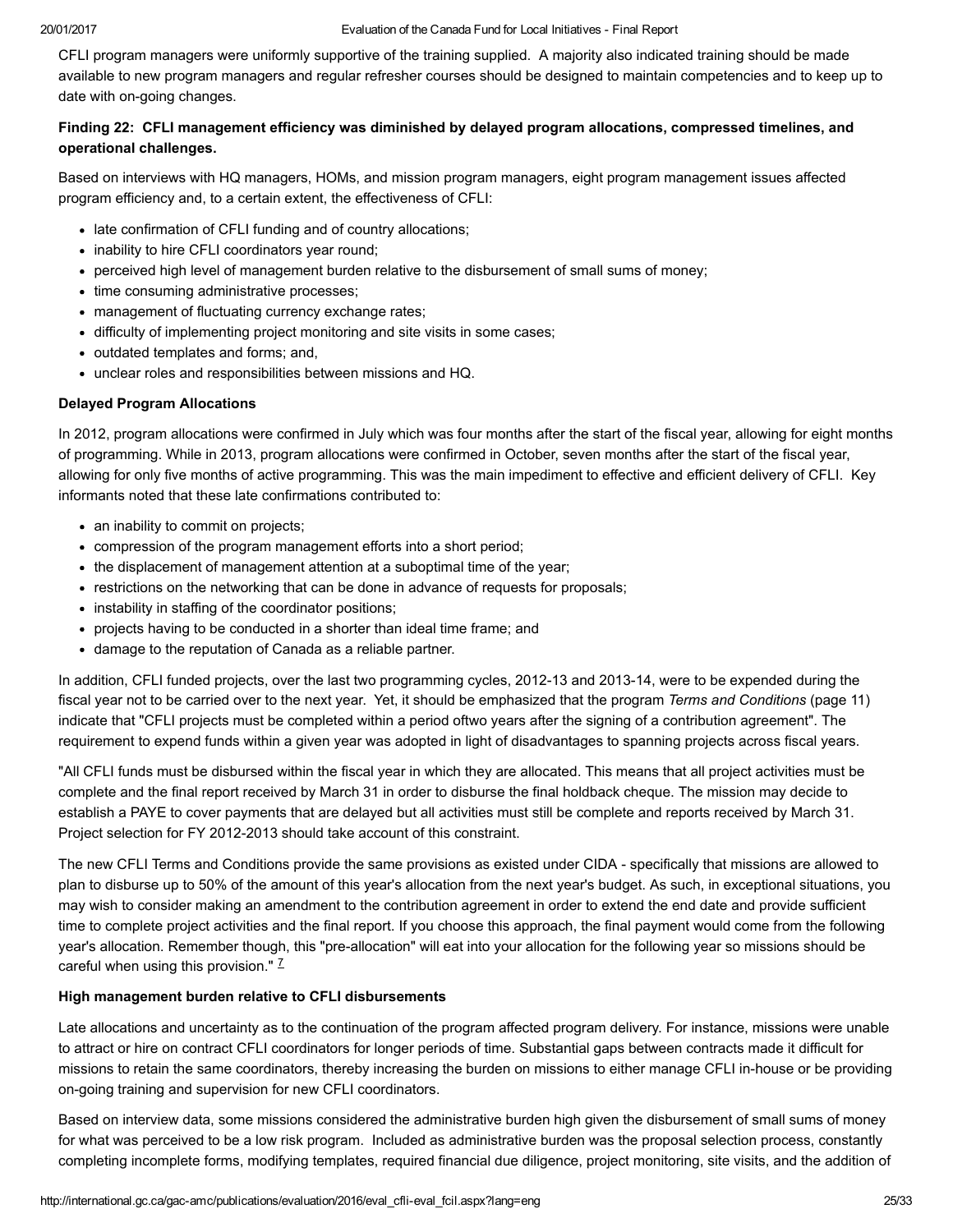the competitive process among missions for additional programming funds.

The timing of the CFLI work within the fiscal year was also questioned by some. Much of the work was compressed into the Fall because of late allocations and into March because projects had to be completed and reports delivered. Moreover, the program peak season fell in a vacation period in some countries. In addition, some administrative processes were considered particularly slow. Official approval or vetting processes were criticized for adding delays. Also, the move to common service delivery points for payments created payment delays as well as technical challenges for electronic payment in some regions.

<span id="page-25-0"></span>The management of exchange rates was problematic in some circumstances. Projects were negotiated and agreed to at a certain rate of currency exchange but delays in project approval were such that the exchange rate was significantly different when the funds were transferred to the mission – leaving the project with fewer resources than negotiated originally in local currency. Program Guidelines recognize this issue  $8$  and instructs missions to "assess the specific potential impact of inflation or local currency devaluation on each CFLI project prior to approval", "approve the project contribution in Canadian dollars using the Canadian dollar base budget", and "establish a schedule of payments to the recipient in local currency designed to provide funding on a 'just in time' basis". Some CFLI program managers and HOMs suggested that this issue would be best handled by providing the funds to the missions early on so that they can manage the exchange rates internally.

Project monitoring, including site visits, considered as a standard practice, was in some circumstances considered impractical by key informants. It was mentioned earlier that, in some instances, project selection may also have been influenced by the limited resources available for project monitoring such as site visits to reach remote locations.

Problems using templates were noted. CFLI program managers indicated that it was inefficient to resubmit information because of outdated templates. HQ insisted on receiving information structured according to the most recent form. There were also differences in opinion among HQ managers, HOMs, and CFLI program managers on the overall governance model of CFLI. Supporters emphasized the latitude extended to HOMs and the quality control exercised by IRC, while others pointed to inefficiencies and duplication of effort which contributed to negative perceptions of the model.

Some key informants also mentioned that they would like to see HQ provide tighter control over CFLI operations. In particular, some pointed to high error rates in contribution agreements (errors in approximately 75%). These errors included mistakes on dates when the agreement came into force, final report dates, expiration dates, order of signatures, number of pages, missing recipient name/address, unknown acronyms or missing budget information.

#### Finding 23: Stakeholder commitment to CFLI was strong as demonstrated by their recommendations for improved program efficiencies.

HQ managers, HOMs, and CFLI program managers offered many recommendations to improve program delivery. Their views were categorized into five main themes as follows:

- ensuring an early start to the program in the fiscal year;
- allowing multi-year funding;
- reducing administrative burden;
- delegating authority to missions; and,
- improving risk assessment.

The most frequent recommendation, which also served as the most frequent complaint, was for CFLI allocations to be confirmed early in the fiscal year. This would allow for better planning of human resources, a more robust call for proposals, a longer implementation period more respectful to the pace of the recipients.

Some HQ managers, HOMs, and CFLI program managers expanded upon this recommendation. In their view, CFLI could function on a multi-year basis with funds approved for two or three years at a time and, ideally, the ability to fund projects would overlap fiscal years. This approach would allow more flexibility for missions and increase the probability for results over the long-term on CFLI initiatives.

Some key informants proposed additional improvements to potentially reduce administrative burden such as:

- to create a toolkit with a checklist for each project so that each step in the process can be verified;
- to simplify the financial reporting of projects so that NGOs can manage it;
- to streamline reporting requirements;
- to simplify templates and to adapt them to local conditions;
- to reduce reporting requirements to reflect the small size of the contributions;
- to reduce the paperwork required for within-budget amendments; and,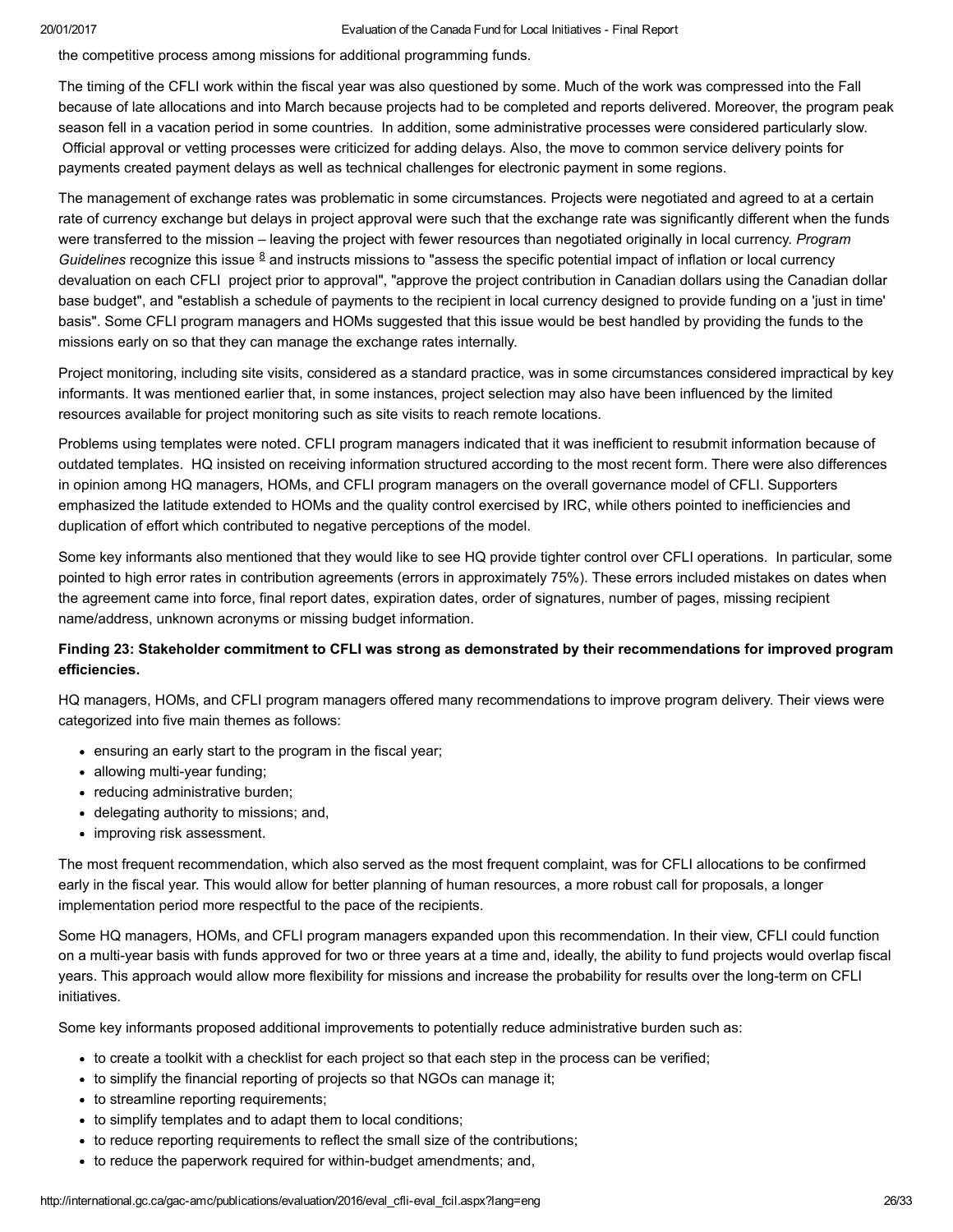• to allow the HOM to delegate signing authority.

Furthermore, key informants noted that the amount of effort involved on the administration/management of CFLI has remained constant regardless of the successive reductions in CFLI allocations. Others were of the opinion that managing twice as much project funding would not cost more than managing half as much – that the level of administrative effort is relatively constant "regardless of the volume or dollar amount of agreements."

Delegating more authority for administering the program to missions was another option raised for increasing efficiency. Several key informants valued the capacity of mission management to render decisions on the basis of the guidelines supplied by HQ and their expertise in understanding the local context. Such additional delegation would reduce the back-and-forth between HQ and missions regarding project selections as well as the details of project management. In the same vein, it was suggested that management of the HQ program should migrate from a priori control (of project selections, contract, etc.) to ex post assessment of performance of mission management.

The management of monitoring and project visits would also require more latitude awarded to missions who are in the best position to find the right balance between risk management and investment in control. However, this position was in opposition with that of some interviewees who value the control exercised by DFATD Centre of Expertise for Grants and Contributions (SFMC) on the basis of CFLI being low risk in terms of value, but medium and high risk in terms of financial management.

#### Finding 24: Administrative ratio to program disbursements has increased during the reference period.

Based on financial data, 2012-13 and 2013-14, operational efficiency ratio for CFLI management was calculated to gauge the level of effort associated with program delivery. CFLI Program Guidelines (page 6) indicate that "Operating funds are to manage the CFLI program. Vote 1 is set at an amount equivalent to 10% of a Mission's Vote 10 allocation. Additional Vote 1 funds may be requested by submitting a budget proposal to the Canada Fund Unit."

As shown in Table 3, the operational efficiency ratio of CFLI increased from 16.5% in 2012-13, to 20% in 2013-2014. This ratio is higher than the 10% threshold set for CFLI initiatives in the program guidelines. The increase of operational efficiency ratio during the second year of the reference period is likely due to a combination of factors, including delays in allocation and a reduction in the volume of funding.

Overhead ratios of organisations vary based on a widerange of factors such as administrative structure and the nature of their work. In the case of large multilateral organizations, overhead can be as low as 78%, while for the Canadian NGO sector, allowed overhead as per the DFATD overhead compensation policy for contribution agreements with Canadian organizations (2008) is 12% or less. Because CFLI supports local civil society organizations most often with small and medium size contributions, its overhead ratio is necessarily higher than programs which provide large grants to multilateral organizations. Therefore, it remains difficult to compare the CFLI's operational efficiency with other programs at the Department.

| <b>Expenses</b>                                                | 2012-2013    | 2013-2014   |
|----------------------------------------------------------------|--------------|-------------|
| Mission Vote 1                                                 | \$1,682,889  | \$1,399,058 |
| CFLI Unit Vote 1                                               | \$593,770    | \$0         |
| Total vote 1 (administration)                                  | \$2,276,659  | \$1,399,058 |
| Total Vote 10 (project expenditures)                           | \$13,796,604 | \$6,902,108 |
| <b>Operational efficiency</b><br>(Total Vote 1/ Total Vote 10) | 16.5%        | 20%         |

#### Table 3: 2012-2014 CFLI expenditures

Source: ZIE, CFLI VOTE 1 and Vote 10 allocations and Disbursements FY2012-2014

#### Finding 25: CFLI could manage more contribution funds without significantly increasing administrative expenditures.

Correlation analysis of the administrative costs incurred by missions and of CFLI funds managed (2012-13) found that operational efficiency was not related to the size of the mission (based on FTEs) but operational efficiency did improve as missions managed more funds. CFLI operational efficiency ratios were higher (not including HQ costs) for missions handling smaller funding amounts (<\$160,000), while it decreased to about 7% for missions handling larger amounts (>\$450,000) – decreasing by about 1 percentage point for every \$100,000 managed. This observation suggests that missions would be able to manage larger CFLI budgets without incurring significant additional administrative costs.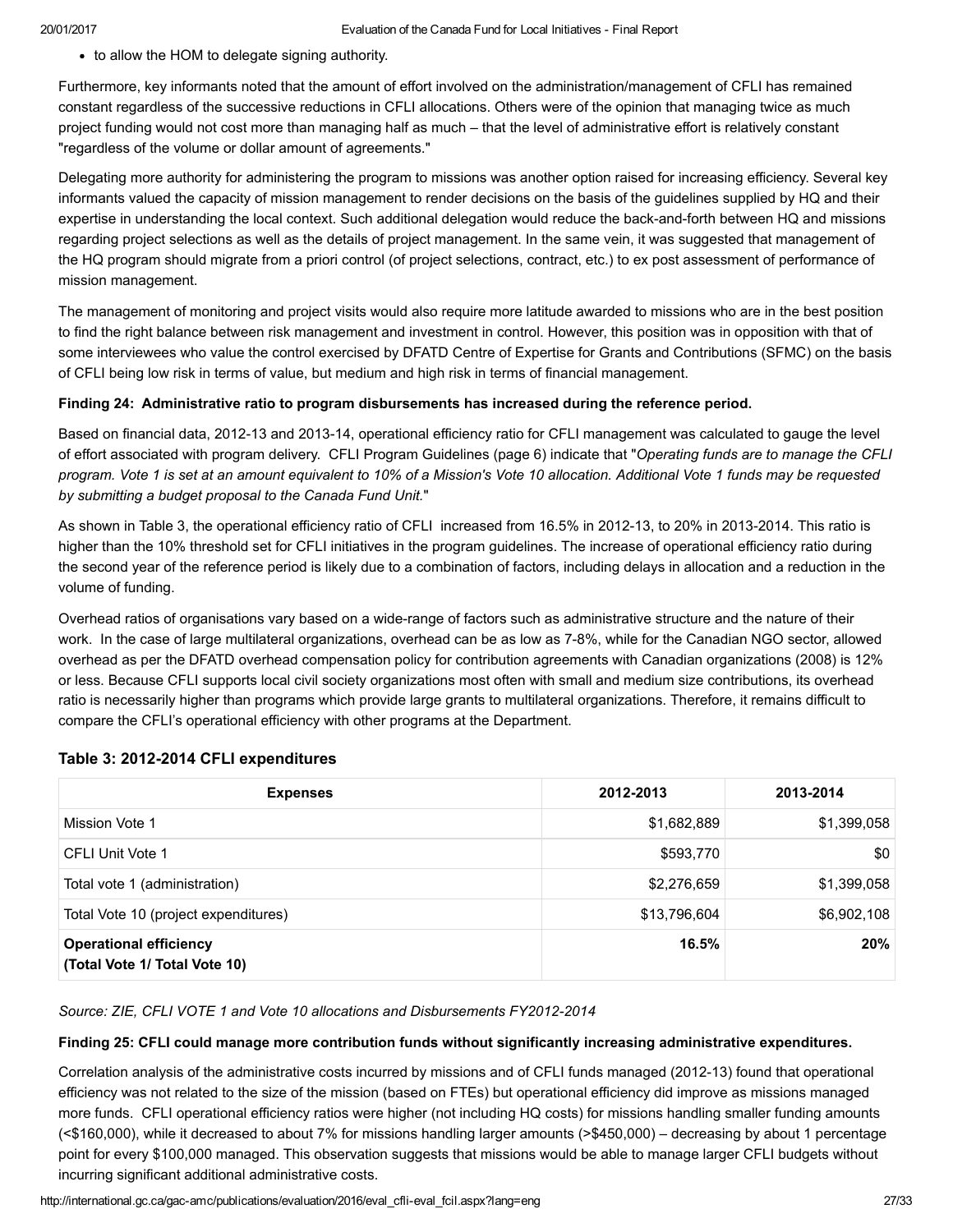The decrease in the operational efficiency ratio between 2012-13 and 2013-14 further supports this finding. In 2012-13, the program disbursed almost doubled vote 10 than in 2013-14, while spending only 63% more on vote 1 expenditure. These numbers suggest that there are economies of scale associated with administering a larger CFLI program.

#### Finding 26: Relative to similar-typed programs offered by like-minded countries, CFLI was found to be more flexible and easier in administration.

Survey respondents reported that many countries have programs similar to CFLI. Yet, CFLI compared favourably in terms of flexibility but not in terms of offering stable funding over time. Programs from other countries were not seen as "competitors". Some mission reports mentioned that the mission attempted to work with other like-minded donors to support multi-donor projects. Some key informants indicated that coordination and joint projects with like-minded countries is where the agility and flexibility of CFLI was put to good use.

Asked to compare their experience with CFLI with their experience under similar programs of other countries, recipients supported the views held by mission program managers and HOMs. They described the CFLI application process as less complicated and the staff as more forthcoming. They also indicated that the results from CFLI projects tended to be more positive than the results of projects funded by other countries. Recipients did however consider CFLI less generous than other programs.

#### Table 4: Comparison of CFLI with other sources of funding according to recipients

| How does the CFLI support compare to the support from other<br>sources? | <b>CFLI</b> is<br>less | <b>CFLI</b> is<br>equally | <b>CFLI</b> is<br>more | <b>Net</b><br>score |
|-------------------------------------------------------------------------|------------------------|---------------------------|------------------------|---------------------|
| complicated (application process)                                       | 74%                    | 19%                       | 7%                     | $+67$               |
| forthcoming (assistance by staff)                                       | 3%                     | 41%                       | 50%                    | $+47$               |
| substantial (results)                                                   | 3%                     | 69%                       | 28%                    | $+25$               |
| substantial (results)                                                   | 12%                    | 64%                       | 24%                    | $+12$               |
| timely (review of applications)                                         | 22%                    | 55%                       | 21%                    | -1                  |
| generous                                                                | 36%                    | 52%                       | 10%                    | -26                 |

Note: n= 58; "don't know" responses are not reported.

# <span id="page-27-0"></span>8.0 Conclusions of the Evaluation

#### Conclusion #1: There is a continued need for the program.

CFLI occupies a niche of its own in international assistance programming. It allows missions to act concretely to further the foreign policy objectives of Canada. It supports a number of mission goals, in particular the promoting democracy and human rights. Since it is versatile and agile, CFLI is an effective tool to support and engage with local civil society networks. CFLI is also a good news story and often the source of positive media attention and visibility for Canada. CFLI is useful for rapid response to emergency situations. It is targeted to provide small-scale assistance rapidly. However, limited resources translate into limited action.

The priority areas which guide CFLI funding have changed annually over the last two full programming cycles, 2012-13 and 2013-14. Nonetheless, program delivery has adapted and CFLI priorities have been received positively. Proposals received from grass roots organizations typically outnumber program resources several-fold. While the evidence indicates that the program responds to some relevant needs, it clearly cannot and does not intend to moderate the high demand for support in its priority areas.

#### Conclusion #2: The program is aligned with Government Priorities.

CFLI funding is well aligned with the strategic goals of DFATD as expressed by ministerial priorities assigned to the program on an annual basis. There is strong evidence to suggest that CFLI contributes to international priorities and to advocacy of Canadian values and priorities.

However, CFLI funding continues to be reported as ODA, and must therefore align with the IAE priorities and comply with the conditions in the Official Development Assistance Accountability Act. Since its transfer, the CFLI has focused more narrowly on some of the IAE themes, and as a consequence, appears to have distanced itself somewhat from the ODAAA conditions.

### Conclusion #3: CFLI is consistent with federal roles and responsibilities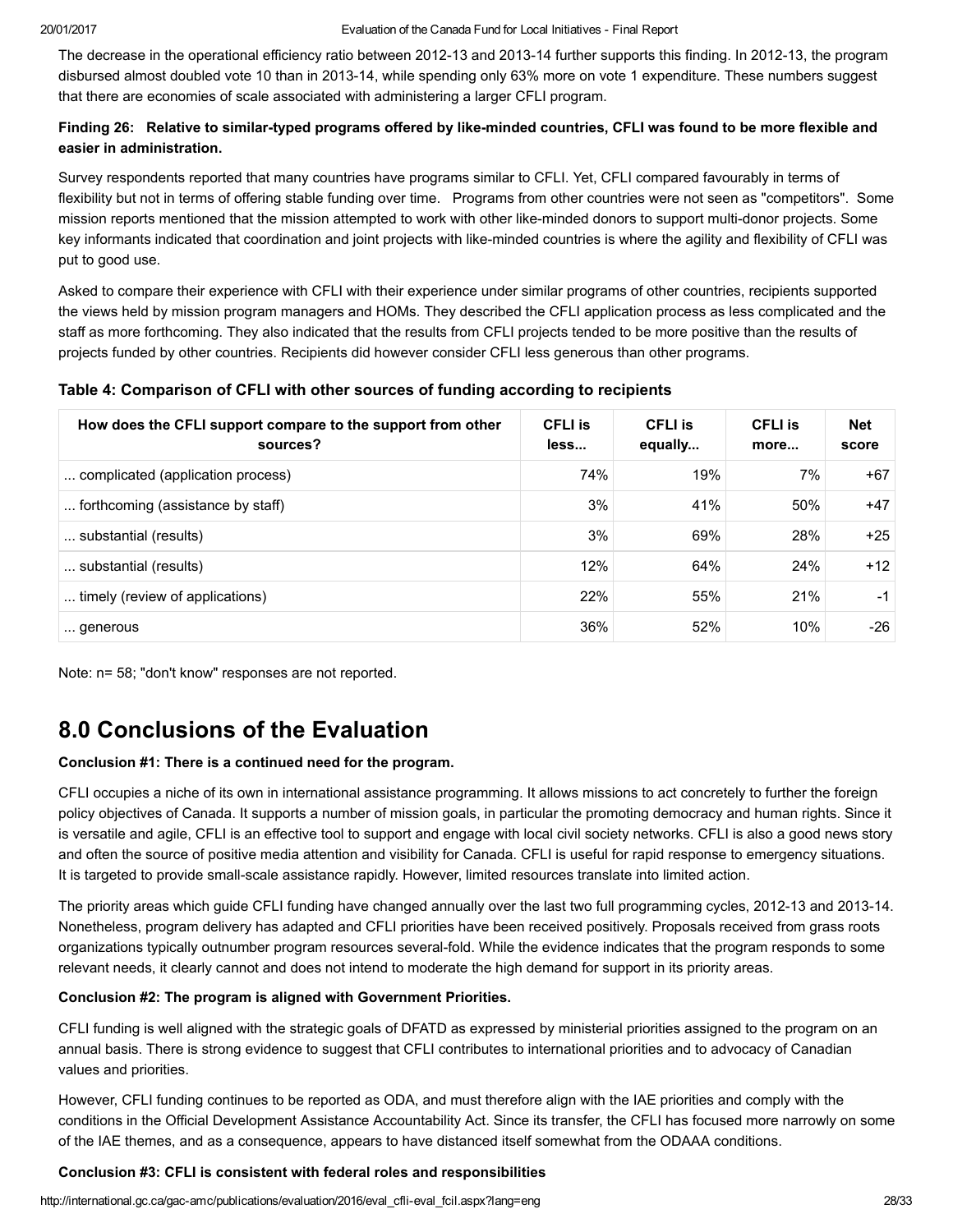The DFATD legislative mandate is consistent with the application of CFLI within DFATD.

IRC is an appropriate place for the management of CFLI. It is equipped to coordinate the delivery of this program whereas few other units outside of development units have experience delivering programming. CFLI's priorities are aligned with diplomacy and advocacy and the program is managed accordingly. IRC is well-situated to serve CFLI. Roles and responsibilities of HQ units and of missions are clearly delineated.

#### Conclusion #4: The program is generally delivering on expected outcomes.

Overall, there is evidence to suggest that the CFLI is contributing, or is on track to contributing to most of the outcomes outlined in the guidelines. At the immediate outcome level, the program is contributing to awareness among local stakeholders of the Canadian values of democracy, security and stability. Examples of increased awareness were found at multiple levels, ranging from the very local level to the more macro level.

CFLI also contributes to increased access by Canadians to key decision makers through local media coverage and direct contact with key stakeholders. Further, the evidence suggests that CFLI increases access by local stakeholders to information, facilities, and/or tools needed to support security and stability efforts and to advance political-economic sustainability in their communities. Finally, the program contributes to strengthening the capacity of local communities to respond to natural disasters and emergencies, although in a limited manner.

At the intermediate outcome level, there is substantial evidence that CFLI improves Canada's networks with civil society actors and the ability to influence local decision makers but it was also observed that this impact is impeded to some extent by administrative/operational issues. The CFLI also produces visibility for missions in order to better promote Canadian priorities and interests in country. This is particularly true in countries not enjoying ODA funding or where Canada does not have direct diplomatic representation. The humanitarian assistance component of the CFLI has provided local organizations with opportunities to participate in emergency response situations.

At the ultimate outcome level, the CFLI is associated with moderate positive effects on government bilateral relations and significant effects on relations with civil societies. Government bilateral relations have been often improved by Canada's tangible contribution to local efforts, but CFLI ground action can also represent a risk to these relationships where grass root organisations are not in favour with local governments. CFLI supports relations with civil societies since projects are locally designed and delivered.

The small funding amounts of CFLI projects may explain why CFLI action appears more effective on democratic transition and the protection of human rights than to economic governance and emergency response. Smaller or less populated countries seem to benefit more from CFLI than large ones where limited CFLI funding is a smaller portion of overall resources. The program appears comparatively more effective in countries without direct diplomatic presence and where ODA programs have recently been discontinued or reduced, as well as in countries where Canada has diplomatic representation and where project monitoring is relatively easier.

### Conclusion #5: The program is managed in a generally efficient manner but some implementation issues reduce its effectiveness.

CFLI complements other DFATD programming. No substantial areas of duplication or overlap were identified. CFLI recipients were generally satisfied with the CFLI process. Recipients reported that they found the application process straight forward, received timely replies on CFLI inquires, and project results tend to be more positive than the results of projects funded by other countries. Recipients however did consider CFLI to be less generous than other programs.

The training offered on CFLI was praised. It was instrumental in supporting the consistent delivery of the program among missions, as are other resources developed by IRC such as templates and discussion forums. Several program management issues affected efficiency and, to a certain extent, the effectiveness of CFLI. The most significant of which was the late confirmation of CFLI funding and of country allocations. This contributed to ineffective management.

In 2012-13, the operational efficiency of CFLI was 16.5%. Operational efficiency was not found to be affected by mission size (based on FTEs) but it was found to improve as missions manage larger allocations. This suggests that missions would be able to manage larger budgets without incurring significant additional administrative costs.

# <span id="page-28-0"></span>9.0 Recommendations

Recommendation #1: It is recommended that DFATD bring greater clarity to the CFLI's program direction on its alignment with various departmental objectives, priorities and ODAAA requirements.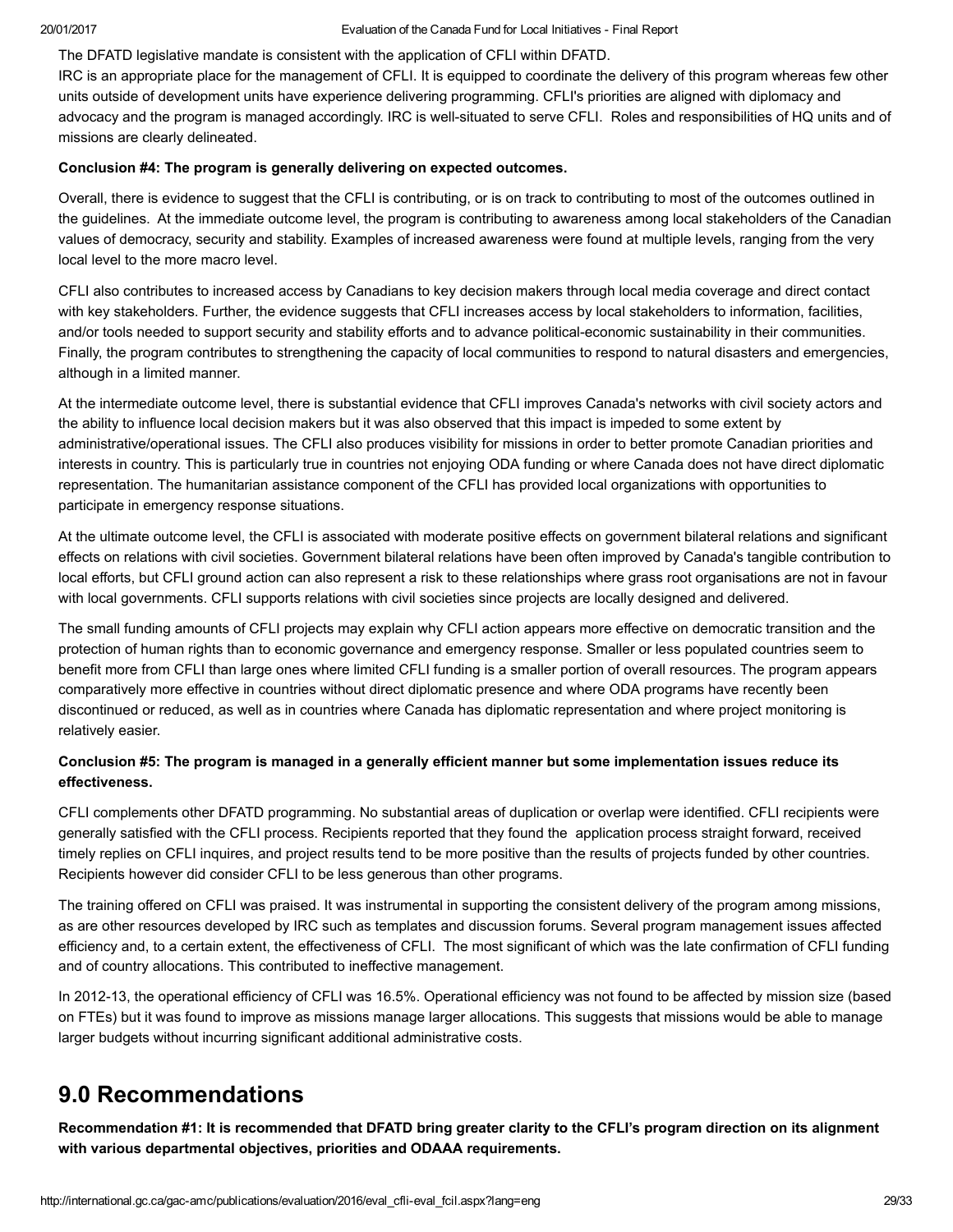According to DFATD's PAA, CFLI is positioned under Diplomacy and Advocacy, and as a result, its intended outcomes are clearly oriented to support Canadian diplomacy and advocacy efforts rather than poverty reduction. In fact, very little of the CFLI's expected outcomes, as stated in the guidelines, were oriented towards poverty reduction. Yet, aspects of the program documentation still refer to the international assistance envelope thematic priorities and requirements, including compliance with the ODAAA conditions. The evaluation found that some program stakeholders still hold the view that CFLI should be managed for development purposes rather than for diplomacy and advocacy purposes.

There appears to be some contradiction between the intended objectives and priorities of the program and the initiatives funded by CFLI. Specifically, there is a growing gap between the program's alignment under the diplomacy and advocacy program, and its intended alignment with IAE thematic priorities and compliance with ODAAA. In this regard, it is recommended that the program bring greater clarity and coherence to the alignment of the CFLI with the various departmental objectives and priorities.

#### Recommendation #2: It is recommended that DFATD take measures to improve the timeliness, predictability and sustainability of funding allocations to optimize operational efficiency.

The evaluation found that the impact of CFLI would be significantly improved should country allocations be confirmed as early as possible in the fiscal year. Added lead time would allow missions to hire coordinators earlier and to avoid the risk of losing a trained resource. Missions could manage the program more rigorously and efficiently. Contacts within mission networks would be more respectful. Project implementation would not be rushed. Funding would be available for emergency response through the year. Reporting would be more disciplined.

# <span id="page-29-0"></span>10.0 Management Response and Action Plan

# Recommendation 1

Recommendation #1: It is recommended that DFATD bring greater clarity to the CFLI's program direction on its alignment with various departmental objectives, priorities and ODAAA requirements.

### Management Response & Action Plan

Partially agreed.

1) The Treasury Board (TB) Submission which transferred the CFLI from the former CIDA to the former DFAIT in 2012, underscored that the CFLI would contribute to the Diplomacy and Advocacy expected result of the DFAIT's Program Activity Architecture (PAA) as further reflected in the CFLI Terms and Conditions. In DFATD's PAA for 2015-16, the CFLI continues to sit within the first pillar of the Department's Program Alignment Architecture, Canada's International Agenda, and specifically under the Bilateral and Regional Diplomacy and Advocacy sub-program. Nevertheless, the TB submission also outlined that the CFLI would be tightly aligned with the Government's five thematic priorities for international assistance but with a distinct emphasis placed on the two themes of "democracy" and "security and stability". In 2013-2014, CFLI priorities were: 1) protecting human rights and fundamental freedoms, including religious freedom and LGBT rights; 2) preventing sexual violence and early forced marriage; 3) supporting democratic transition and expanded democratic participation by women; entrenchment of rule of law, including economic governance; 4) addressing emergencies, via direct, bilateral interventions on a local level, including humanitarian aid. These priorities are consistent with the TB Submission as they all contribute to the thematic priorities of the international assistance envelope. For example, child and early forced marriage is a human rights issue and projects aimed at ending the practice contribute both to advancing democracy, and to Children and Youth.

2) Management of the CFLI program acknowledges that the Overseas Development Assistance Accountability Act (ODAAA) requirements needed to be explicitly included in planning and implementation. Activities reported to Parliament as Overseas Development Assistance (ODA) funding must meet three criteria set out in the ODAAA: contribute to poverty reduction; take into account the perspectives of the poor; and be consistent with international human rights standards. As the CFLI is small-scale bilateral programming directed towards local projects, the implementing agencies are often grass roots organizations which represent the poor and whose projects are aimed at improving the life of the beneficiaries. Additionally, a large proportion of projects are focussed on promoting human rights. As such, there was a problem with accounting for how CFLI programming adheres to the ODAAA. Processes have been updated to address this challenge:

1) incorporated awareness of the Act into training for outgoing CFLI managers;

2) added provisions in Project Approval Documents and Mission Annual Reports that require managers to determine how projects adhere to the Act; and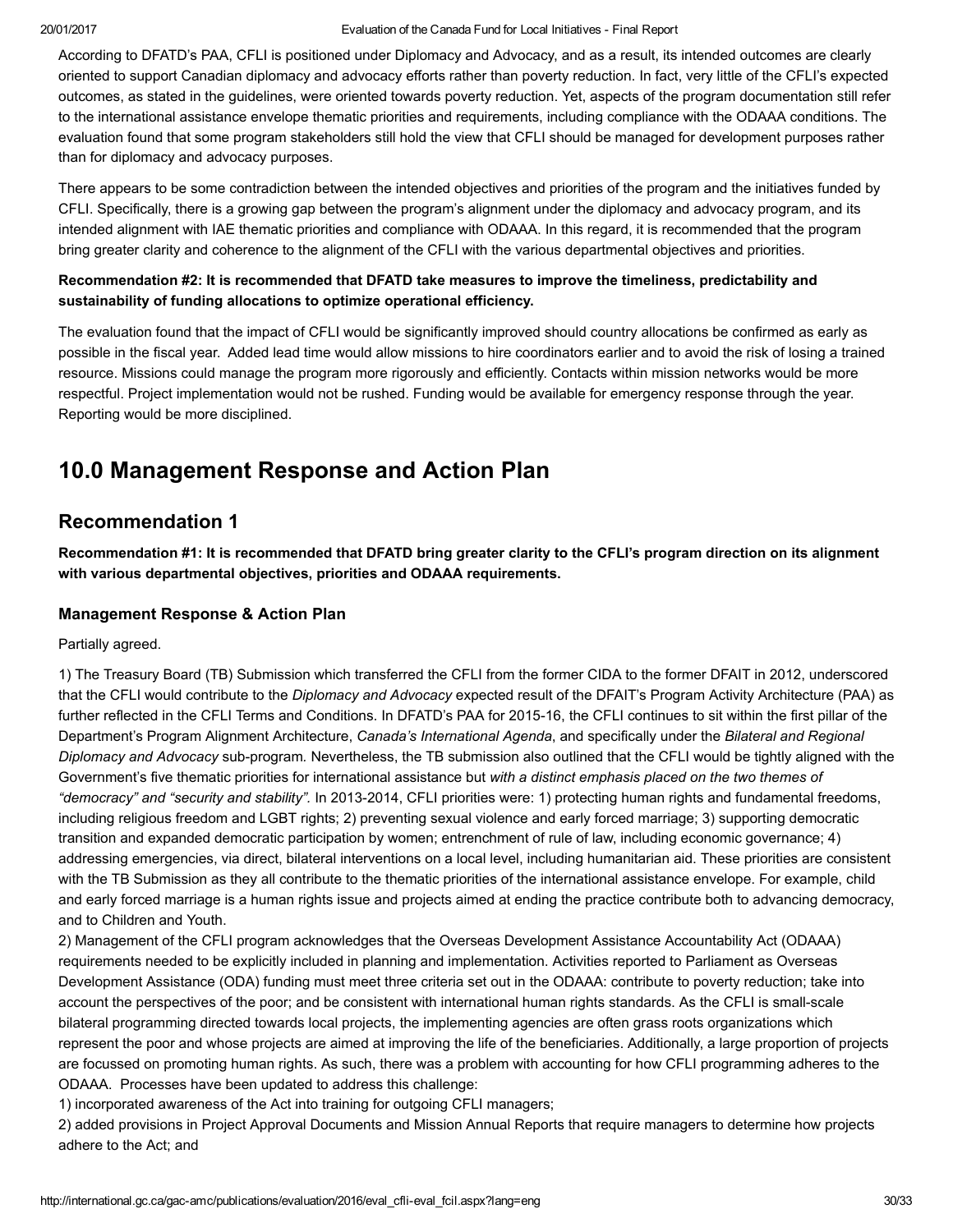3) updated colleagues at Post with standard interpretations of the Act and ODA, which are consistent DFATD development approaches.

### Responsibility Centre

IRC

### Time Frame

Completed in Q2 and Q3, 2015/2016.

## Recommendation 2

Recommendation #2: It is recommended that DFATD take measures to improve the operational efficiency of CFLI in its timeliness, predictability and sustainability of funding allocations.

### Management Response & Action Plan

Agreed. Management of the CFLI program acknowledges that operational efficiency can be improved. In recent years, missions were only able to start programming 46 months into the fiscal year. Options will be investigated to allow missions to program the CFLI over the course of a full fiscal year and to have predictable funding allocations over a two year period subject to Ministerial decision. For example, the 2015-2016 and 2016-17 allocation and thematic priorities were approved in July 2015, allowing for greater timeliness.

### Responsibility Centre

IRC

### Time Frame

Ongoing. End of fiscal 2016-17.

# <span id="page-30-0"></span>Appendix 1: List of Findings

Finding 1: CFLI fills a much-needed niche of its own in international assistance programming.

Finding 2: CFLI is useful for rapid response to emergency situations but small project budgets limits its role.

Finding 3: CFLI responds to only some local needs of priority countries given the demand for CFLI, as demonstrated in the high number of applications, far exceeds acceptance rates for CFLI funding.

Finding 4: The CFLI mandate and goals align with DFATD priorities as well as with the International Assistance Envelope thematic priorities.

Finding 5: CFLI contributes to the GoC's international priorities and to advocacy of Canadian values and priorities.

Finding 6: The shift in program direction for CFLI has confounded the ability to clearly ascertain the degree to which CFLI priorities are in line with ODAAA conditions.

Finding 7: DFATD and IRC are appropriate locations for the management of CFLI.

Finding 8: Although most stakeholders understood roles and responsibilities, further clarity on eligibility for CFLI to support emergency relief and project approvals was requested.

Finding 9: Within its limited resources, CFLI contributes to the awareness of Canadian values amongst local stakeholders.

Finding 10: CFLI contributes to increased access by Canadians to key decision makers.

Finding 11: Through CFLI projects, local stakeholders gained access to information, facilities, and tools to support security and stability efforts and to advance political-economic sustainability in their communities.

Finding 12: In at least 25% of humanitarian emergency initiatives, the CFLI has built the capacity of local communities or organizations to respond to natural disasters and emergencies.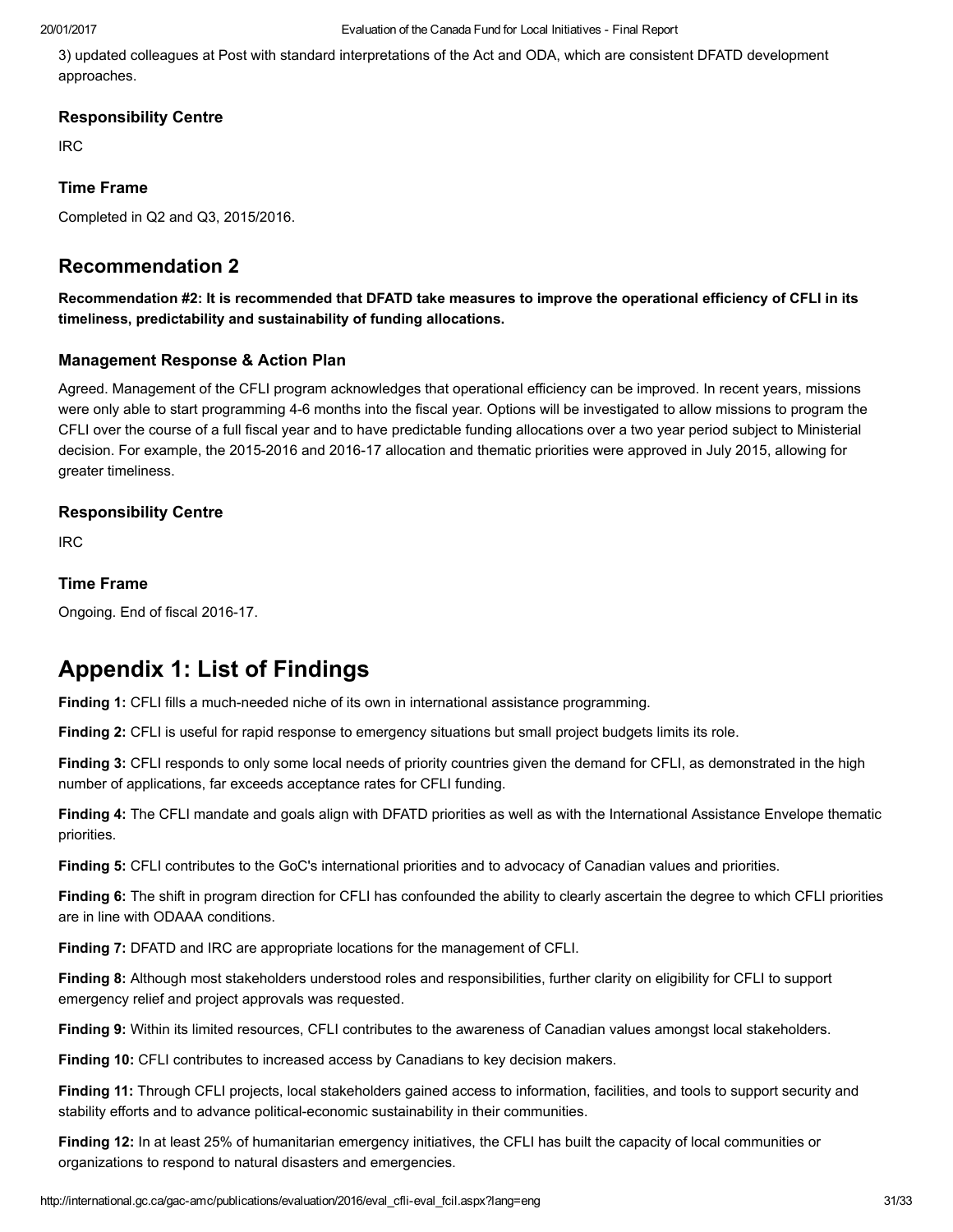Finding 13: CFLI contributes to networking with civil societies and local decision makers.

Finding 14: CFLI produces positive visibility for Canada.

Finding 15: The CFLI has provided opportunities for local organizations to participate in emergency response situations.

Finding 16: CFLI is associated with moderately positive effects on government bilateral relations and significant effects on relations with civil societies.

Finding 17: CFLI projects aimed more towards democratic transition and the protection of human rights than to economic governance and emergency response.

Finding 18: The CFLI tends to be more pronounced in smaller countries.

Finding 19: CFLI supplements and complements other DFATD programming with similar priorities.

Finding 20: Recipients are generally satisfied with CFLI.

Finding 21: Consistency in the management of CFLI was enhanced through the provision of training, guidelines and standard tools.

Finding 22: CFLI management efficiency was diminished by delayed program allocations, compressed timelines, and operational challenges.

Finding 23: Stakeholder commitment to CFLI was strong as demonstrated by their recommendations for improved program efficiencies.

Finding 24: Administrative ratio to program disbursements has increased during the reference period.

Finding 25: CFLI could manage more contribution funds without significantly increasing administrative expenditures.

Finding 26: Relative to similar-typed programs offered by like-minded countries, CFLI was found to be more flexible and easier in administration.

# <span id="page-31-0"></span>Appendix 2: List of Tables and Figures

Figure 1: Distribution of CFLI Expenditures by Region

Table 1: Use of CFLI funds for emergency response, by year and region

Table 2: Breakdown of CFLI funds by priority area

Figure 2: Delivery on ODAAA conditions according to CFLI program managers

Figure 3: CFLI performance regarding various priorities according to CFLI program managers

Table 3: 2012-2014 CFLI expenditures

Table 4: Comparison of CFLI with other sources of funding according to recipients

# **Footnotes**

- <span id="page-31-1"></span>[1](#page-4-2) Foreign Affairs, Trade and Development Canada, Departmental Performance Report 2013-14, page 9.
- <span id="page-31-2"></span>[2](#page-7-2) Program Guidelines, August 2013, page 30.
- <span id="page-31-3"></span>The selection of program managers for interviews needed to ensure a balanced representation of regions and of mission size. Program data was used to draw a random sample giving priority to missions making more intense use of the program: program expenditures were summed up by mission and multiplied by a random number; missions were then arrayed based on the result of this calculation (which combines program usage with an element of randomness) and, within each region, the top two and the bottom one mission were selected into the interview sample (the third mission in this order was selected as a substitute case). [3](#page-10-1)